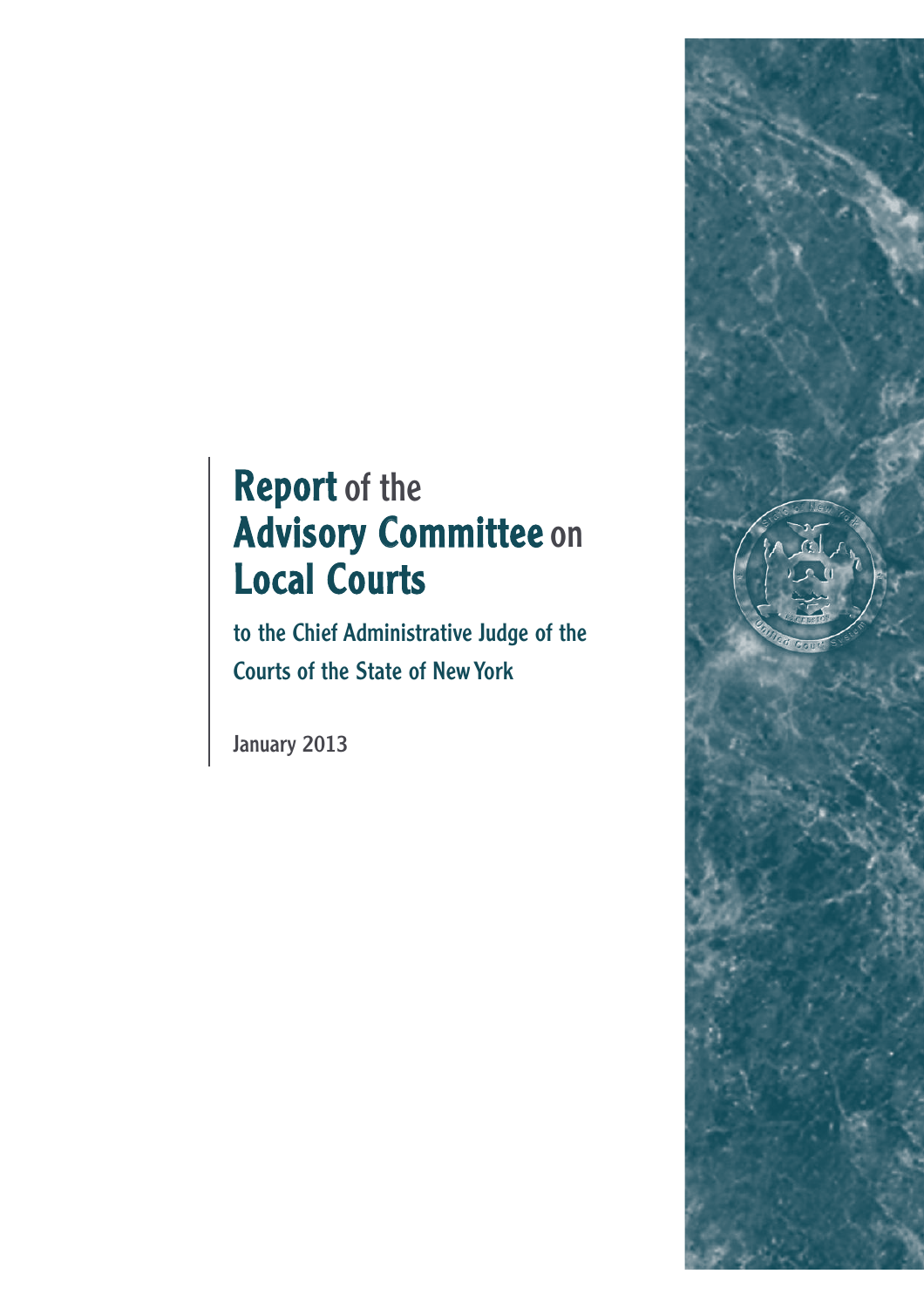## **TABLE OF CONTENTS**

| I.   |    |                                                                                                                                                                                                                |  |
|------|----|----------------------------------------------------------------------------------------------------------------------------------------------------------------------------------------------------------------|--|
| II.  |    |                                                                                                                                                                                                                |  |
|      | 1. | Temporary Appointment from New York City Courts to<br>Supreme Court in Any County of New York City                                                                                                             |  |
|      | 2. | Temporary Appointment from District Court to Supreme Court                                                                                                                                                     |  |
|      | 3. | Perfecting Appeals from Local Criminal Courts Based on<br>Mechanical or Electronic Recordings                                                                                                                  |  |
| III. |    |                                                                                                                                                                                                                |  |
|      | 1. | Authorize Suspension of Driver's License For Unjustified<br>Failure to Attend Court on Charge of Underage Possession of<br>Alcohol or Comply With Court Conditions After Conviction for<br><b>Such Offense</b> |  |
|      | 2. | Use of Equitable Principles of Justice in Small Claims Actions in<br>New York City Civil Court, District Court and City Courts                                                                                 |  |
| IV.  |    |                                                                                                                                                                                                                |  |
|      | 1. | Authorize a Limited Liability Company to Commence a<br><b>Commercial Small Claim Action</b><br>(NYCCCA §§ 1801-A, 1809-A; UDCA §§ 1801, 1809-A;                                                                |  |
|      | 2. | Defendant's Contacts with District Court in<br><b>Commercial Claims Proceedings</b>                                                                                                                            |  |
|      | 3. | Fine and Conditional Discharge Upon Conviction for<br>Driving While Ability Impaired                                                                                                                           |  |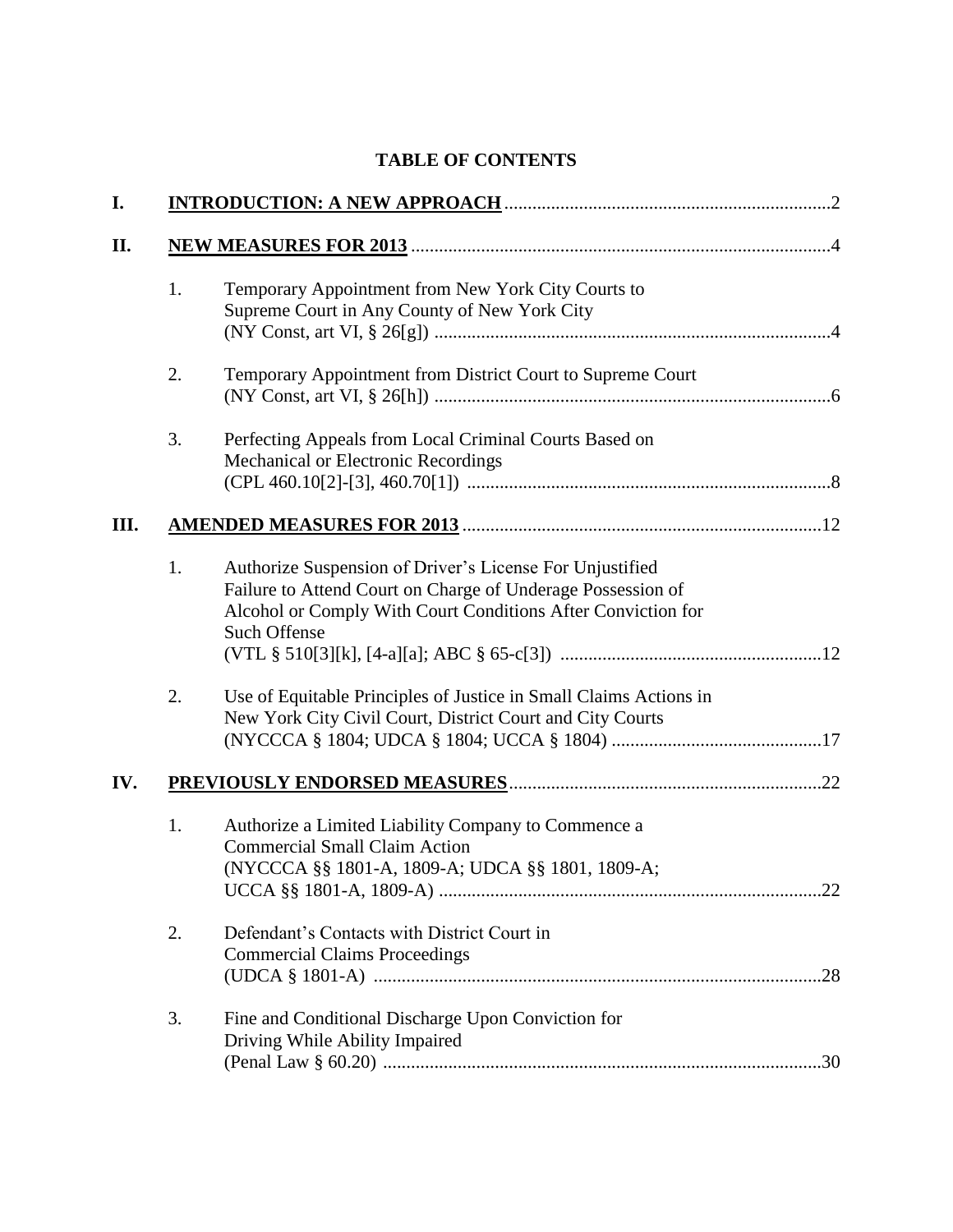|    | 4.  | Authorize New York City Civil Court, District Court and City Court<br>to Issue Judgment in Excess of Monetary Jurisdiction of the Court for<br>Cost of Enforcing State and Local Housing Laws and Codes |  |
|----|-----|---------------------------------------------------------------------------------------------------------------------------------------------------------------------------------------------------------|--|
|    | 5.  | Authorize Judicial Hearing Officers to Accept Certain Guilty Pleas                                                                                                                                      |  |
|    | 6.  | Expand Statewide the Current Authority for Single-Judge<br>Trials in B Misdemeanor Cases                                                                                                                |  |
|    | 7.  | Authorize the Legislature to Permit Statewide<br><b>Service of Criminal Summons</b><br>(N.Y. Const., art. VI, § 1(c); CPL 130.40;                                                                       |  |
|    | 8.  | Fingerprinting of Defendant Charged with Aggravated Unlicensed<br>Operation of a Motor Vehicle in the Second Degree                                                                                     |  |
|    | 9.  | Issuance of an Arrest Warrant Based on Simplified Traffic<br><b>Information Charging a Traffic Misdemeanor</b>                                                                                          |  |
|    | 10. | Seal Court Records of Convictions for Certain Petty Offenses                                                                                                                                            |  |
|    | 11. | Authorize City Courts to Set Bail for all Felonies                                                                                                                                                      |  |
|    | 12. | Authorize Remission of Bail in City Court                                                                                                                                                               |  |
|    | 13. | Seal Court Record of Action Dismissed on Motion of Prosecutor                                                                                                                                           |  |
| V. |     |                                                                                                                                                                                                         |  |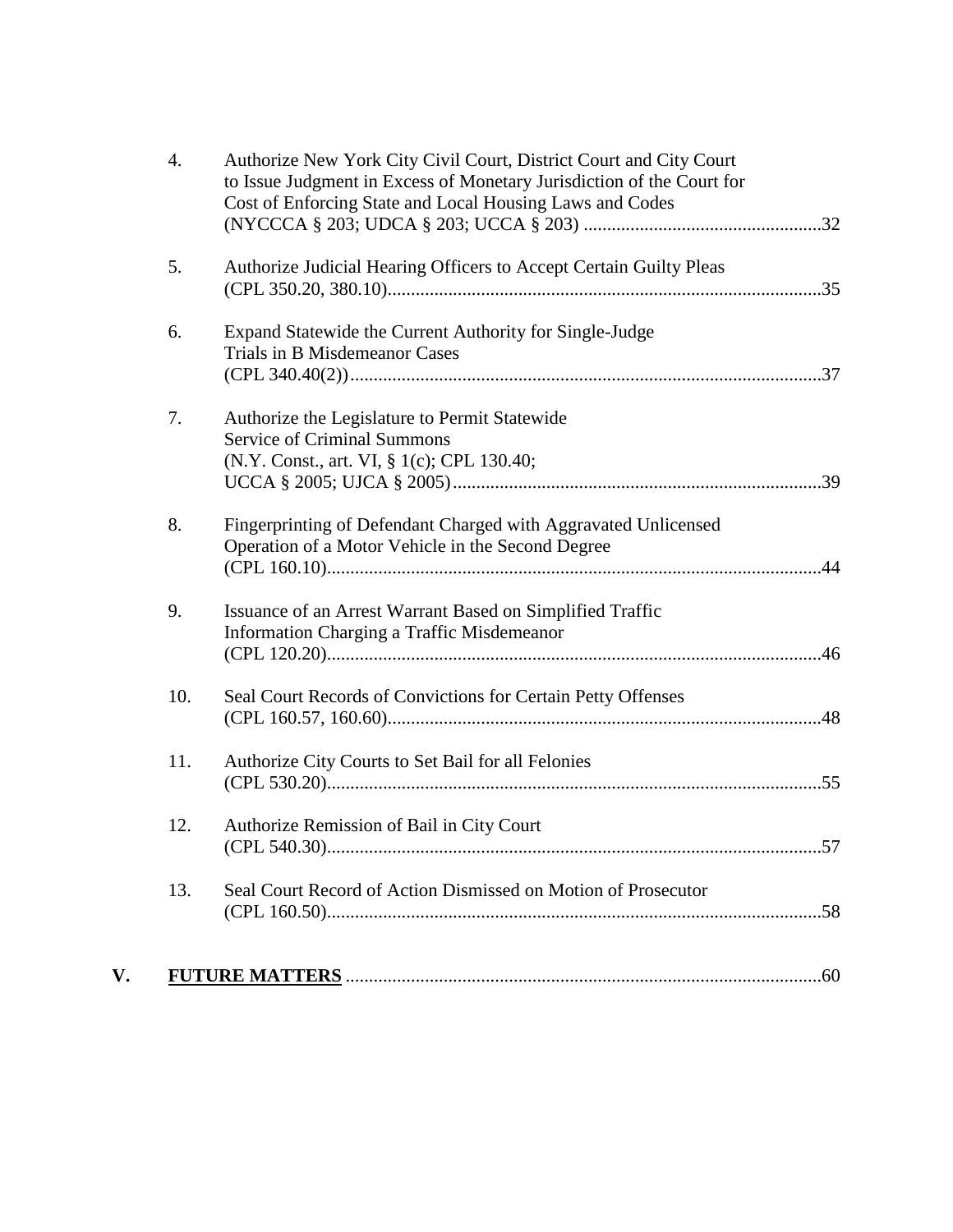## **I. INTRODUCTION: A NEW APPROACH**

The Local Courts Advisory Committee is one of the five standing advisory committees established by the Chief Administrative Judge of the Courts pursuant to section 212(1)(q) of the Judiciary Law. The Committee advises the Chief Administrative Judge on all issues relating to the operations of the New York City Civil Court, New York City Criminal Court, District Courts, City Courts outside of New York City, and Town and Village Courts. The Committee also acts as liaison with the professional associations of the judges and clerks of these courts and coordinates its actions and recommendations with other advisory committees established by the Chief Administrative Judge. During 2012, the Committee was comprised of 16 members, all judges, clerks or attorneys of the local Courts. As in the past, the Committee considered a wide range of issues, including practice and procedure, facilities, staffing and resources. The Committee also reviews and makes recommendations with respect to existing court rules.

#### **New Proposals for 2013**

For 2013, the Committee recommends three new legislative measures. Two are constitutional amendments regarding temporary assignments to Supreme Court from the New York City courts and District Courts, respectively. A third would allow perfection of appeals from local criminal courts to intermediate appellate courts (*i.e.* County Court or Appellate Terms of Supreme Court) based on mechanical recordings of trial proceedings, rather than only an inefficient, outmoded affidavit of errors. The Committee also offers several amended proposals: one would provide limited redress where a defendant in a local criminal court fails to honor an appearance ticket for allegedly violating open-container laws: these defendants are minors who, by not appearing, may "graduate" to more serious and life-threatening alcohol-related offenses. Another proposal would grant New York City Civil Court, District Courts and City Courts limited powers where a claim or defense sounds in equity: current law requires such cases to be recommenced in a higher court, which is inconsistent with this State's access-to-justice policy. The foregoing measures are based on the Committee's own studies, examination of decisional law, and suggestions received from the bench and bar, as well as members of the public.

### **Honing Priorities**

To assist the Legislature and public in discerning the Committee's legislative priorities, the Committee reviewed its prior Annual Reports and determined to significantly streamline its submission for 2013. The Committee observed that prior Annual Reports had grown to exceed 40 submissions, many of them accreted over the years. Many proposals, in turn, were not introduced in either House of the Legislature in the 2011-2012 sessions. With a nod to both high-priority issues and practicality, the 2013 Annual Report reflects a more tailored approach than any Annual Report in the last decade. The Committee offers for consideration only measures that reflect high priorities of the Committee based on key policy principles (e.g. upholding the rule of law, promoting judicial intervention to save lives, promoting efficiency) and that appear to have a reasonable chance of favorable consideration.

The Committee's legislative program for 2013 focuses on initiatives that, if enacted, would close outmoded jurisdictional gaps, enhance judicial efficiency, save time and money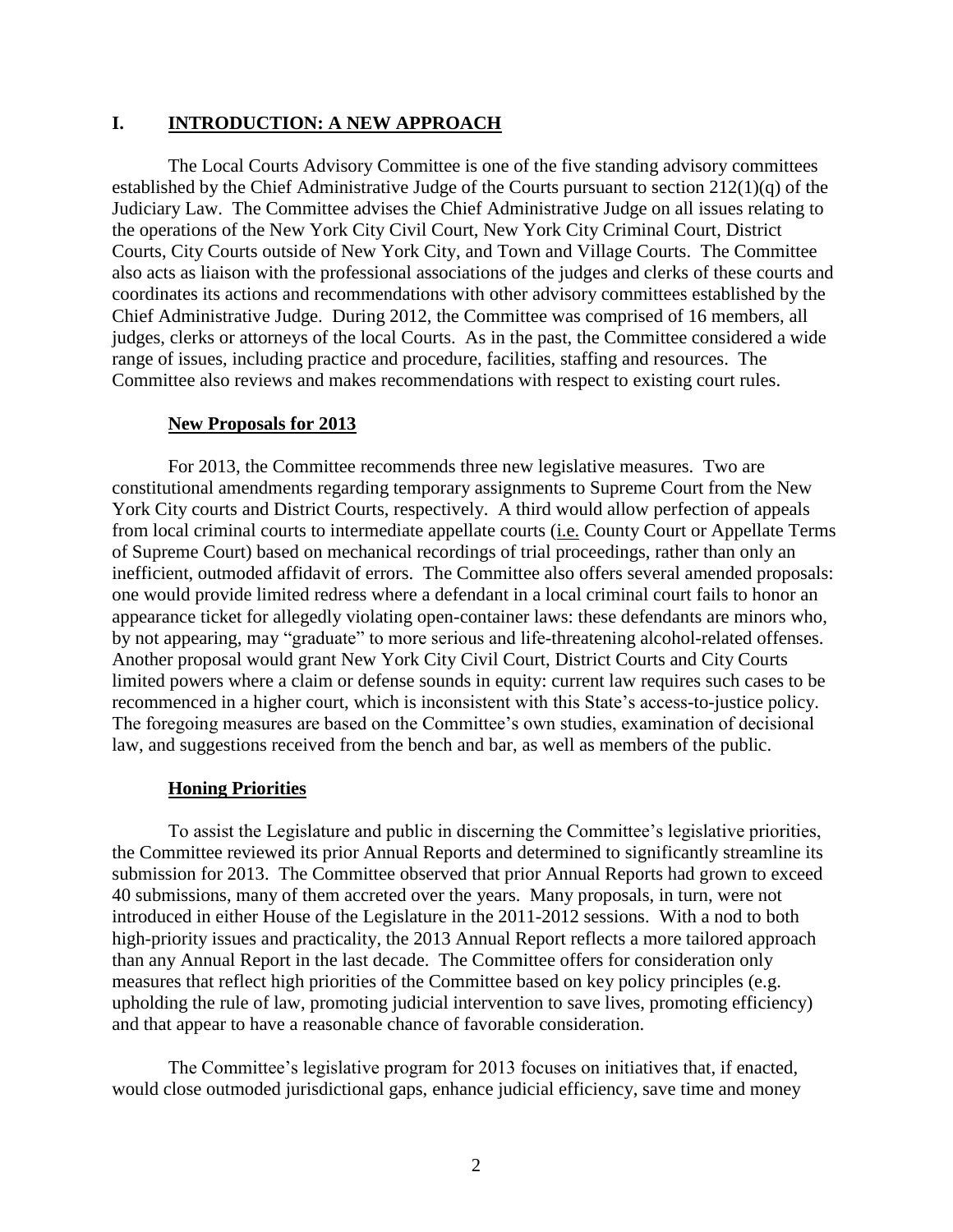across multiple areas of practice, and advance State policy that identifies and reduces the collateral consequences of certain criminal processes.

- **Promoting efficiency and modernization.** In service of these goals, the Committee proposes to allow appeals from local criminal courts to intermediate appellate courts based on recordings and settled transcripts rather than outmoded affidavits of errors (LCAC New #3); allow certain local courts to hear limited equity claims and defenses to avoid re-starting these cases in other courts (LCAC Amended #2); allow all local criminal courts rather than only New York City Criminal Court to hold single-judge trials in B misdemeanors (LCAC Old #6); expand from the New York City courts to all local courts the Constitution's consent to statewide service of process, so process does not need to be double issued or double indorsed (LCAC Old #7); and authorize City Courts to set or remit bail to avoid multiple applications to superior courts (LCAC Old #11 and #12).
- **Promoting the administration of justice.** Consistent with existing policy to address the collateral consequences of court proceedings while bringing offenders to justice, the Committee recommends measures to seal court records of petty offenses whose records in other governmental agencies already are sealed (LCAC Old #10); seal records of cases dismissed on the People's motion (LCAC Old #13); allow courts to suspend the driver's license of persons who fail without justification to appear to answer charges of unlawful possession of alcohol, or who fail to complete their sentences timely (LCAC New #3); and allow arrest warrants to issue for misdemeanors (e.g. DWI) charged by simplified traffic information where the defendant fails to appear (LCAC Old #9).
- Closing loopholes. Recognizing that statutes governing local courts have accreted over time and may have seemingly unintended loopholes in procedure or jurisdiction, the Committee recommends reforms allowing LLCs to commence small commercial claims in the local courts (LCAC Old #1), and allowing a commercial case to proceed in District Court based on the defendant's contacts with any district of the court (LCAC Old #2).

The Committee expresses its advance appreciation to the Legislature for considering this streamlined Annual Report, and welcomes comments and suggestions from the Legislature, the Judiciary, the Bar and the public concerning issues that arise in the local courts. Any comments and suggestions may be addressed to:

> Hon. Joseph J. Cassata, Jr., Chair Tonawanda City Court City Hall 200 Niagara Street Tonawanda, New York 14150

David Evan Markus, Counsel Local Courts Advisory Committee Office of Court Administration 25 Beaver Street, 11th Floor New York, New York 10004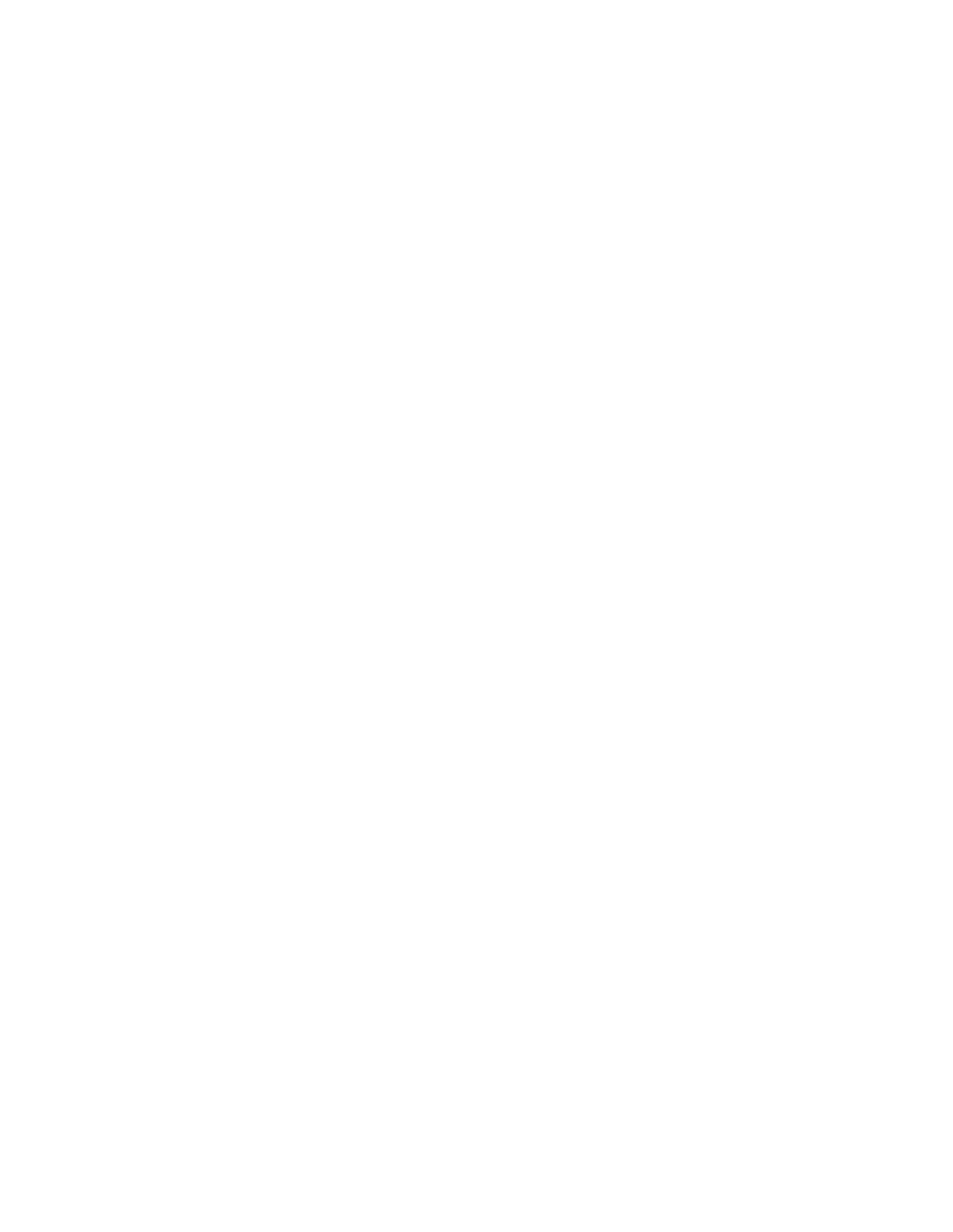#### **II. NEW LEGISLATION**

1. Temporary Appointments from New York City Courts to Supreme Court in Any County of New York City (NY Const, art VI, § 26[g])

This measure would amend the New York State Constitution to authorize the temporary assignment of a judge of the New York City Civil Court or Criminal Court as an acting Supreme Court justice in any judicial district within the City of New York.

The Constitution authorizes temporary assignment of a New York City Civil Court or Criminal Court judge to "supreme court in the judicial department of his or her residence." N.Y. Const., art. VI, § 26(g). The City's boroughs divide among two judicial departments: Kings, Queens and Richmond Counties are in the Second Department, while New York and Bronx Counties comprise the First Department. See N.Y. Const., art. VI, § 4(a). However, the Civil Court and Criminal Court each is a single court of "citywide" jurisdiction whose judges may discharge their duties "in any county" of New York City. N.Y. Const., art. VI, §§ 15(a), 26(g). Thus, New York City judges often serve in boroughs other than where they reside.

The problem is that even when a New York City judge may dedicate his or her judicial career to service in one county within New York City, becoming fluent in that county's dockets and administrative dynamics, the Constitution may not allow such judge to serve temporarily in Supreme Court in that county. The Constitution limits a temporary assignment in Supreme Court to the judicial department of a judge's residence, despite the citywide jurisdiction of a New York City judge and the citywide service explicit in such judge's office. Accordingly, a New York City judge residing in the Bronx but serving for many years with distinction in Queens is ineligible for temporary assignment to Supreme Court in Queens County because the East River divides the judge's judicial department of residency (i.e. First Department) from the judge's judicial department where he or she serves (*i.e.* Second Department).

This restriction makes no practical or juridical sense, and defies the Constitution's own characterization of the New York City Civil Court and Criminal Courts as courts of citywide jurisdiction with citywide powers. Because temporary assignments are an important tool for deploying limited judicial resources to address Supreme Court calendar demands, New York City judges should be eligible for temporary assignment within the same jurisdiction – that is, "citywide," within the City of New York – for which they are elected or appointed to serve. While recognizing that temporary assignments to Supreme Court should depend on objective caseloads and judicial needs commensurate with the local administration of justice, this measure would only authorize those temporary assignments consistent with these well-settled objectives – in this case, allowing those very judges, whose experience gives them the fullest understanding of a county's needs, to serve in that county and vindicate those judicial needs.

Legislative history: None. New proposal.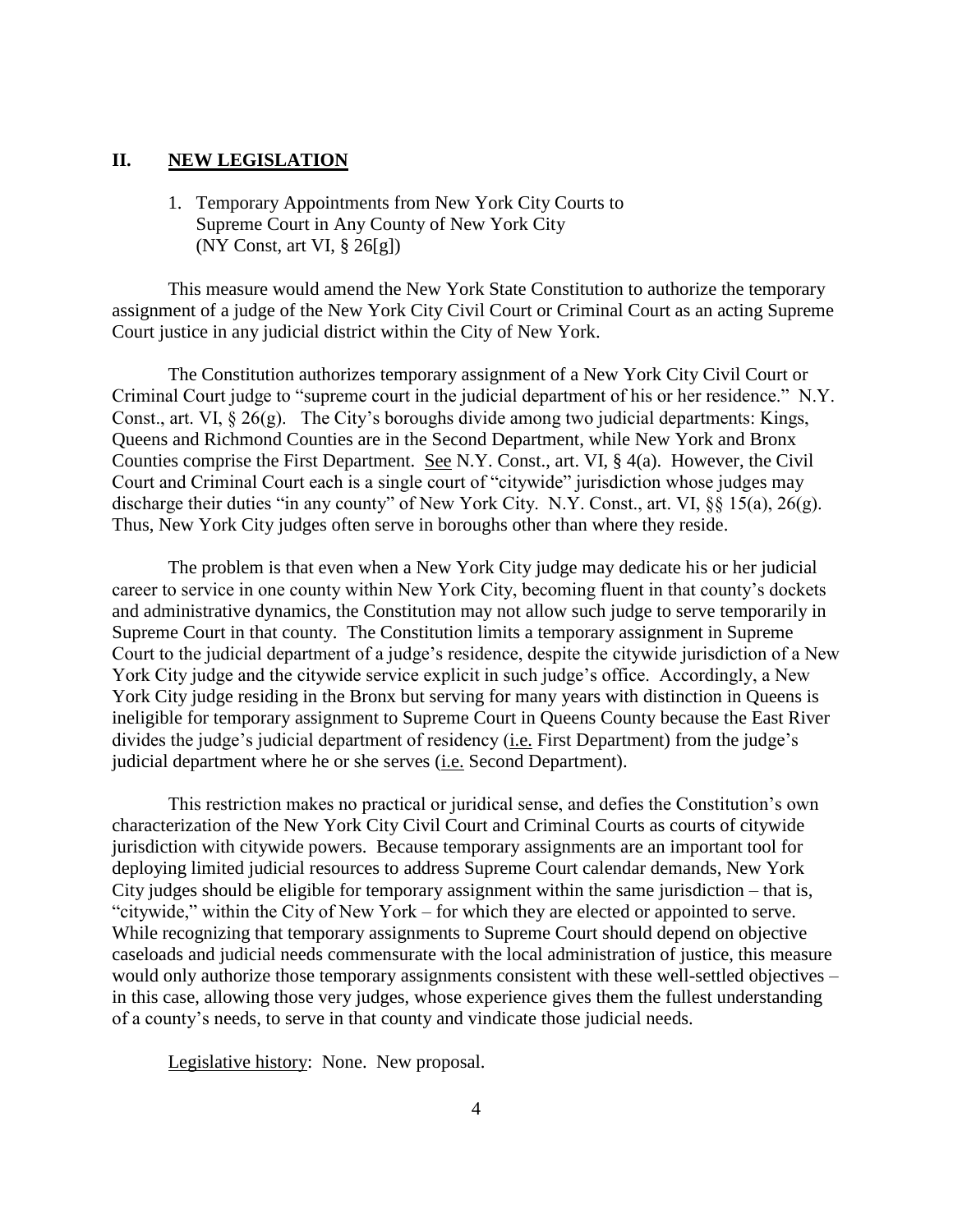#### Proposal

CONCURRENT RESOLUTION OF THE SENATE AND ASSEMBLY proposing an amendment to article 6 of the constitution, in relation to the temporary assignment of certain judges to the supreme court.

Section 1. Resolved (if the \_\_\_\_\_\_) concur, That subdivision g of section 26 of article 6 of the constitution be amended to read as follows:

g. A judge of a court for the city of New York established pursuant to section fifteen of this article may perform the duties of office or hold court in any county and may be temporarily assigned to the supreme court in [the judicial department of his or her residence] any county within the city of New York, or to the county court or the family court in any county or to the other court for the city of New York established pursuant to section fifteen of this article.

§ 2. Resolved (if the \_\_\_\_\_\_) concur, That the foregoing amendment be referred to the first regular legislative session convening after the next succeeding general election of members of the assembly, and, in conformity with section 1 of article 19 of the constitution, be published for 3 months previous to the time of such election.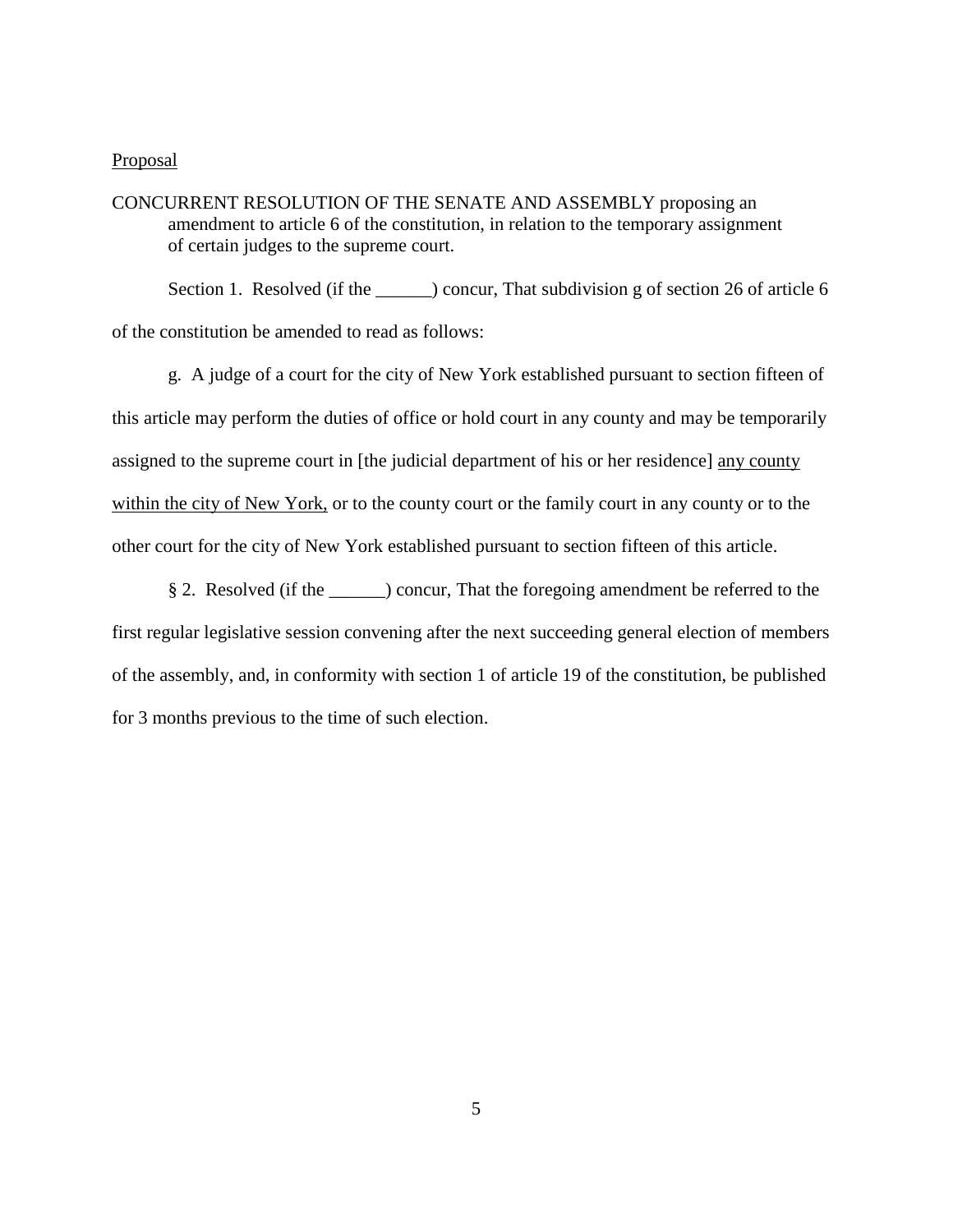2. Temporary Appointment from District Court to Supreme Court (NY Const, art VI, § 26[h])

This measure would amend the New York State Constitution to authorize the temporary assignment of a judge of the District Court to serve as an acting Supreme Court justice in the judicial department of his or her residence.

The Constitution authorizes the temporary assignment of a judge of the District Court to the County Court in the judicial department of his or her residence, or to the citywide Civil Court or Criminal Court of the City of New York. See N.Y. Const., art. VI § 26(h). The Constitution does not, however, allow District Court judges to be temporarily assigned to Supreme Court. That the Constitution invites judges of the New York City Criminal Court to be temporarily assigned to Supreme Court but does not allow similar temporary assignment for District Court judges, who constitutionally enjoy the same jurisdiction and adjudicate comparable dockets, makes no juridical sense.

Redressing this outdated distinction between the New York City courts and the District Courts on Long Island would help meet particular judicial needs in the courts of Nassau and Suffolk County. For example, in Nassau County, there has been a shortage of justices available for assignment to the Felony Drug Treatment Court, a problem-solving court administered by the Nassau County Court. This shortage is underscored by the fact that all judges of the Nassau County Court have been designated acting justices of the Supreme Court for the Tenth Judicial District. Allowing temporary service of District Court judges would allow the flexibility that effective discharge of judicial business requires.

Legislative history: None. New proposal.

#### Proposal

CONCURRENT RESOLUTION OF THE SENATE AND ASSEMBLY proposing an amendment to article 6 of the constitution, in relation to the temporary assignment of certain judges to the supreme court.

Section 1. Resolved (if the ) concur, That subdivision h of section 26 of article 6

of the constitution be amended to read as follows:

h. A judge of the district court in any county may perform the duties of office or hold

court in any county and may be temporarily assigned to the supreme court or county court in the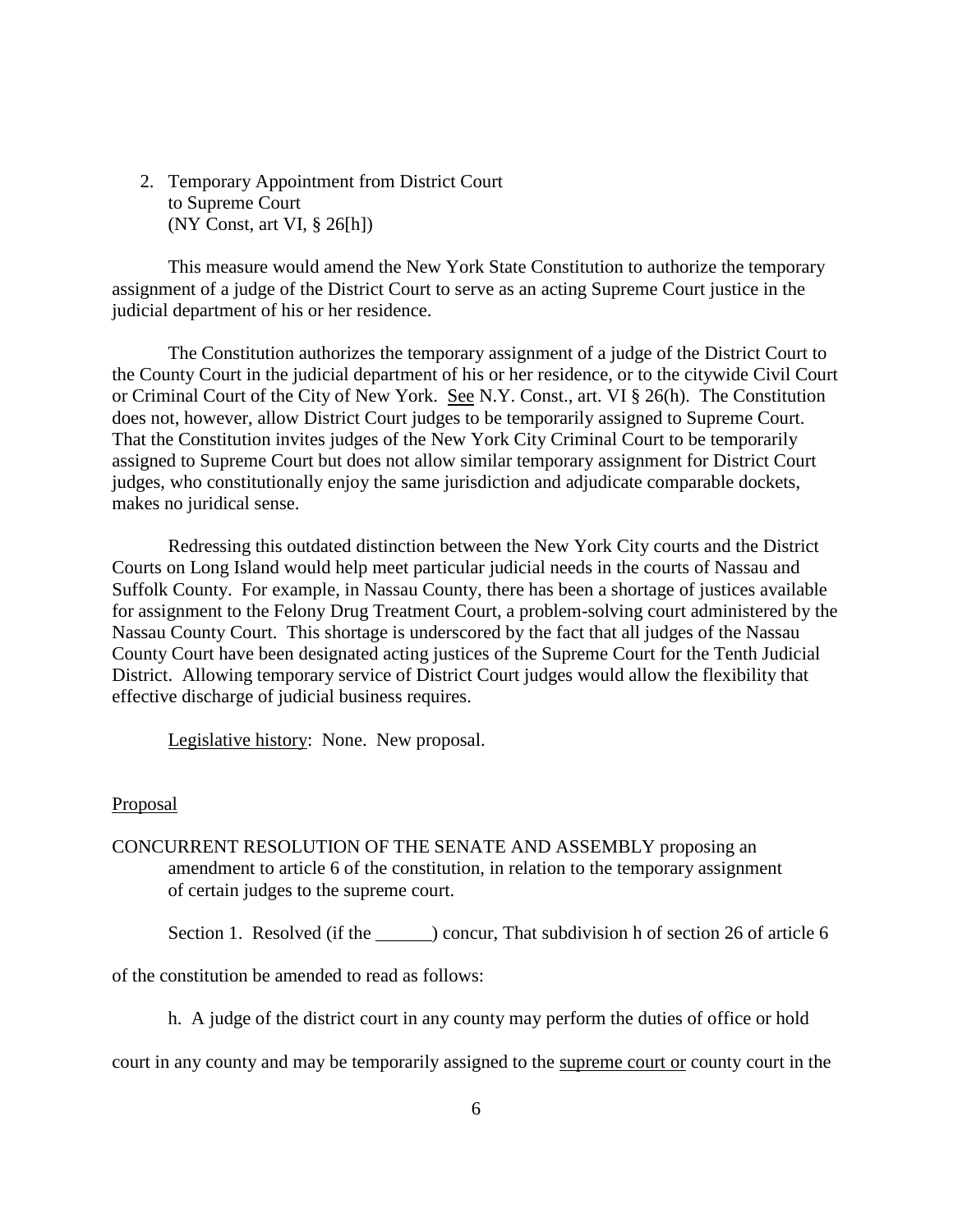judicial department of his or her residence or to a court for the city of New York established pursuant to section fifteen of this article or to the district court in any county.

§ 2. Resolved (if the \_\_\_\_\_\_) concur, That the foregoing amendment be referred to the first regular legislative session convening after the next succeeding general election of members of the assembly, and, in conformity with section 1 of article 19 of the constitution, be published for 3 months previous to the time of such election.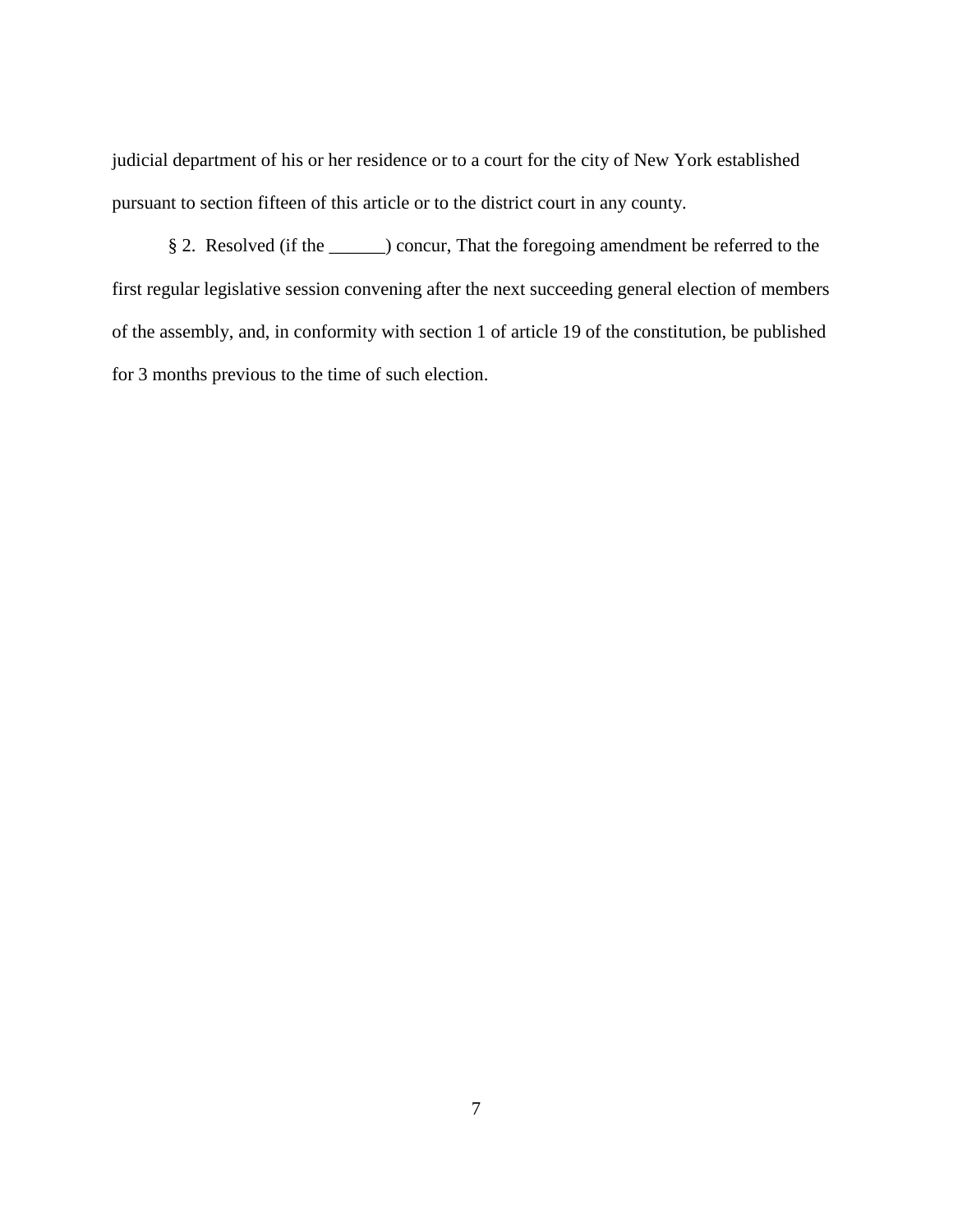3. Perfecting Appeals from Local Criminal Courts Based on Mechanical or Electronic Recordings (CPL 460.10[2]-[3], 460.70[1])

This measure would amend Criminal Procedure Law sections 460.10 and 460.70 to allow appeals from local criminal courts to intermediate appellate courts to proceed based on a mechanical or electronic recording of the proceedings below.

Under current law, where proceedings in a local criminal court are transcribed by a court stenographer, appeals to an intermediate appellate court (i.e. County Court or an Appellate Term of Supreme Court) are perfected by filing a notice of appeal and then settling the transcript of the proceedings below. See CPL 460.10, 460.70(1). Where local criminal court trial proceedings below are not transcribed by a court stenographer, however, appeals to the County Court or an Appellate Term of Supreme Court are perfected by filing an affidavit of errors setting forth alleged errors or defects in the trial proceeding. See CPL 460.10(3)(a).

As authorized by the Chief Judge of the State of New York, the Chief Administrative Judge has directed that all proceedings in a town or village Justice Court be recorded by mechanical recording device. See 22 NYCRR [Rules of the Chief Judge] § 30.1; Administrative Order [Chief Administrative Judge] 245/08. By similar authority, proceedings in certain City Courts outside the City of New York are subject to mechanical recording. These initiatives have created questions – and divided judicial opinions – about whether the resulting recordings are sufficient basis upon which to appeal such proceedings to an intermediate appellate court.

In People v Bartholemew, 31 Misc 3d 698 (Broome Co Ct 2011), the County Court, sitting as an intermediate appellate court, held that a criminal defendant appealing from Binghamton City Court could not appeal from a mechanical recording of the City Court's proceedings, and instead had to proceed by an affidavit of errors. The Court held that filing and serving the affidavit of errors is a jurisdictional prerequisite to an intermediate appellate court's hearing of the appeal, and that failure to file the affidavit of errors – even given a certified transcript of the proceeding below – was a non-waivable jurisdictional defect. See id. at 701, following People v Duggan, 69 NY2d 931 (1987); see also Cash v Maggio, \_\_ Misc 3d \_\_, 2012 NY Slip Op 22376 (Livingston Co Ct 2012) (no appeal from Justice Court to County Court except upon affidavit of errors despite presence of mechanical record of the proceeding below).

Conversely, in People v Schumacher, 35 Misc 3d 1206 (Sullivan Co Ct 2012), the County Court, sitting as an intermediate appellate court, held that a criminal defendant appealing from a Justice Court could indeed appeal using the mechanical recording of the proceeding below. Disagreeing with the Bartholemew court, Schumacher reasoned that rigid adherence to the provisions of CPL article 460 governing appeals from local criminal court to an intermediate appellate court would "undermine the spirit of the [Judiciary's proceedings-recording] Order of 2008," which seeks to transition "local courts to a modernized and streamlined process." See id. at \*3. The court continued that a criminal appellant "need not adhere to a statutory scheme that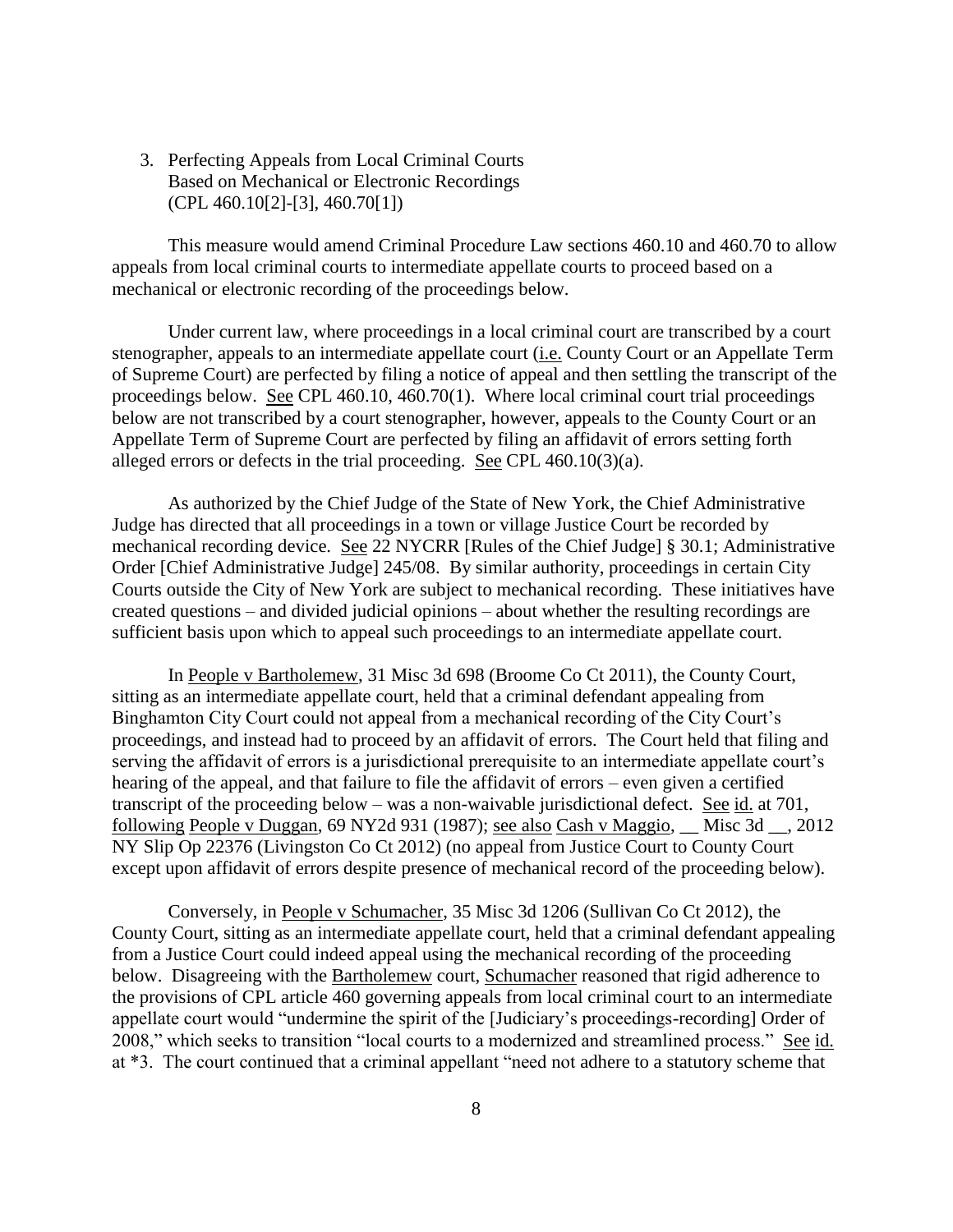was appropriate when one used a quill and ink to generate a subjective affidavit of errors based on recollection of court proceedings; New York's local courts now have an economic, accurate, and expedited way, by mechanical recordings, to provide appellants with a transcribed record equivalent to a stenographic recording." Id.

To promote efficiency, judicial economy and clarity among bar and bench, this measure would codify the Schumacher result and abrogate Bartholemew. Section one of this measure would amend CPL 460.10(1) and 460.10(2) to exempt mechanically recorded local criminal court cases from the need to prepare and serve an affidavit of errors as a prerequisite for prosecuting an appeal. Section two of this measure would harmonize the foregoing with CPL 460.70(1), governing the settlement of transcripts in local criminal court proceedings.

Mechanical recording of local criminal court proceedings has become so common and well-proved that a settled transcript from those recordings is a more reliable basis to prosecute an appeal than subjectively reconstructing trial proceedings by manual affidavit of errors. Enacted in 1971, the existing statute governing intermediate appeals predates mechanical recordings by decades; in the current era of mechanical recording, the statute creates jurisdictional traps and much inefficiency for parties and courts alike. There is no defensible policy or practical reason that appellants possessing an accurate recording and transcript thereof nevertheless must proceed on an affidavit of errors, especially given that the consequence of relying on the former is a nonwaivable jurisdictional defect that can doom an appeal. Such outcomes are especially disfavored given that for misdemeanors and violations, State policy is to minimize cost and complexity in service of access-to-justice objectives. Because preparing an affidavit of errors can be more costly than routine settlement of a transcript, this measure also would promote more costeffective access to justice in local criminal courts in which there is no court stenographer.

Critically, nothing in this measure would change practice in superior criminal courts, or privilege recording over court stenography where the latter exists. Rather, this limited measure provides only that where a local criminal court uses mechanical recording, a verdict or sentence in that court is appealable by settling the transcript without an outdated affidavit of errors.

This measure, which would have no fiscal impact on state or local governments but could reduce the cost of prosecuting local criminal court appeals, would take effect on the first day of November next succeeding the date on which this bill shall have become a law.

Legislative history: None. New proposal.

#### Proposal

AN ACT to amend the criminal procedure law, in relation to perfecting appeals from local criminal courts based on mechanical or electronic recordings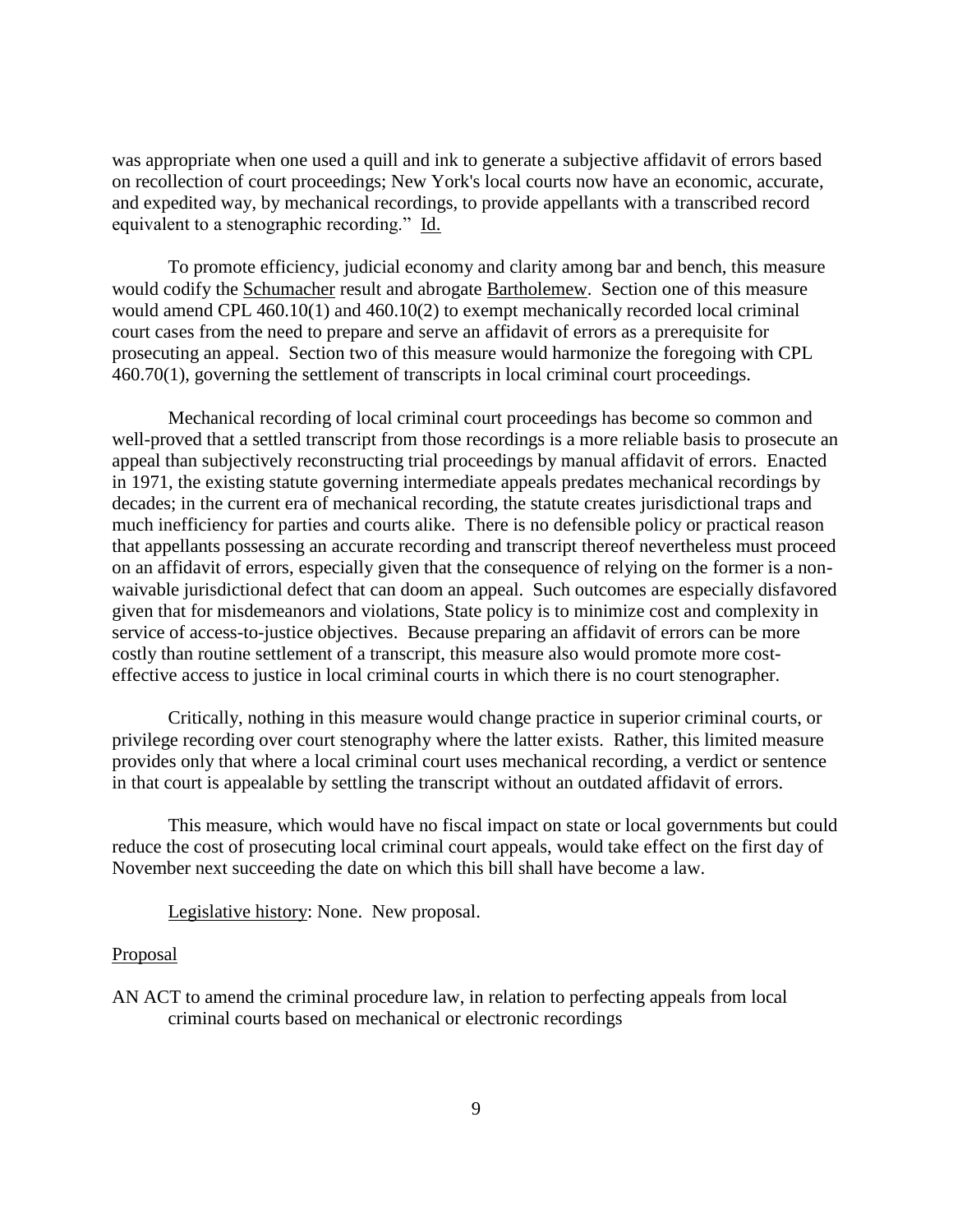The People of the State of New York, represented in Senate and Assembly, do enact as follows:

Section 1. Subdivision 2 and the opening unlettered paragraph of subdivision 3 of section 460.10 of the criminal procedure law are amended to read as follows:

2. An appeal taken as of right to a county court or to an appellate term of the supreme court from a judgment, sentence or order of a local criminal court in a case in which the underlying proceedings were recorded by a court stenographer or by mechanical or electronic means is taken in the manner provided in subdivision one; except that where no clerk is employed by such local criminal court the appellant must file the notice of appeal with the judge of such court, and must further file a copy thereof with the clerk of the appellate court to which the appeal is being taken.

An appeal taken as of right to a county court or to an appellate term of the supreme court from a judgment, sentence or order of a local criminal court in a case in which the underlying proceedings were not recorded by a court stenographer or by mechanical or electronic means is taken as follows:

§ 2. The second unlettered paragraph of subdivision 1 of section 460.70 of the criminal procedure law, as amended by section 208 of chapter 85 of the laws of 1995, is amended to read as follows

When an appeal is taken by a defendant pursuant to section 450.10 or subdivision two of section 460.10, a transcript shall be prepared and settled and shall be filed with the criminal court by the court reporter. The expense for such transcript and any reproduced copies of such transcript shall be paid by the defendant. Where the defendant is granted permission to proceed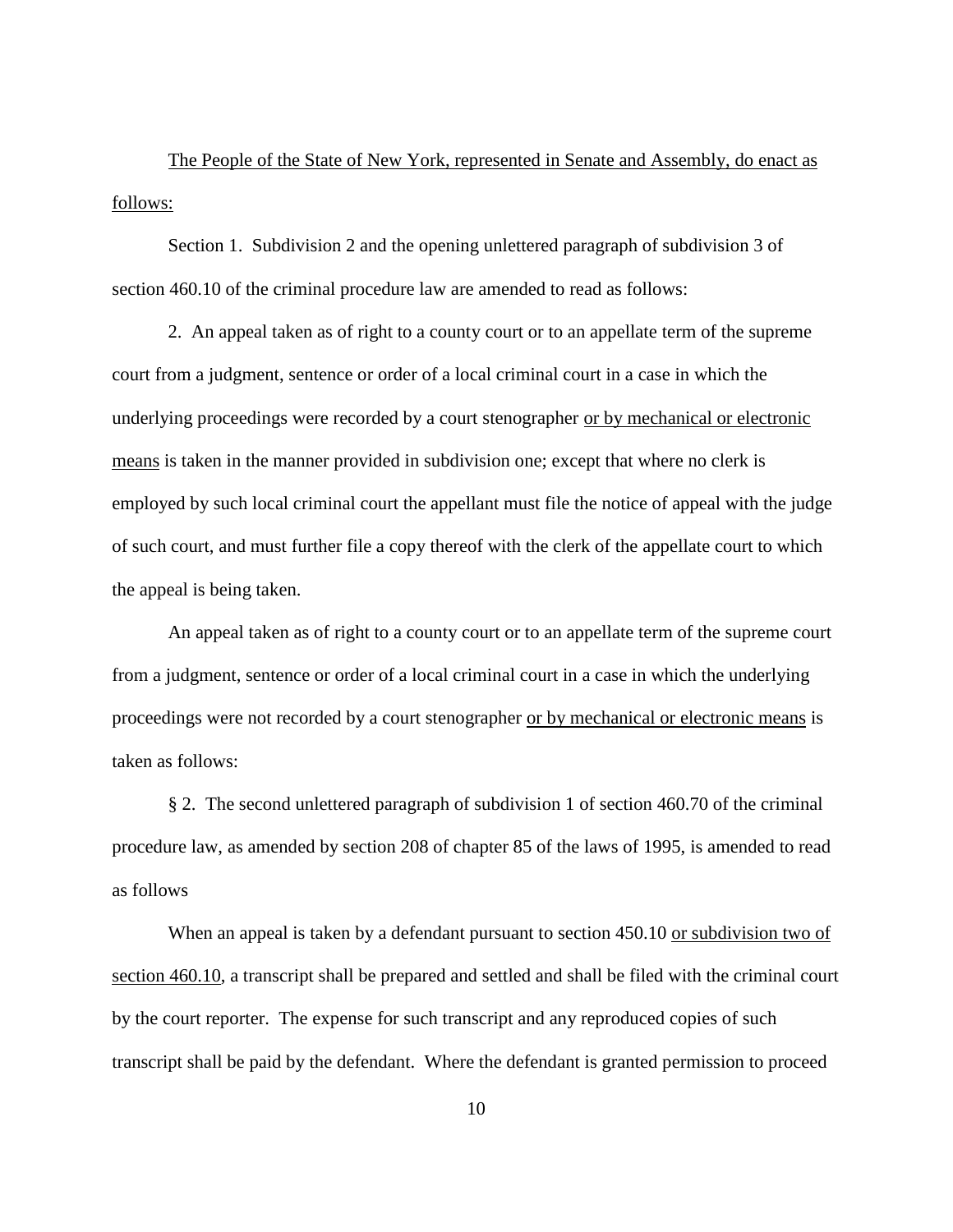as a poor person by the appellate court, the court reporter shall promptly make and file with the criminal court a transcript of the stenographic minutes of such proceedings as the appellate court shall direct. The expense of transcripts and any reproduced copies of transcripts prepared for poor persons under this section shall be a state charge payable out of funds appropriated to the office of court administration for that purpose. The appellate court shall where such is necessary for perfection of the appeal, order that the criminal court furnish a reproduced copy of such transcript to the defendant or his or her counsel.

§ 3. This act shall take effect on the first day of November next succeeding the date on which it shall have become law, and shall apply to all actions in which a notice of appeal from a local criminal court to an intermediate appellate court is filed on or after such date.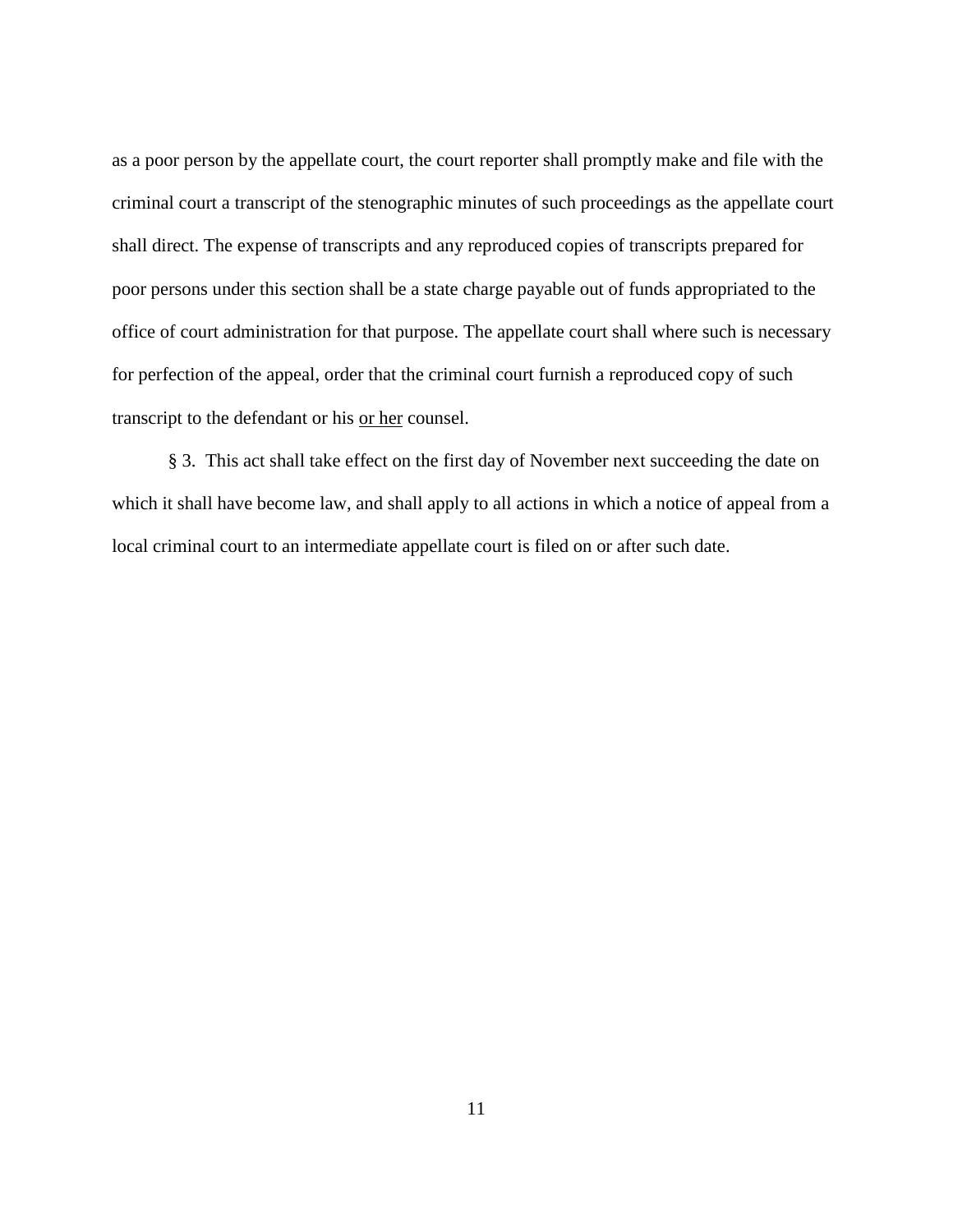#### **III. AMENDED PROPOSALS**

1. Authorize Suspension of Driver's License For Unjustified Failure to Attend Court on Charge of Underage Possession of Alcohol or Comply With Court Conditions After Conviction for Such Offense (VTL § 510[3][k], [4-a][a]; ABC § 65-c[3])

This measure would amend the Vehicle and Traffic Law and the Alcohol Beverage Control Law, to authorize a court to suspend a driver's license where the holder fails timely to appear before the court, pay a fine, complete an alcohol awareness program or complete community service associated with a charge of under-age possession of alcohol.

Years of judicial experience, and experience in the broader law enforcement and childwelfare communities, demonstrates that a charge of under-age possession of alcohol may be the first and best opportunity to avert more serious and potentially life-threatening alcohol-related offenses. When defendants less than age 21 are charged with under-age possession of alcohol with intent to consume under Alcohol Beverage Control Law section 65-c, authorized sentences of completing alcohol awareness programs and community service offer potential judicial remedies to help deter drunk driving and other more serious offenses.

Unfortunately, many of these defendants ignore their appearance tickets or, if convicted, they ignore the very sentences calculated to discourage more serious offenses. Under current law, however, there is no practical redress: statute allows no other remedy besides contempt, which is a resource-intensive path that may lead to incarceration inapposite for these offenders. For that reason, underage defendants flaunt the law: many do so precisely because they know there is no negative consequence for ignoring the charge or sentence, which compounds their disrespect for the law and encourages further offenses. The Internet is rife with advice for teens that there is no negative consequence for ignoring appearance tickets or court-imposed penalties for underage drinking. Given these dynamics, it is little surprise that in some courts, the scoff rate on underage alcohol possession exceeds 30%. These dynamics particularly manifest after proms, concerts, festivals and other large gatherings of teens, which expose teens to not only alcohol but also the risk of drunk driving. Without remedies for alcohol-possession violations, too often the result is drunk driving, injuries and preventable deaths.

While fully cognizant that underage offenders are minors for whom our law must take an especially measured approach, New York State must address the perversion by which courts can do little or nothing when persons charged with underage possession of alcohol fail to appear or complete court-ordered sentences. Their impunity must stop not only to inculcate respect for the law and the courts generally, but also to help prevent more serious offenses and the risks to life that these more serious offenses entail.

Accordingly, this measure would authorize courts to suspend driving privileges for defendants charged with under-age possession of alcohol with intent to consume under Alcohol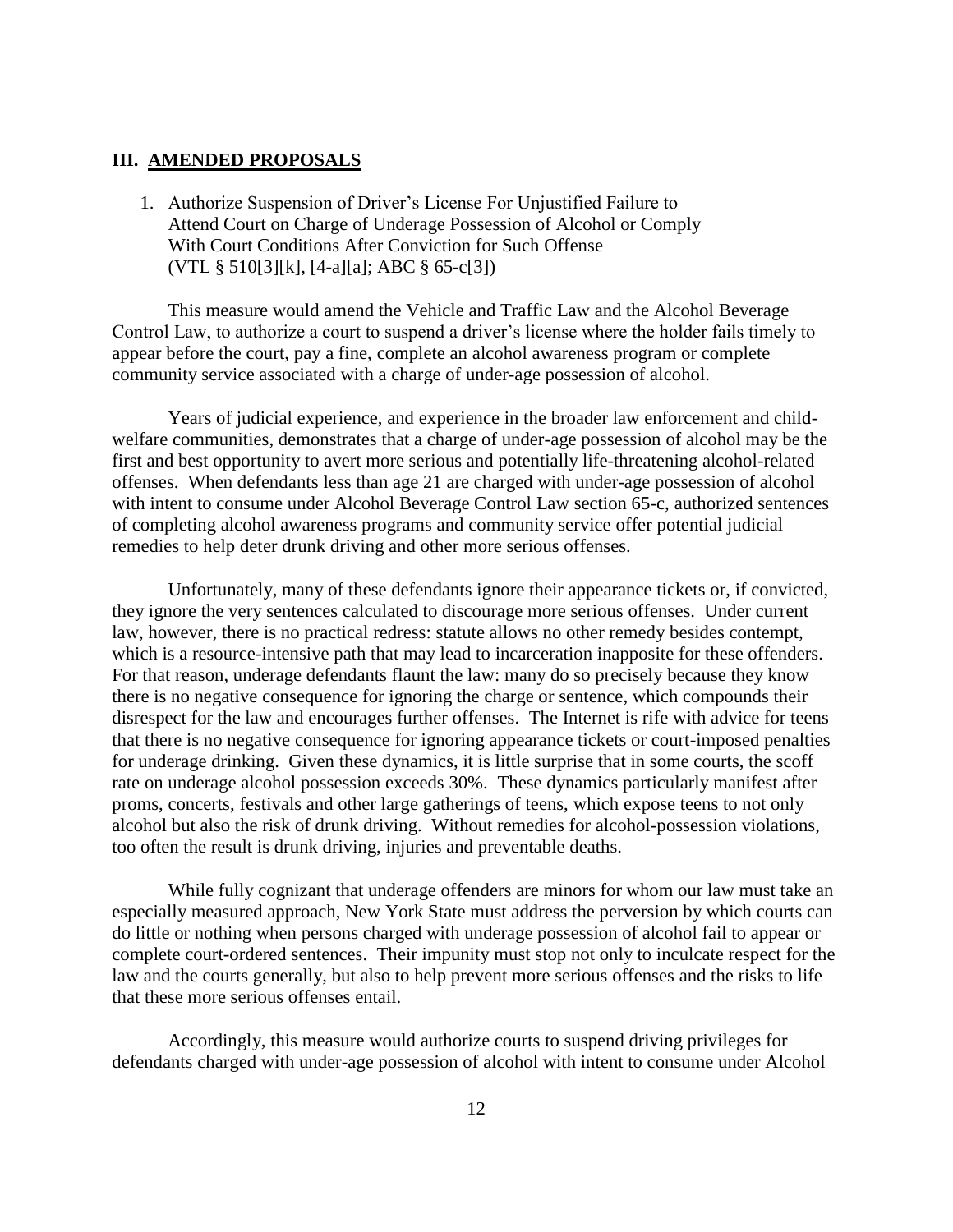Beverage Control Law section 65-c, who either do not appear in court or who are convicted and fail timely to satisfy their sentences. The suspension would be on the same terms of notice and delayed implementation as other suspensions under the Vehicle and Traffic Law. This limited approach, rather than proposing to increase penalties or expose these defendants to incarceration, seeks only to bring these defendants before the court to answer charges and honor sentences that are calculated to educate them and prevent potentially life-threatening behaviors. Because the most effective tool for the underage offender is to suspend driving privileges associated with the offender's maturity and independence, that result is the only one this measure contemplates.

This measure represents an amended version of S.3188 and A.5722 of 2012. Those prior measures also would have applied the license-suspension remedy to violations of Penal Law 221.05 (unlawful possession of marijuana). The current measure, by contrast, focuses exclusively on underage possession of alcohol with intent to consume.

This measure is cognizant that continuing to drive with a suspended license could expose the defendant to additional penalties. While such additional penalties may be appropriate under the circumstances, the Legislature is invited to weigh the collateral consequences of such further penalties and collaborate with the Judiciary to craft an amendment to this measure that would limit such collateral consequences in light of a defendant's under-age status.

This measure, which would have no fiscal impact on the State or any locality, would take effect on the first day of January next succeeding the date on which it shall have become a law.

Legislative history: Amended version of S.3188 (passed Senate) and A.5722 (Codes).

#### **Proposal**

AN ACT to amend the vehicle and traffic law and the alcohol beverage control law, in relation to authorizing suspension of driver's licenses for unjustified failure to attend court on charge of underage possession of alcohol or comply with court conditions after conviction for such offense

## The People of the State of New York, represented in Senate and Assembly, do enact as

#### follows:

Section 1. Paragraph (k) of subdivision 3 of section 510 of the vehicle and traffic law, as

amended by chapter 124 of the laws of 1992, is amended and a new paragraph (l) is added to

such subdivision, to read as follows: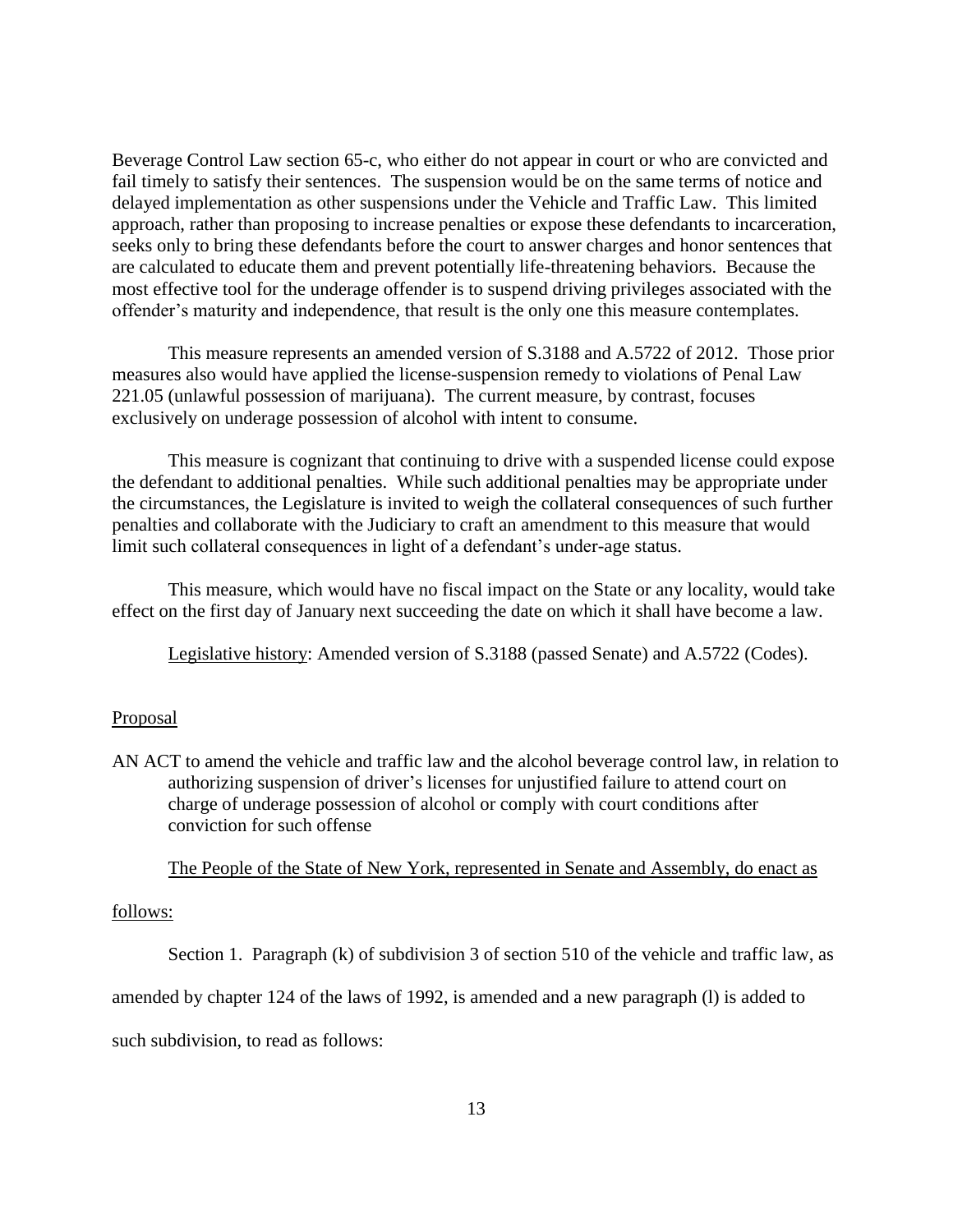k. for a period of up to ninety days because of the conviction of the holder of the offenses of menacing as defined in section 120.15 of the penal law, where such offense was committed against a traffic enforcement agent employed by the city of New York or the city of Buffalo while such agent was enforcing or attempting to enforce the traffic regulations of such  $city[.]$ ;

l. for failing to appear before the court or pay a fine or to complete an alcohol awareness program or complete community service imposed by the court pursuant to subdivision three of section sixty-five-c of the alcohol beverage control law.

§ 2. Paragraph (a) of subdivision 4-a of section 510 of the vehicle and traffic law, as amended by section 10 of part J of chapter 63 of the laws of 2003, is amended to read as follows:

(a) Upon receipt of a court notification of the failure of a person to appear within sixty days of the return date or new subsequent adjourned date, pursuant to an appearance ticket charging said person with a violation of any of the provisions of this chapter (except one for parking, stopping, or standing), or any violation of the tax law or <u>of subdivision three of section</u> sixty-five-c of the alcoholic beverage control law or of the transportation law regulating traffic or of any lawful ordinance or regulation made by a local or public authority, relating to traffic (except one for parking, stopping or standing) or the failure to pay a fine imposed by a court, or in the case of a violation of subdivision three of section sixty-five-c of the alcohol beverage control law, the failure to complete an alcohol awareness program or complete community service imposed by the court as a sentence for such violation, the commissioner or his or her agent may suspend the driver's license or privileges of such person pending receipt of notice from the court that such person has appeared in response to such appearance ticket or has paid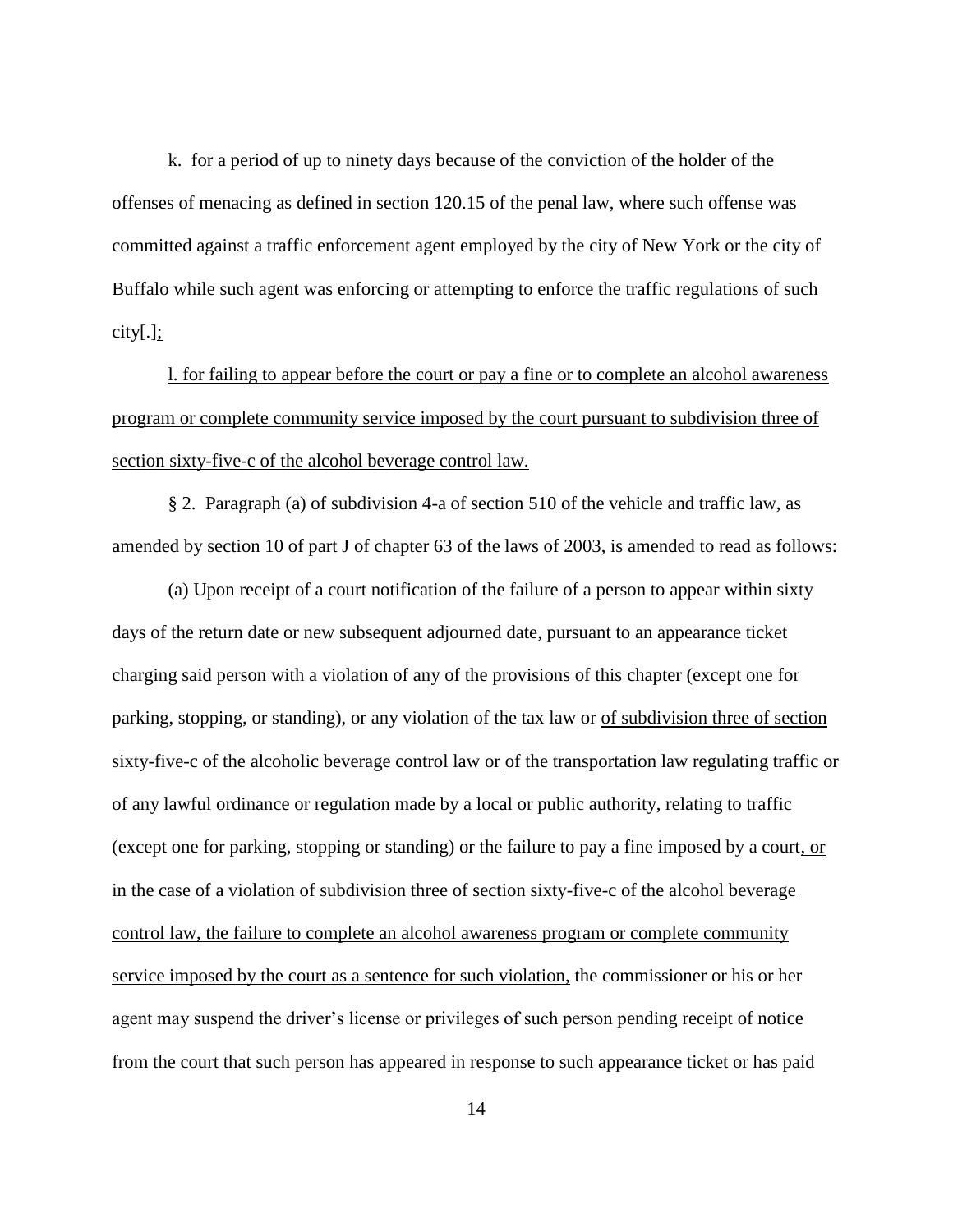such fine or complete such alcohol awareness program or complete such community service. Such suspension shall take effect no less thirty days from the day upon which notice thereof is sent by the commissioner to the person whose driver's license or privileges are to be suspended. Any suspension issued pursuant to this paragraph shall be subject to the provisions of paragraph (j-1) of subdivision two of section five hundred three of this [chapter] title.

§ 3. Subparagraph (i) of paragraph (j-1) of subdivision 2 of section 503 of the vehicle and traffic law, as amended by section 3 of part PP of chapter 59 of the laws of 2009, is amended to read as follows:

(i) When a license issued pursuant to this article, or a privilege of operating a motor vehicle or of obtaining such a license, has been suspended based upon a failure to answer an appearance ticket or a summons or failure to pay a fine, penalty or mandatory surcharge, pursuant to subdivision three of section two hundred twenty-six, subdivision four of section two hundred twenty-seven[, subdivision four-a of section five hundred ten] or subdivision five-a of section eighteen hundred nine of this chapter, <u>or upon a failure to answer an appearance ticket or</u> summons, pay a fine, complete an alcohol awareness program or complete community service imposed by a court pursuant to subdivision four-a of section five hundred ten of this chapter, such suspension shall remain in effect until a termination of a suspension fee of seventy dollars is paid to the court or tribunal that initiated the suspension of such license or privilege. In no event may the aggregate of the fees imposed by an individual court pursuant to this paragraph for the termination of all suspensions that may be terminated as a result of a person's answers, appearances or payments made in such cases pending before such individual court exceed four hundred dollars. For the purposes of this paragraph, the various locations of the administrative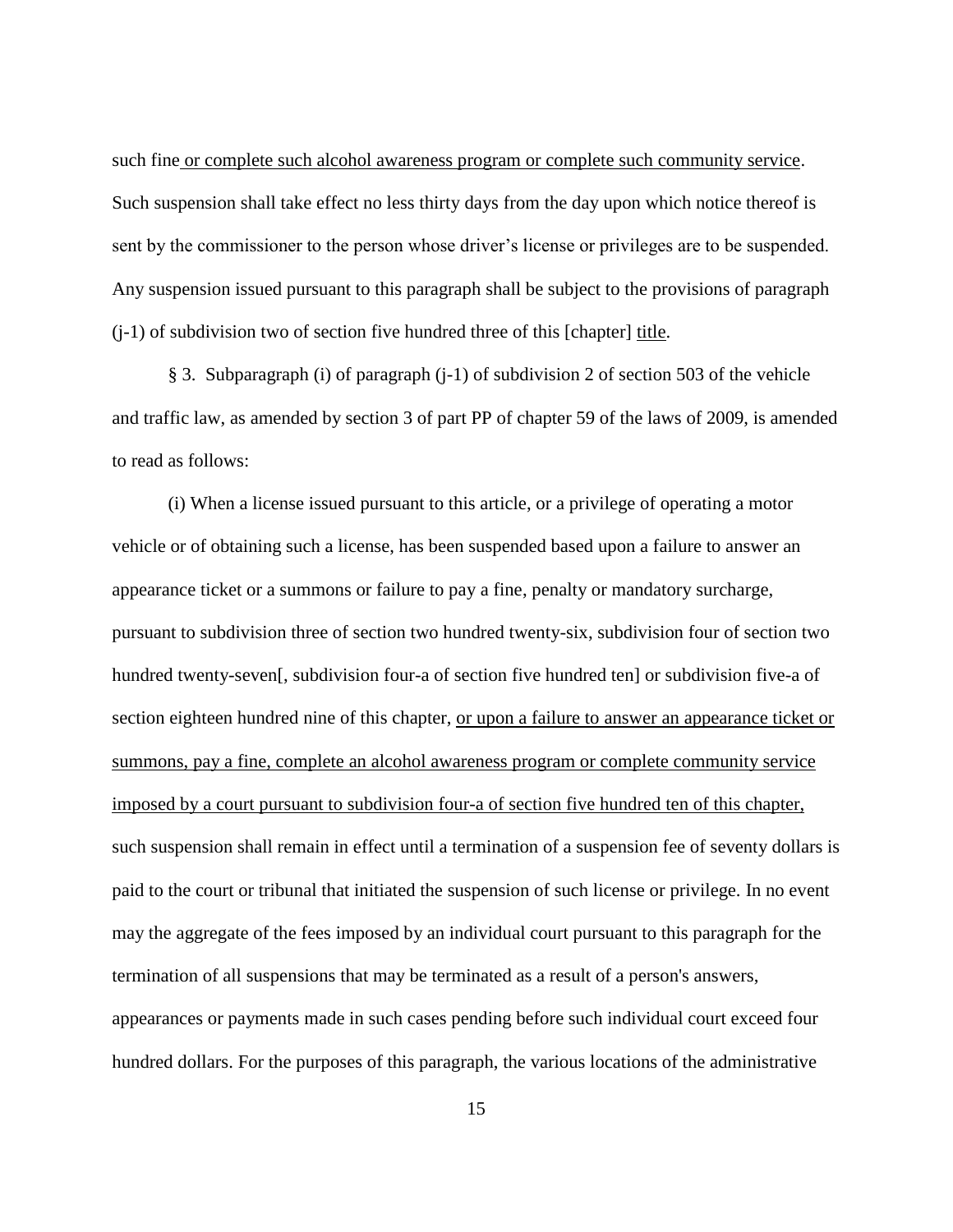tribunal established under article two-A of this chapter shall be considered an individual court.

§ 4. Subdivision 3 of section 65-c of the alcohol beverage control law, as amended by chapter 137 of the laws of 2001, is amended to read as follows:

3. Any person who unlawfully possesses an alcoholic beverage with intent to consume may be summoned before and examined by a court having jurisdiction of that charge; provided, however, that nothing contained herein shall authorize, or be construed to authorize, a peace officer as defined in subdivision thirty-three of section 1.20 of the criminal procedure law or a police officer as defined in subdivision thirty-four of section 1.20 of such law to arrest a person who unlawfully possesses an alcoholic beverage with intent to consume. If a determination is made sustaining such charge the court may impose a fine not exceeding fifty dollars and/or completion of an alcohol awareness program established pursuant to section 19.25 of the mental hygiene law and/or an appropriate amount of community service not to exceed thirty hours. In addition to any fine, alcohol awareness program and/or community service imposed by the court pursuant to this section, the court may suspend the driver's license of any person who fails to appear before the court, pay a fine, complete an alcohol awareness program or complete community service pursuant to this section within the period of time established by the court. Such suspension shall be made upon notice to such person and shall remain in effect until such person appears in court, pays such fine or completes such program or community service to the satisfaction of the court.

§ 5. This act shall take effect on the first day of January next succeeding the date on which it shall have become a law.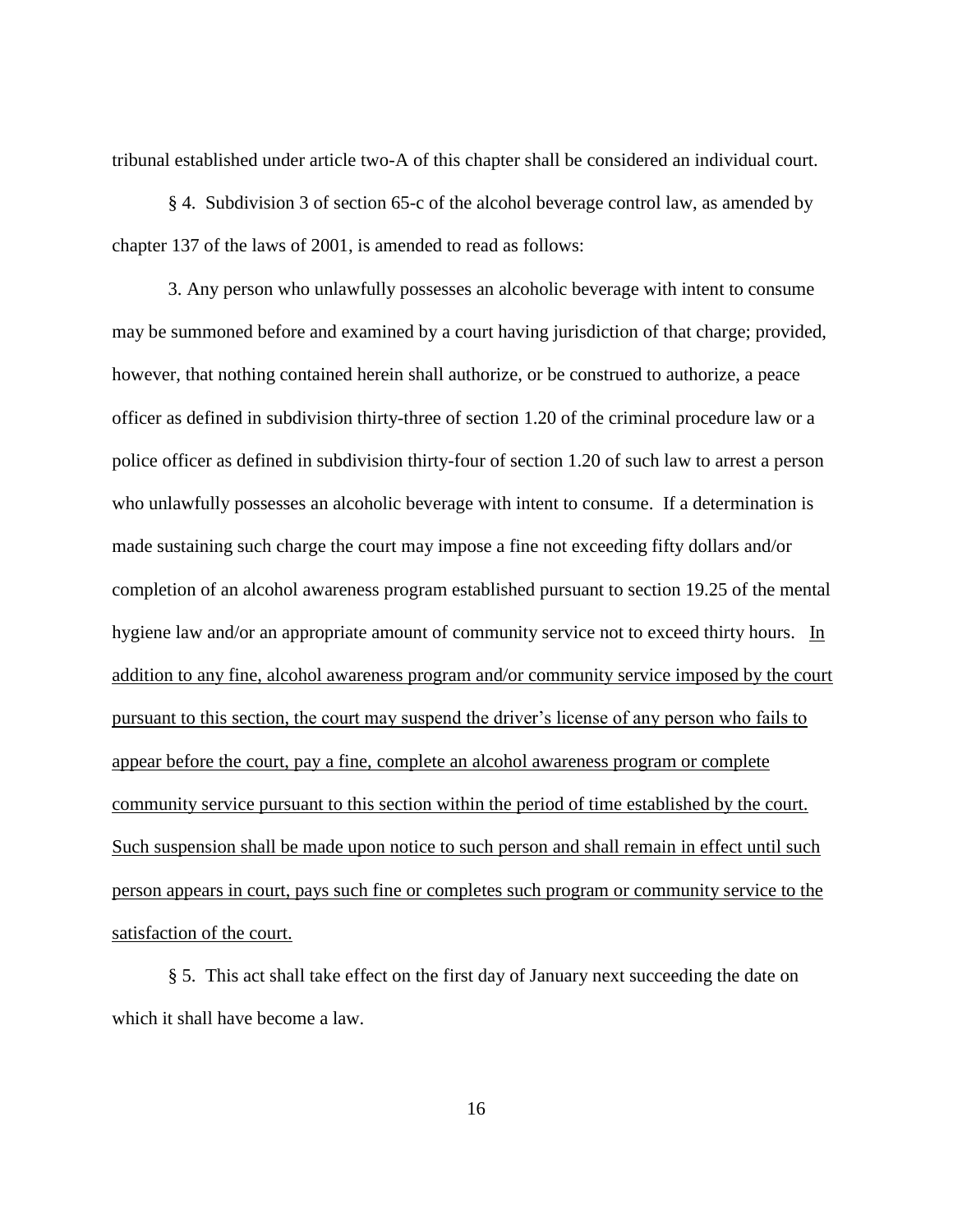2. Use of Equitable Principles of Justice in Small Claims Actions in the New York City Civil Court, District Courts and City Courts (NYCCCA § 1804; UDCA § 1804; UCCA § 1804)

This measure amends the New York City Civil Court Act, the Uniform District Court Act, and the Uniform City Court Act to authorize these courts to consider equitable claims and defenses in small claims actions.

A small claim is a cause of action for money not in excess of the monetary jurisdiction established for such claims in the particular court where a small claims part has been established. The monetary ceiling for such small claims is \$5,000. See NYCCCA § 1801 (New York City Civil Court); UDCA § 1801 (District Court); UCCA § 1801 (City Court outside New York City).

In deciding a small claim, the court is required to do "substantial justice between the parties according to the rules of substantive law," see NYCCCA § 1804; UDCA § 1804; UCCA § 1804, which requires the court to enforce the duties and obligations created by the law without requiring the claimant to comply with the technical rules for establishing his or her right to their enforcement. This mandate requires the court to play a more proactive role in the litigation so as to ensure that the claims are resolved in accord with the law. Accordingly, a small claims court has wide latitude of discretion in issuing a judgment that does substantial justice between the parties. See Buonomo v. Stalker, 40 A.D.2d 733, 733 (4th Dept. 1972); Roundtree v. Singh, 143 A.D.2d 995, 996 (2d Dept. 1988); Miller v. Sanchez, 6 Misc.3d 479, 482 (Civ. Ct. 2004). The mandate to do substantial justice, however, does not confer upon the small claims court the power to grant equitable relief. See Cucinotta v. Hanulak, 231 A.D.2d 904, 905 (2d Dept. 1996); TR Construction v. Fischer, 2010 WL 979702, \*2 (Watertown City Ct. 2010); Scott v. Dale Carpet Cleaning Inc., 120 Misc.2d 118, 119 (Civ. Ct. 1983).

The problem is that while equitable relief in the form of specific performance, injunction, or declaratory judgment would be inappropriate in a small claims context given the nature of such claims, the blanket prohibition against doing equity in a small claims action precludes the use of equitable principles of justice, such as the doctrines of unjust enrichment, quantum meruit, laches, and equitable estoppel. Instead, when these claims or defenses arise in these courts, the case must be dismissed and re-commenced in Supreme Court. The result is rife inefficiency and an invitation to strategic manipulation of the courts' jurisdiction, to the detriment of efficiency for the courts and the parties. This outcome, in turn, undermines the access-to-justice objectives of establishing small claims parts in the first place, and foists these small claims cases onto Supreme Court dockets in derogation of the Legislature's apparent intent that cases falling within the monetary jurisdiction of lower courts be brought in those local courts or be transferred from Supreme Court to those local courts. See generally CPLR 325.

This measure would redress these difficulties by authorizing a small claims part in the New York City Civil Court, District Court or City Court outside New York City to consider equitable claims and defenses to decide a small claim, consistent with their charge to do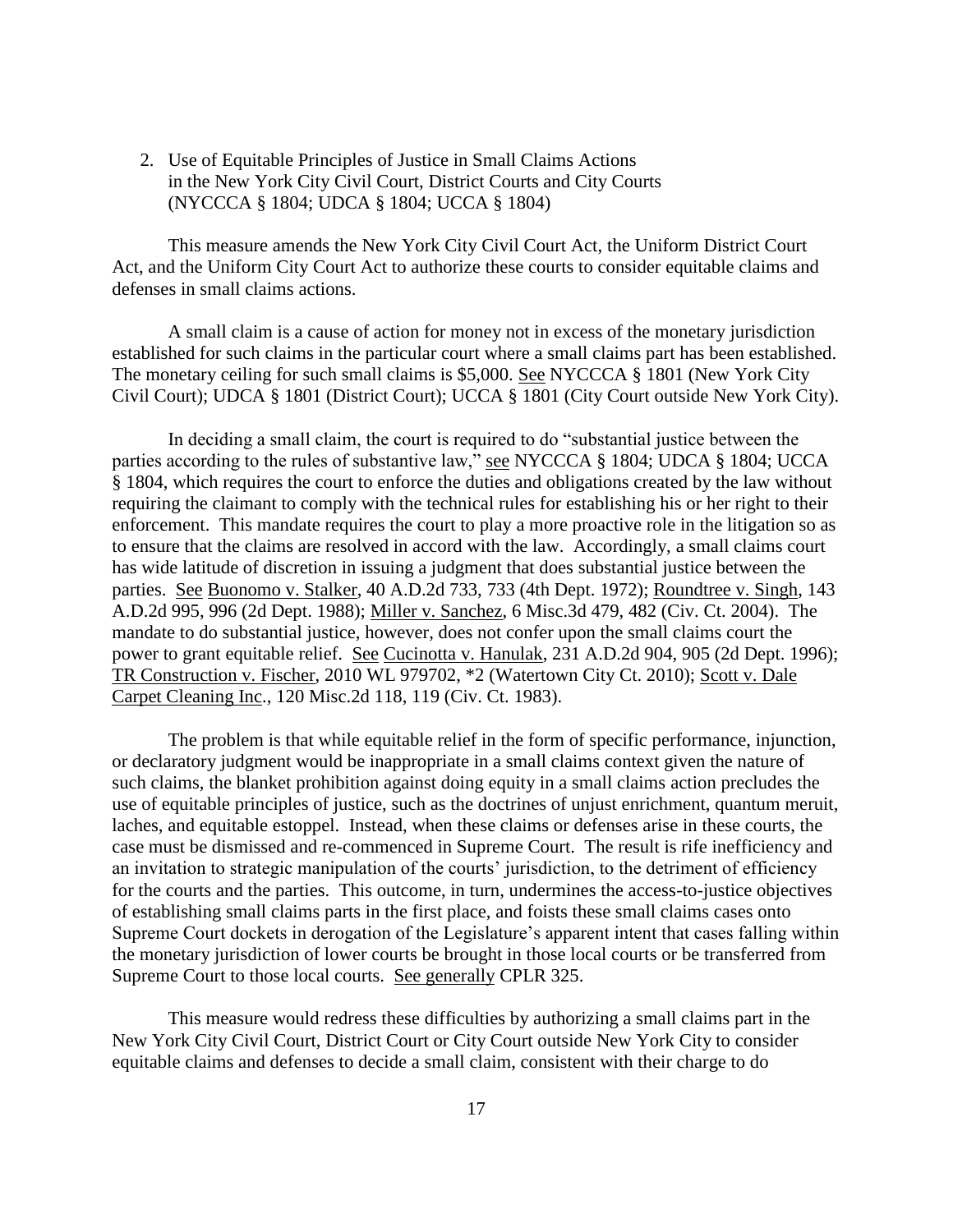"substantial justice" between the parties. This measure would effectuate the Constitution's authorization to the Legislature to provide this jurisdiction. See N.Y. Const., art. VI, §§ 15(b) (Civil Court "shall further exercise such equity jurisdiction as may be provided by law"); 16(d) (District Court shall have the jurisdiction provided by law, but no greater that conferred upon the Civil Court); 17(a) (City Courts outside the City of New York shall have jurisdiction proscribed by the Legislature, but no greater than that conferred upon the District Court). This measure, unlike its predecessor (S.6655-A of 2012), would not alter the jurisdiction or otherwise affect town and village Justice Courts.

Legislative history: None. New proposal.

#### Proposal

AN ACT to amend the New York city civil court act, the uniform district court act and the uniform city court act, in relation to the consideration of equitable claims and defenses in small claims actions

The People of the State of New York, represented in Senate and Assembly, do enact as follows:

Section 1. Section 1804 of the New York city civil court act, as amended by chapter 650

of the laws of 1991, is amended to read as follows:

§ 1804. Informal and simplified procedure on small claims. The court shall conduct hearings upon small claims in such manner as to do substantial justice between the parties according to the rules of substantive law and shall not be bound by statutory provisions or rules of practice, procedure, pleading or evidence, except statutory provisions relating to privileged communications and personal transactions or communications with a decedent or mentally ill person. The court may consider equitable claims and counterclaims, including but not limited to, unjust enrichment and quantum meruit, and equitable defenses including, but not limited to, laches and equitable estoppel. An itemized bill or invoice, receipted or marked paid, or two itemized estimates for services or repairs, are admissible in evidence and are prima facie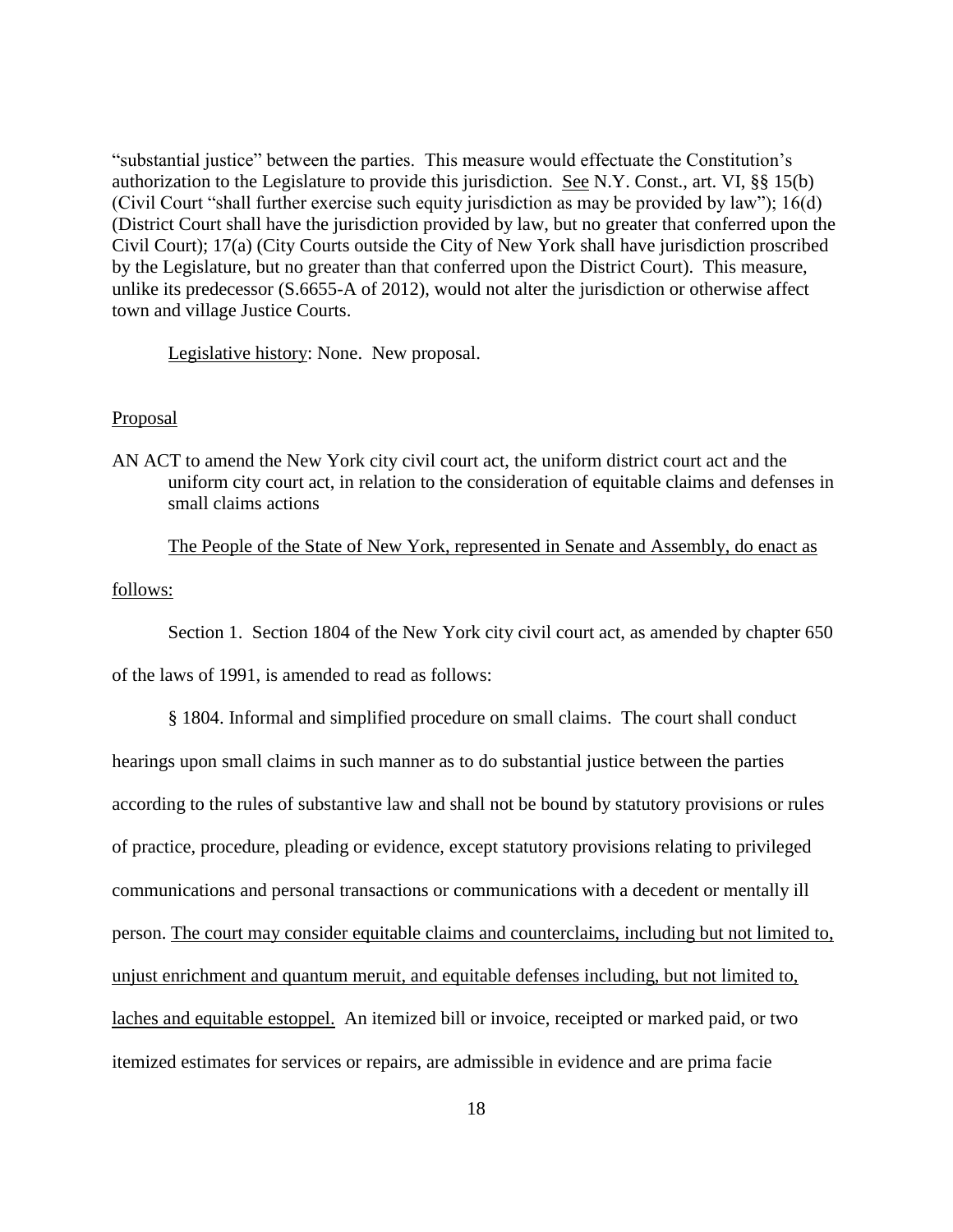evidence of the reasonable value and necessity of such services and repairs. Disclosure shall be unavailable in small claims procedure except upon order of the court on showing of proper circumstances. In every small claims action, where the claim arises out of the conduct of the defendant's business at the hearing on the matter, the judge or arbitrator shall determine the appropriate state or local licensing or certifying authority and any business or professional association of which the defendant is a member. The provisions of this act and the rules of this court, together with the statutes and rules governing supreme court practice, shall apply to claims brought under this article so far as the same can be made applicable and are not in conflict with the provisions of this article; in case of conflict, the provisions of this article shall control.

§ 2. Section 1804 of the uniform district court act, as amended by chapter 650 of the laws of 1991, is amended to read as follows:

§ 1804. Informal and simplified procedure on small claims. The court shall conduct hearings upon small claims in such manner as to do substantial justice between the parties according to the rules of substantive law and shall not be bound by statutory provisions or rules of practice, procedure, pleading or evidence, except statutory provisions relating to privileged communications and personal transactions or communications with a decedent or mentally ill person. The court may consider equitable claims and counterclaims, including but not limited to, unjust enrichment and quantum meruit, and equitable defenses including, but not limited to, laches and equitable estoppel. An itemized bill or invoice, receipted or marked paid, or two itemized estimates for services or repairs, are admissible in evidence and are prima facie evidence of the reasonable value and necessity of such services and repairs. Disclosure shall be unavailable in small claims procedure except upon order of the court on showing of proper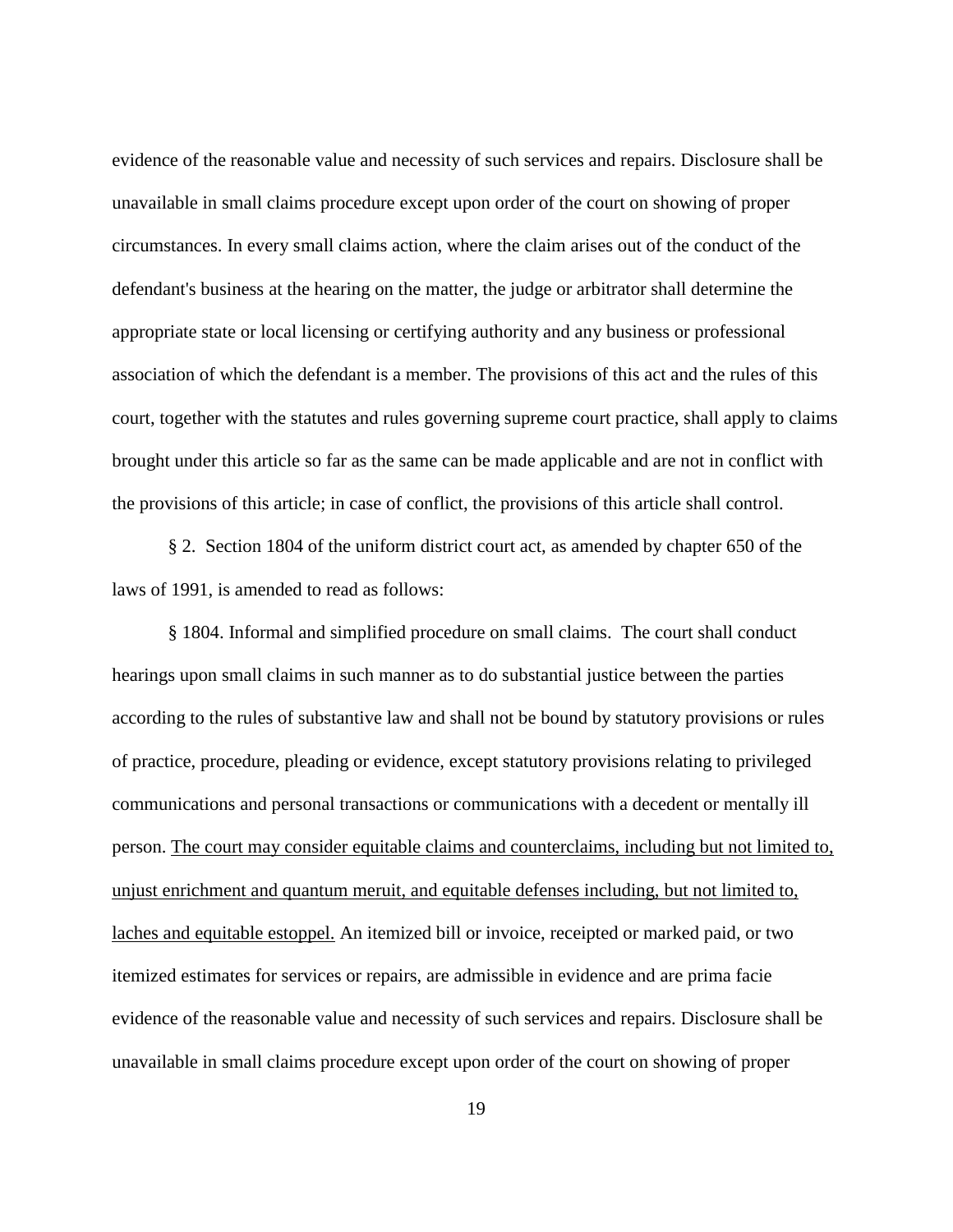circumstances. In every small claims action, where the claim arises out of the conduct of the defendant's business at the hearing on the matter, the judge or arbitrator shall determine the appropriate state or local licensing or certifying authority and any business or professional association of which the defendant is a member. The provisions of this act and the rules of this court, together with the statutes and rules governing supreme court practice, shall apply to claims brought under this article so far as the same can be made applicable and are not in conflict with the provisions of this article; in case of conflict, the provisions of this article shall control.

§ 3. Section 1804 of the uniform city court act, as amended by chapter 650 of the laws of 1991, is amended to read as follows:

§ 1804. Informal and simplified procedure on small claims. The court shall conduct hearings upon small claims in such manner as to do substantial justice between the parties according to the rules of substantive law and shall not be bound by statutory provisions or rules of practice, procedure, pleading or evidence, except statutory provisions relating to privileged communications and personal transactions or communications with a decedent or mentally ill person. The court may consider equitable claims and counterclaims, including but not limited to unjust enrichment and quantum meruit, and equitable defenses including but not limited to laches and equitable estoppel. An itemized bill or invoice, receipted or marked paid, or two itemized estimates for services or repairs, are admissible in evidence and are prima facie evidence of the reasonable value and necessity of such services and repairs. Disclosure shall be unavailable in small claims procedure except upon order of the court on showing of proper circumstances. In every small claims action, where the claim arises out of the conduct of the defendant's business at the hearing on the matter, the judge or arbitrator shall determine the appropriate state or local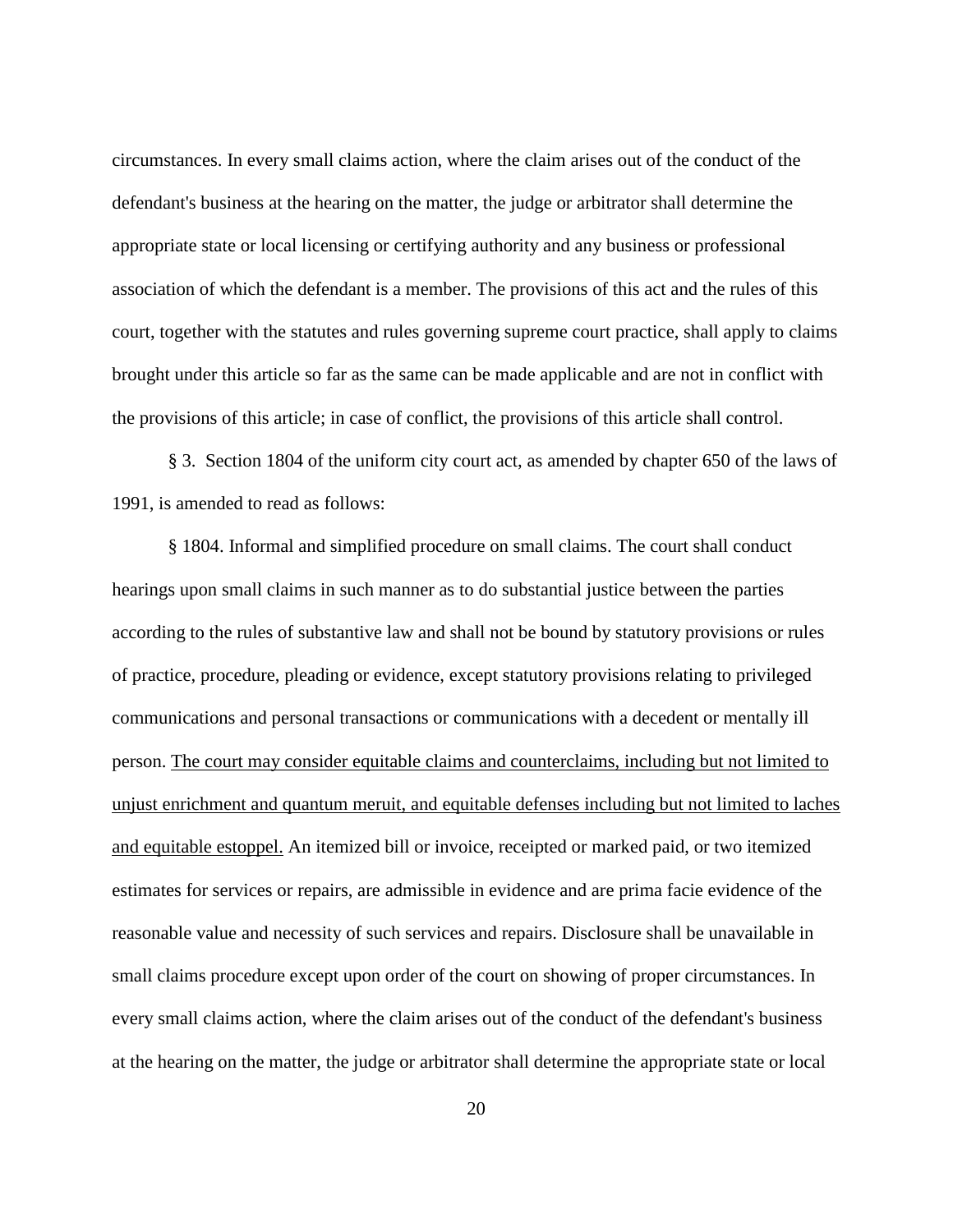licensing or certifying authority and any business or professional association of which the defendant is a member. The provisions of this act and the rules of this court, together with the statutes and rules governing supreme court practice, shall apply to claims brought under this article so far as the same can be made applicable and are not in conflict with the provisions of this article; in case of conflict, the provisions of this article shall control.

§ 4. This act shall take effect on the first day of January next succeeding the date on which it shall have become a law.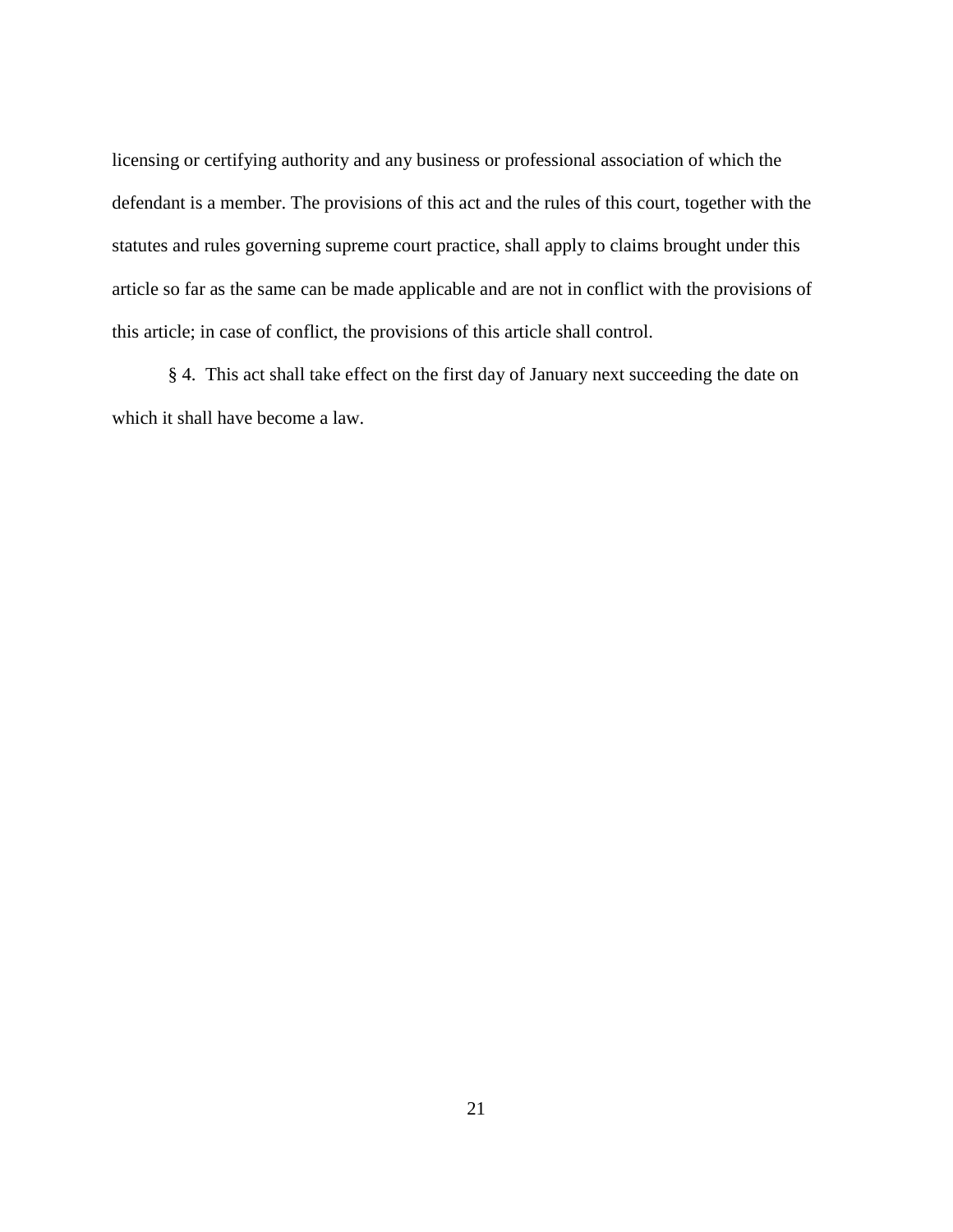## **IV. PREVIOUSLY ENDORSED LEGISLATION**

1. Authorize a Limited Liability Company to Commence a Commercial Small Claim Action (NYCCCA §§ 1801-A, 1809-A; UDCA §§ 1801-A, 1809-A; UCCA §§ 1801-A, 1809-A)

This proposal would amend the New York City Civil Court Act, the Uniform District Court Act, and the Uniform City Court Act to expressly authorize a limited liability company to commence a commercial small claim action.

Section 1801-A of the New York City Civil Court Act, the Uniform District Court Act, and the Uniform City Court Act each defines a commercial small claim as "any cause for money only not in excess of the maximum amount permitted for a small claim in the small claims part of the court" provided "the clamant is a corporation, partnership or association." NYCCCA § 1801-A(a); UDCA § 1801-A(a); UCCA § 1801-A(a).

A limited liability company is an unincorporated organization of one or more persons having limited liability for the contractual obligations and other liabilities of the business conducted by the organization, and is an entity other than a partnership or a trust. See Limited Liability Company Law § 102(m).

Since a limited liability company is a statutory business form, there is no reason to exclude a limited liability company from the privilege to commence a commercial claim.

In addition to expressly authorizing a limited liability company to commence a commercial claim action, this proposal would amend section 1809-A of each of the aforementioned Court Acts to make the prohibitions against basing a commercial claim upon an assigned claim and commencing more than five commercial claims actions per month also applicable to a limited liability company.

### Proposal

AN ACT to amend the New York city civil court act, the uniform district court act, and the uniform city court act, in relation to the authority of a limited liability company to commence a commercial claim action or proceeding

The People of the State of New York, represented in Senate and Assembly, do enact as

### follows:

Section 1. Subdivision (a) of section 1801-A of the New York city civil court act, as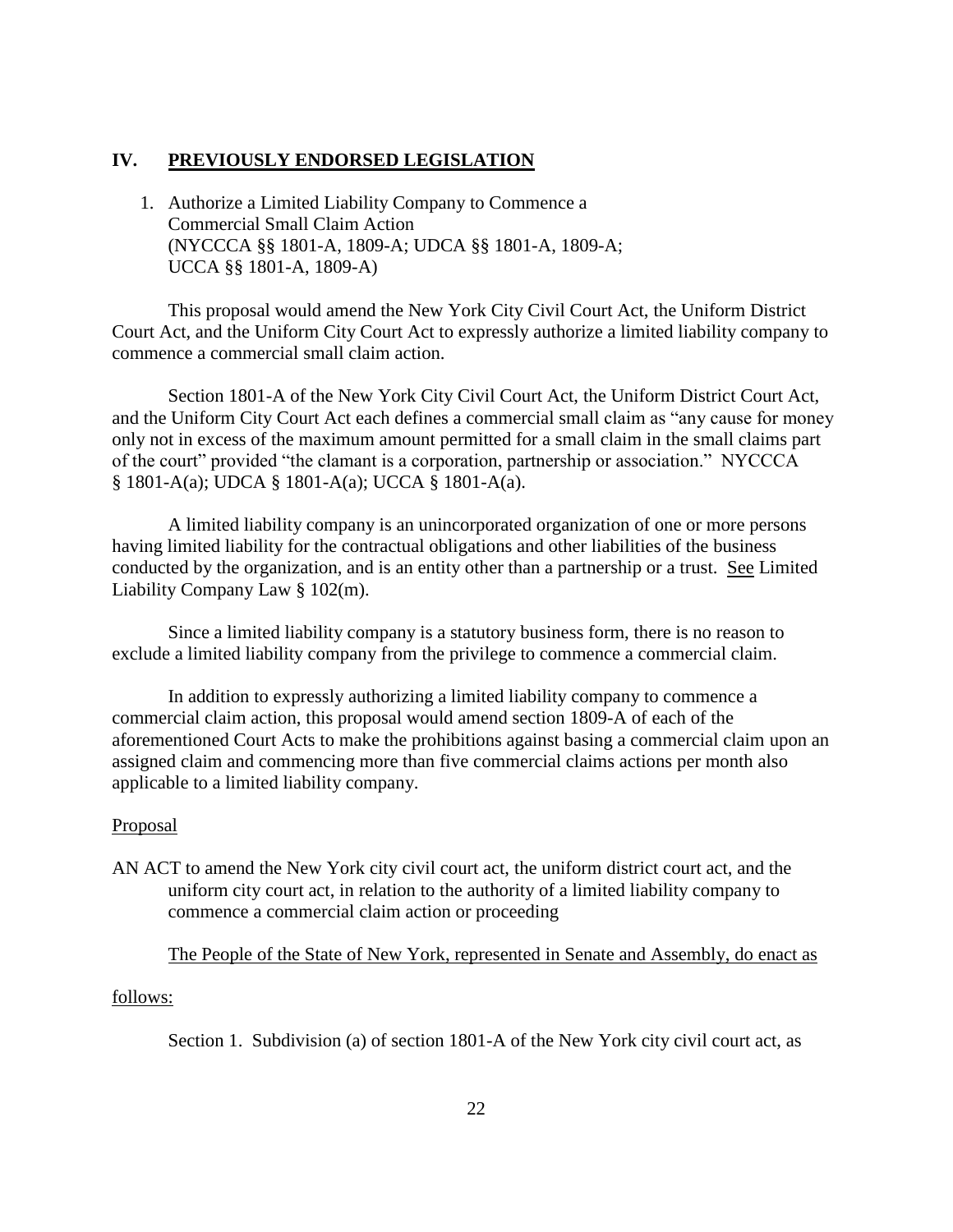amended by chapter 435 of the laws of 1992, is amended to read as follows:

(a) The term "commercial claim" or "commercial claims" as used in this article shall mean and include any cause of action for money only not in excess of the maximum amount permitted for a small claim in the small claims part of the court, exclusive of interest and costs, provided that subject to the limitations contained in section eighteen hundred nine-A of this article, the claimant is a corporation, partnership, limited liability company, or association, which has its principal office in the state of New York and provided that the defendant either resides, or has an office for the transaction of business or a regular employment, within the city of New York.

§ 2. Section 1809-A of the New York city civil court act, as added by chapter 653 of the laws if 1987, is amended to read as follows:

§ 1809-A. Procedures relating to corporations, associations, insurers and assignees. (a) Any corporation, including a municipal corporation or public benefit corporation, partnership, limited liability company, or association, which has its principal office in the city of New York and an assignee of any commercial claim may institute an action or proceeding under this article.

(b) No person or co-partnership, engaged directly or indirectly in the business of collection and adjustment of claims, and no corporation, limited liability company or association, directly or indirectly, itself or by or through its officers, agents or employees, shall solicit, buy or take an assignment of, or be in any manner interested in buying or taking an assignment of a bond, promissory note, bill of exchange, book debt, or other thing in action, or any claim or demand, with the intent and for the purpose of bringing an action or proceeding thereon under this article.

23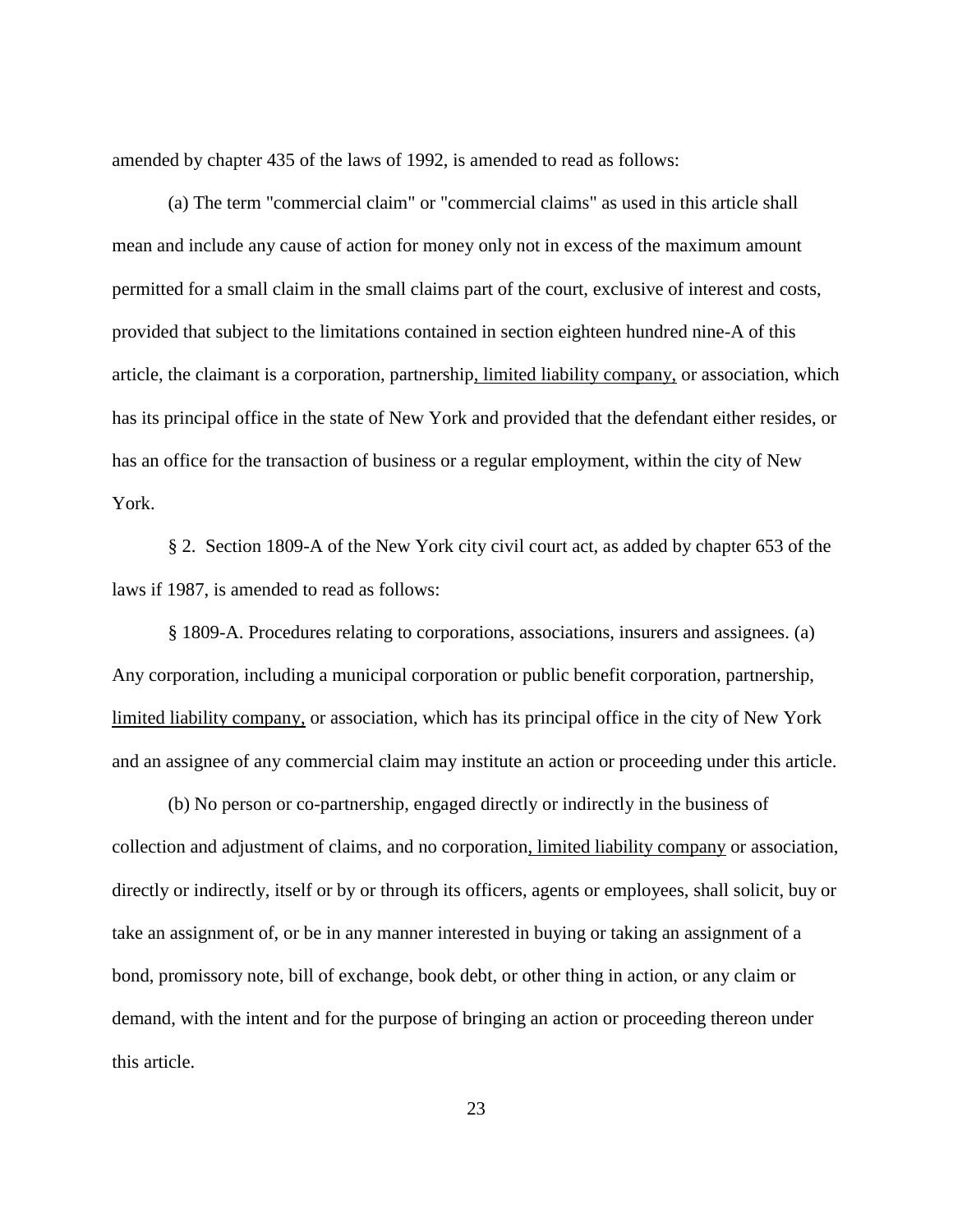(c) A corporation, partnership, limited liability company or association, which institutes an action or proceeding under this article shall be limited to five such actions or proceedings per calendar month. Such corporation, partnership, limited liability company or association shall complete and file with the clerk the required certification, provided it is true and verified as to its truthfulness, as a prerequisite to the institution of an action or proceeding in this part of the court.

(d) A corporation may appear as a party in any action brought pursuant to this article by an attorney as well as by any authorized officer, director or employee of the corporation provided that the appearance by a non-lawyer on behalf of a corporation shall be deemed to constitute the requisite authority to bind the corporation in a settlement or trial. The court or arbitrator may make reasonable inquiry to determine the authority of any person who appears for the corporation in a commercial claims part case.

§ 3. Subdivision (a) of section 1801-A of the uniform district court act, as amended by chapter 41 of the laws of 2006, is amended to read as follows:

(a) The term "commercial claim" or "commercial claims" as used in this act shall mean and include any cause of action for money only not in excess of the maximum amount permitted for a small claim in the small claims part of the court, exclusive of interest and costs, provided that subject to the limitations contained in section eighteen hundred nine-A of this article, the claimant is a corporation, partnership, limited liability company or association, which has its principal office in the state of New York and provided that the defendant either resides, or has an office for the transaction of business or a regular employment, within the district in the county where the court is located.

§ 4. Section 1809-A of the uniform district court act, as added by chapter 653 of the laws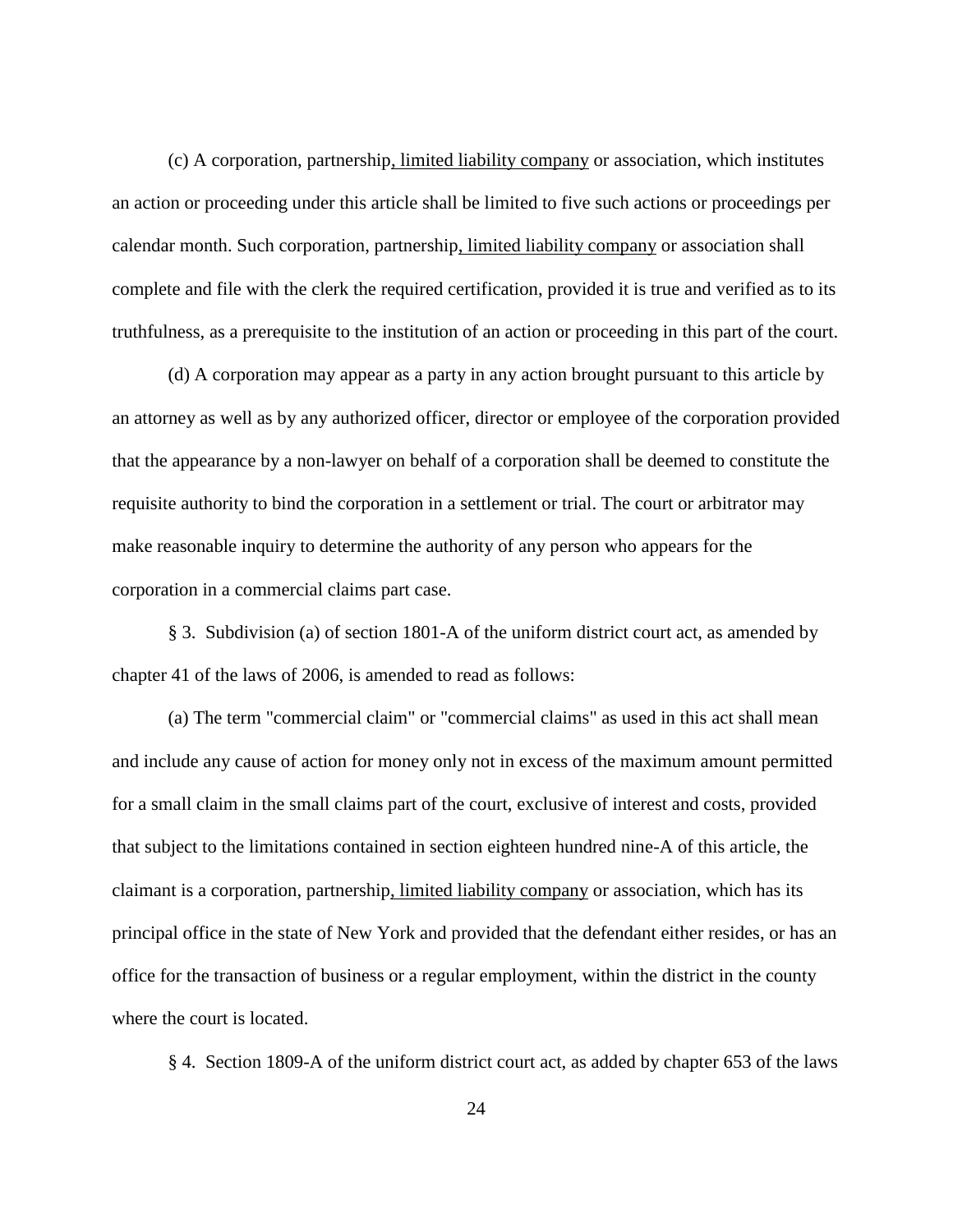of 1987, is amended to read as follows:

§ 1809-A. Procedures relating to corporations, associations, insurers and assignees. (a) Any corporation, including a municipal corporation or public benefit corporation, partnership, limited liability company, or association, which has its principal office in the state of New York and an assignee of any commercial claim may institute an action or proceeding under this article.

(b) No person or co-partnership, engaged directly or indirectly in the business of collection and adjustment of claims, and no corporation, limited liability company, or association, directly or indirectly, itself or by or through its officers, agents or employees, shall solicit, buy or take an assignment of, or be in any manner interested in buying or taking an assignment of a bond, promissory note, bill of exchange, book debt, or other thing in action, or any claim or demand, with the intent and for the purpose of bringing an action or proceeding thereon under this article.

(c) A corporation, partnership, limited liability company, or association, which institutes an action or proceeding under this article shall be limited to five such actions or proceedings per calendar month. Such corporation, partnership, limited liability company, or association shall complete and file with the clerk the required certification, provided it is true and verified as to its truthfulness, as a prerequisite to the institution of an action or proceeding in this part of the court.

(d) A corporation may appear as a party in any action brought pursuant to this article by an attorney as well as by any authorized officer, director or employee of the corporation provided that the appearance by a non-lawyer on behalf of a corporation shall be deemed to constitute the requisite authority to bind the corporation in a settlement or trial. The court or arbitrator may make reasonable inquiry to determine the authority of any person who appears for the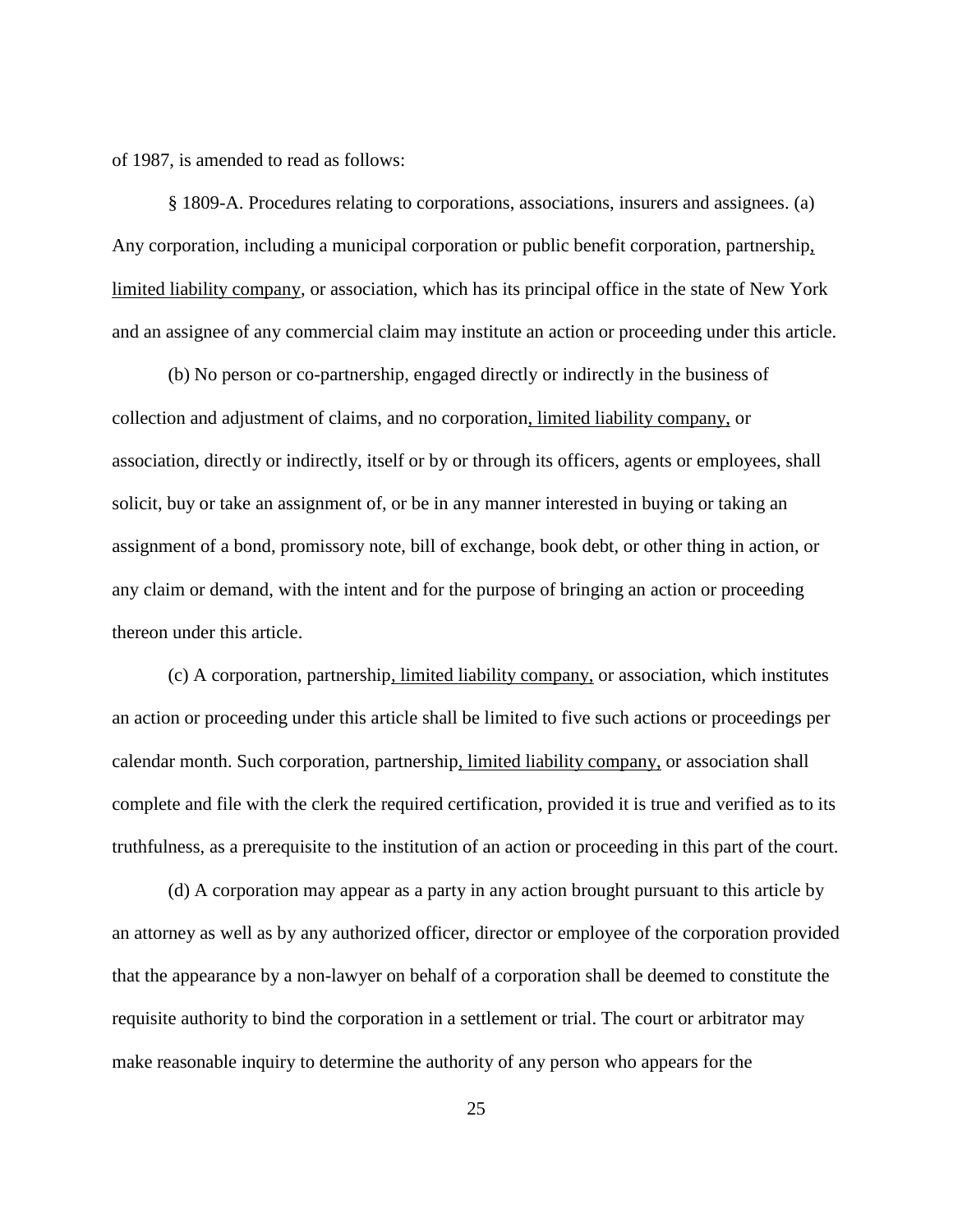corporation in a commercial claims part case.

§ 5. Subdivision (a) of section 1801-A of the uniform city court act, as amended by chapter 847 of the laws of 1990, is amended to read as follows:

(a) The term "commercial claim" or "commercial claims" as used in this act shall mean and include any cause of action for money only not in excess of the maximum amount permitted for a small claim in the small claims part of the court, exclusive of interest and costs, provided that subject to the limitations contained in section eighteen hundred nine-A of this article, the claimant is a corporation, partnership, limited liability company, or association, which has its principal office in the state of New York and provided that the defendant either resides, or has an office for the transaction of business or a regular employment, within the county in which the court is located. [In a city court having a basic monetary jurisdiction in civil matters of less than one thousand dollars, the commercial claims jurisdiction of such court shall be equal to its basic monetary jurisdiction.]

§ 6. Section 1809-A of the uniform city court act, as added by chapter 653 of the laws of 1987, is amended to read as follows:

§ 1809-A. Procedures relating to corporations, associations, insurers and assignees. (a) Any corporation, including a municipal corporation or public benefit corporation, partnership, limited liability company, or association, which has its principal office in the state of New York and an assignee of any commercial claim may institute an action or proceeding under this article.

(b) No person or co-partnership, engaged directly or indirectly in the business of collection and adjustment of claims, and no corporation, limited liability company, or association, directly or indirectly, itself or by or through its officers, agents or employees, shall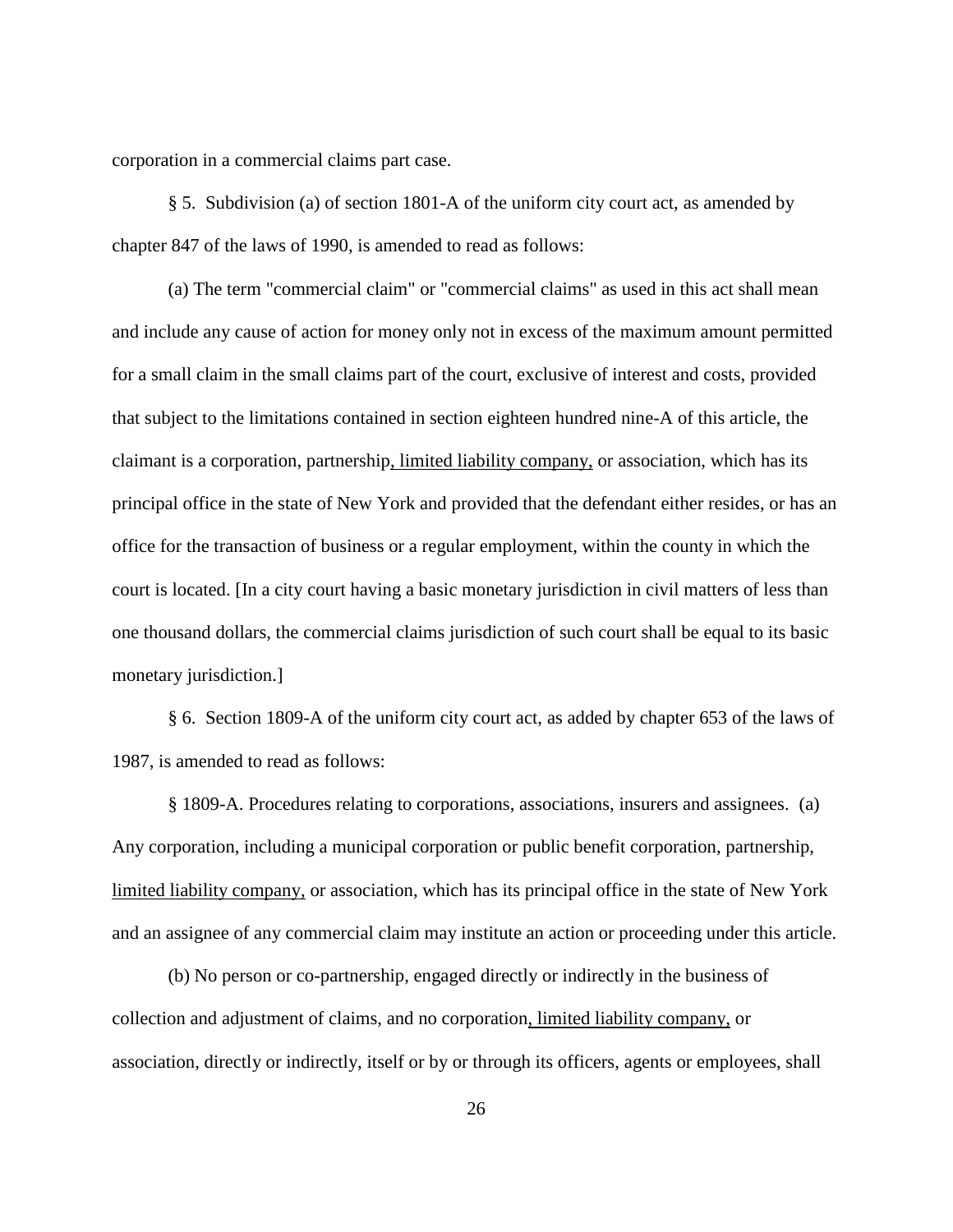solicit, buy or take an assignment of, or be in any manner interested in buying or taking an assignment of a bond, promissory note, bill of exchange, book debt, or other thing in action, or any claim or demand, with the intent and for the purpose of bringing an action or proceeding thereon under this article.

(c) A corporation, partnership, limited liability company, or association, which institutes an action or proceeding under this article shall be limited to five such actions or proceedings per calendar month. Such corporation, partnership, limited liability company, or association shall complete and file with the clerk the required certification, provided it is true and verified as to its truthfulness, as a prerequisite to the institution of an action or proceeding in this part of the court.

(d) A corporation may appear as a party in any action brought pursuant to this article by an attorney as well as by any authorized officer, director or employee of the corporation provided that the appearance by a non-lawyer on behalf of a corporation shall be deemed to constitute the requisite authority to bind the corporation in a settlement or trial. The court or arbitrator may make reasonable inquiry to determine the authority of any person who appears for the corporation in a commercial claims part case.

§ 7. This act shall take effect immediately.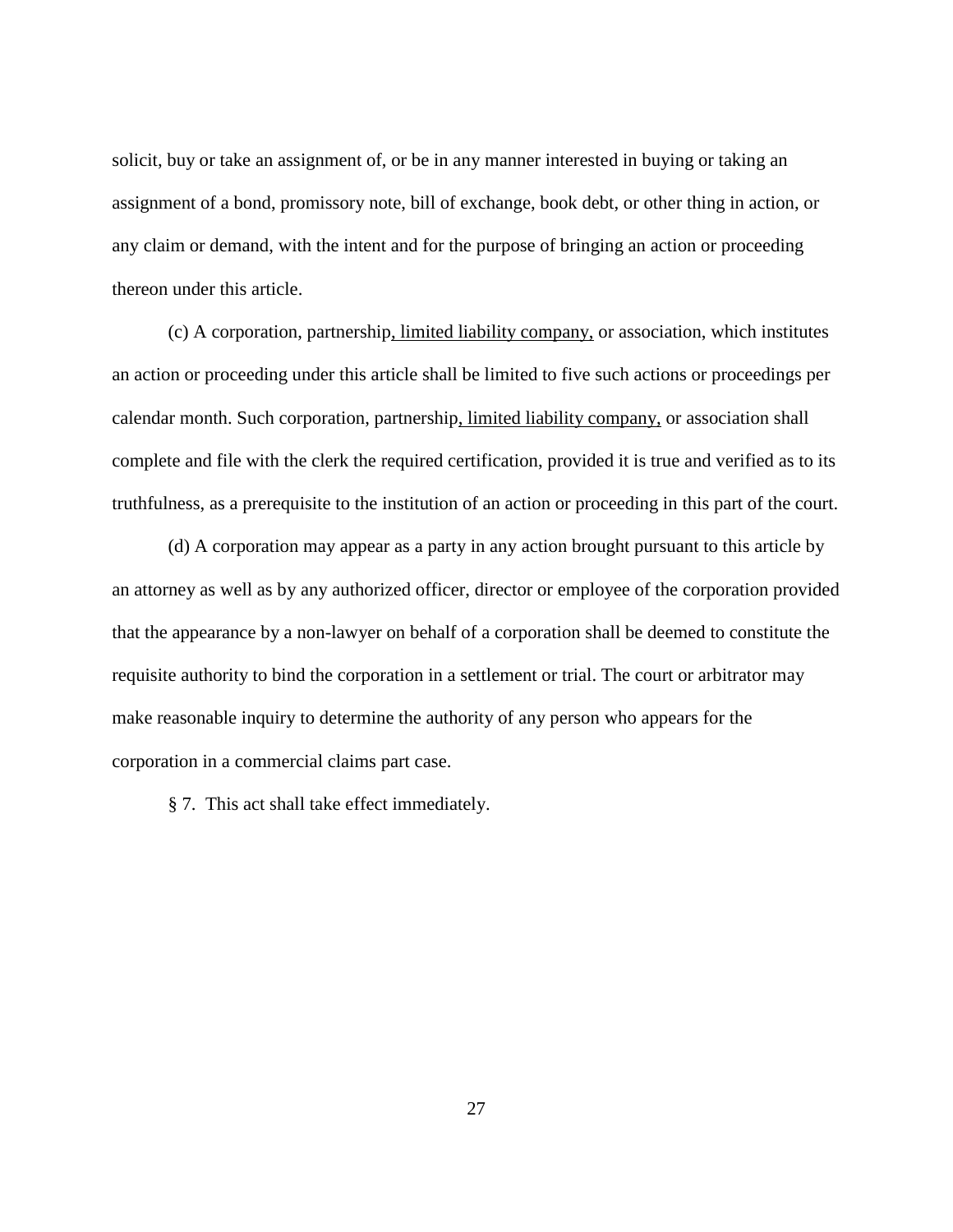2. Defendant's Contacts with District Court in Commercial Claims Proceedings (UDCA § 1801-A)

This measure would amend the Uniform District Court Act to clarify the territory where a defendant can be found in order for a District Court to have subject matter jurisdiction over a commercial claim against that defendant.

Currently, the Uniform District Court Act requires that in commercial claims proceedings, the defendant must reside, have an office for the transaction of business, or be regularly employed "within the district in the county where a court is located." See UDCA § 1801-A(a). The District Courts are organized into districts. The Nassau County District Court is organized into four judicial districts. The first judicial district of this court encompasses the entire county of Nassau. The second judicial district encompasses the town of Hempstead. The third judicial district encompasses the town of North Hempstead. The fourth judicial district encompasses the town of Oyster Bay. See UDCA § 2405. The Suffolk County District Court encompasses five towns in the western part of Suffolk County and is organized into six districts. The first judicial district encompasses the territory covered by the five towns collectively. The second judicial district encompasses the town of Babylon. The third judicial district encompasses the town of Huntington. The fourth judicial district encompasses the town of Smithtown. The fifth judicial district encompasses the town of Islip. The sixth judicial district encompasses the town of Brookhaven. See UDCA § 2403. The phrase "within the district in the county where a court is located" unnecessarily restricts the ability of the District Court to exercise subject matter jurisdiction over a commercial claim by making the exercise of that jurisdiction contingent upon the defendant having contact with the specific town encompassed by the particular division of the District Court where the action was filed.

This proposal removes that restriction by replacing the phrase "within the district in the county" to "within a district in the county" and thereby enables a party to commence a commercial small claim in *any* district of the District Court provided the defendant has the requisite contact with any part of the territory encompassed by the court.

By amending UDCA  $\S$  1801-A(a) to make a defendant's contacts with any constituent district of the court sufficient to confer jurisdiction, regardless whether the defendant has territorial contacts with the specific district court holding the trial, this measure would provide for the expeditious resolution of a commercial claim.

#### **Proposal**

AN ACT to amend the uniform district court act, in relation to the territorial definition of a commercial claim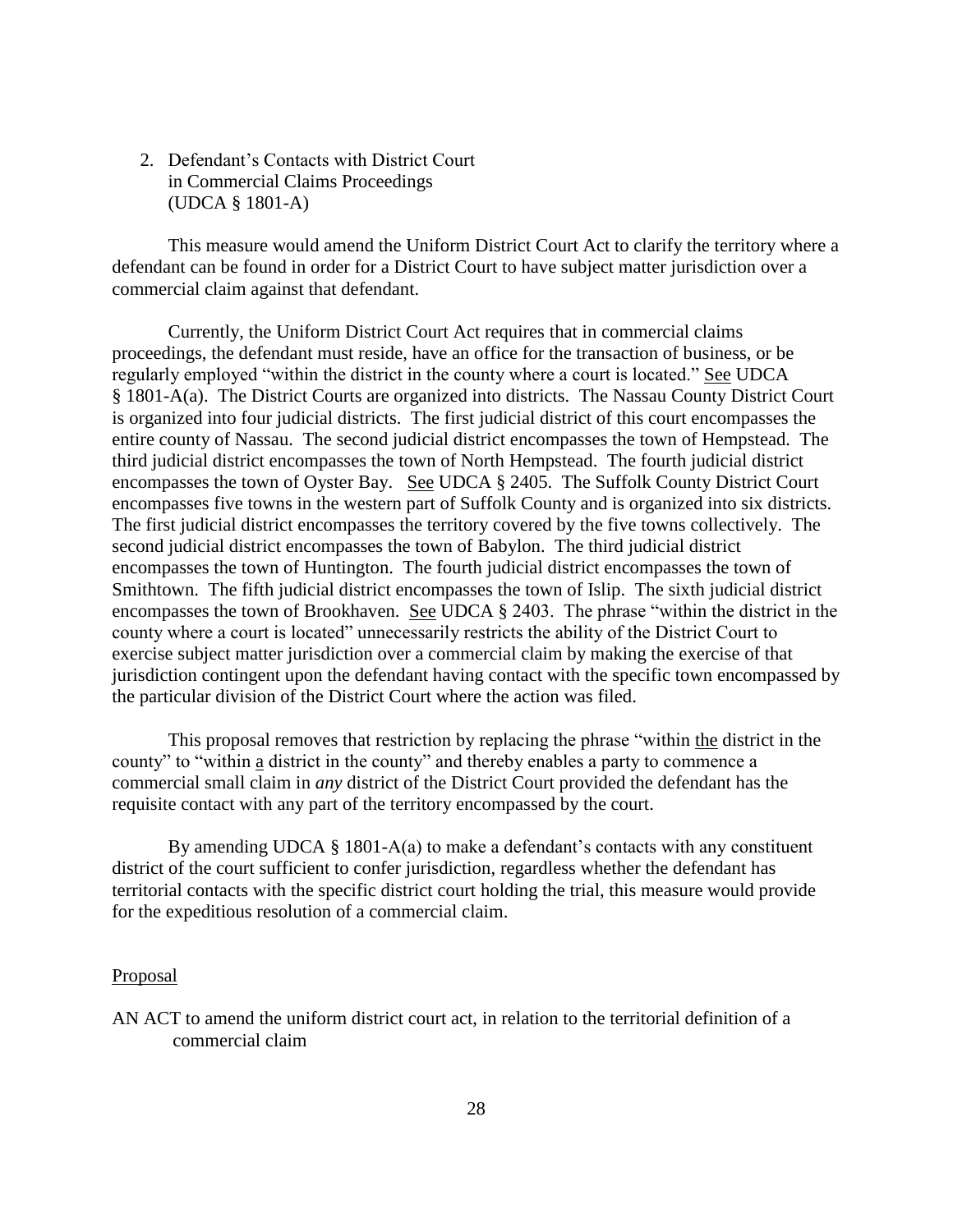The People of the State of New York, represented in Senate and Assembly, do enact as follows:

Section 1. Subdivision (a) of section 1801-A of the uniform district court act, as amended by chapter 41 of the laws of 2006, is amended to read as follows:

(a) The term "commercial claim" or "commercial claims" as used in this act shall mean and include any cause of action for money only not in excess of the maximum amount permitted for a small claim in the small claims part of the court, exclusive of interest and costs, provided that subject to the limitations contained in section eighteen hundred nine-A of this article, the claimant is a corporation, partnership or association, which has its principal office in the state of New York and provided that the defendant either resides, or has an office for the transaction of business or a regular employment, within [the]  $\underline{a}$  district of the county where the court is located.

§ 2. This act shall take effect immediately.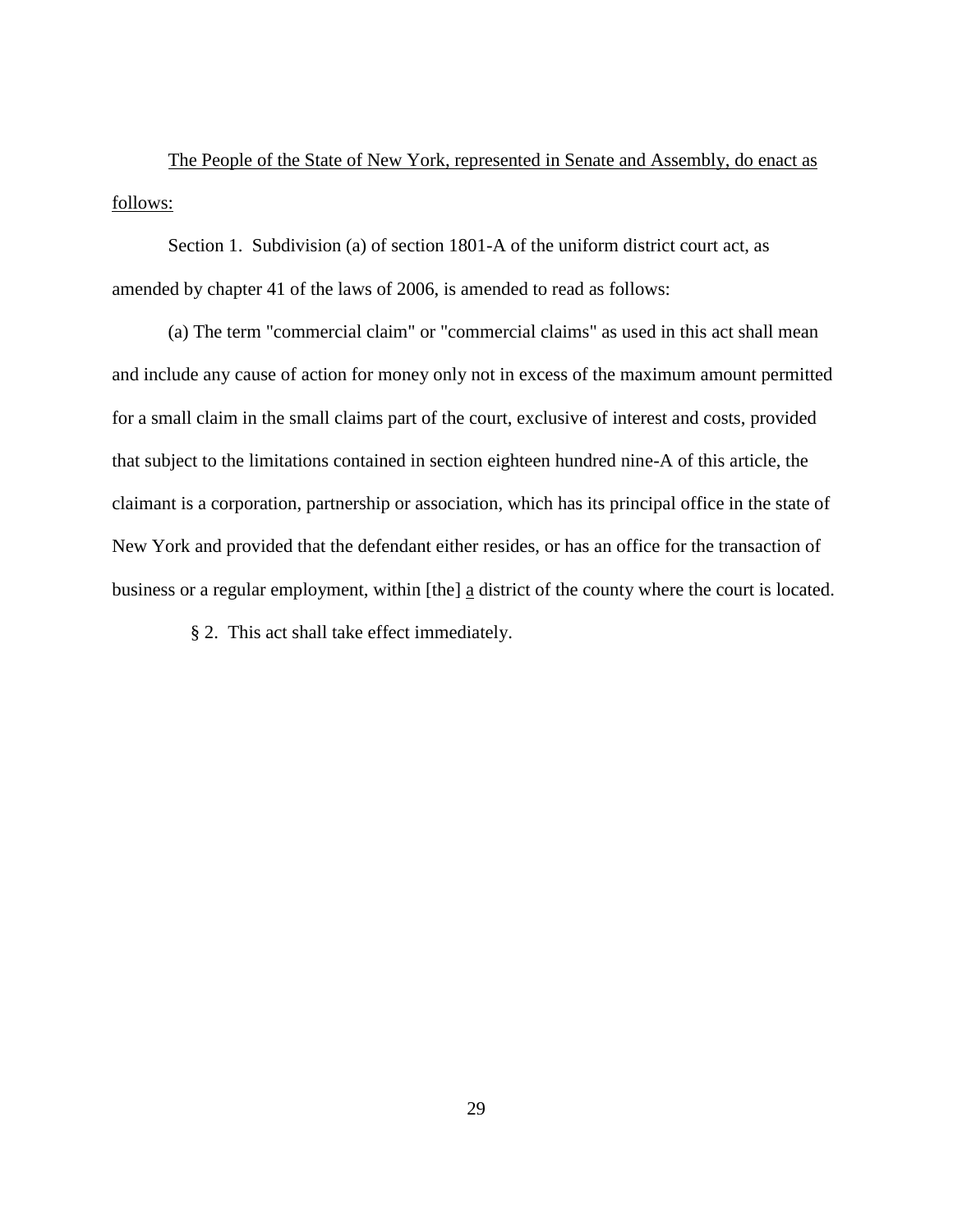3. Fine and Conditional Discharge Upon Conviction for Driving While Ability Impaired (Penal Law § 60.20)

This measure amends the Penal Law to authorize the imposition of the sentence of a fine and conditional discharge upon conviction for the offense of driving while ability impaired.

Section 1192(1) of the Vehicle and Traffic Law makes it unlawful for a person to operate a motor vehicle while "the person's ability to operate such motor vehicle is impaired by the consumption of alcohol." Vehicle and Traffic Law § 1192(1). The violation of this provision of the Vehicle and Traffic Law is a traffic infraction and punishable by a fine in an amount between \$300 and \$500 or by imprisonment for 15 days, or by both a fine and imprisonment. See Vehicle and Traffic Law  $\S$  1193(1)(a).

Section 60.20 of the Penal Law sets forth the sentences that are to be imposed upon the conviction of a traffic infraction. The sentences are: a conditional discharge; an unconditional discharge; a fine or imprisonment, or both; or a sentence of intermittent imprisonment. See Penal Law § 60.20. While the Vehicle and Traffic Law expressly prohibits the court from imposing a conditional discharge without also imposing a fine for any violation of its provisions, see Vehicle and Traffic Law § 1193(1)(e), Penal Law section 60.20 does not authorize the imposition of a fine and conditional discharge for the conviction of a traffic infraction.

A conditional discharge is a sentence intended to rehabilitate a person, convicted of an offense, by discharging the applicable penalty (i.e. imprisonment or probation) on condition that a person performs certain acts that the court deems reasonably necessary to ensure that he or she will lead a law-abiding life. See Penal Law §§ 65.05 and 65.10. Among other things, a conditional discharge may require that the person undergo medical or psychiatric treatment or participate in an alcohol or substance abuse program. See Penal Law § 65.10(d) and (e). Because the discharge may be conditioned upon the person's receipt of treatment or counseling, the conditional discharge is an extremely useful tool for addressing the substance abuse problem that may underlie an individual defendant's conviction for driving while impaired.

Finally, authorizing a court to impose the sentence of a conditional discharge for the conviction of the offense of driving while impaired is consistent with other provisions of the Vehicle and Traffic Law, which authorize mandatory treatment for substance abuse for persons who violate its provisions. See Vehicle and Traffic Law § 1198-a(2)(b) (requiring persons convicted of driving while intoxicated to receive treatment).

#### Proposal

AN ACT to amend the penal law, in relation to authority to impose a sentence of a fine and conditional discharge upon conviction for the offense of driving while ability impaired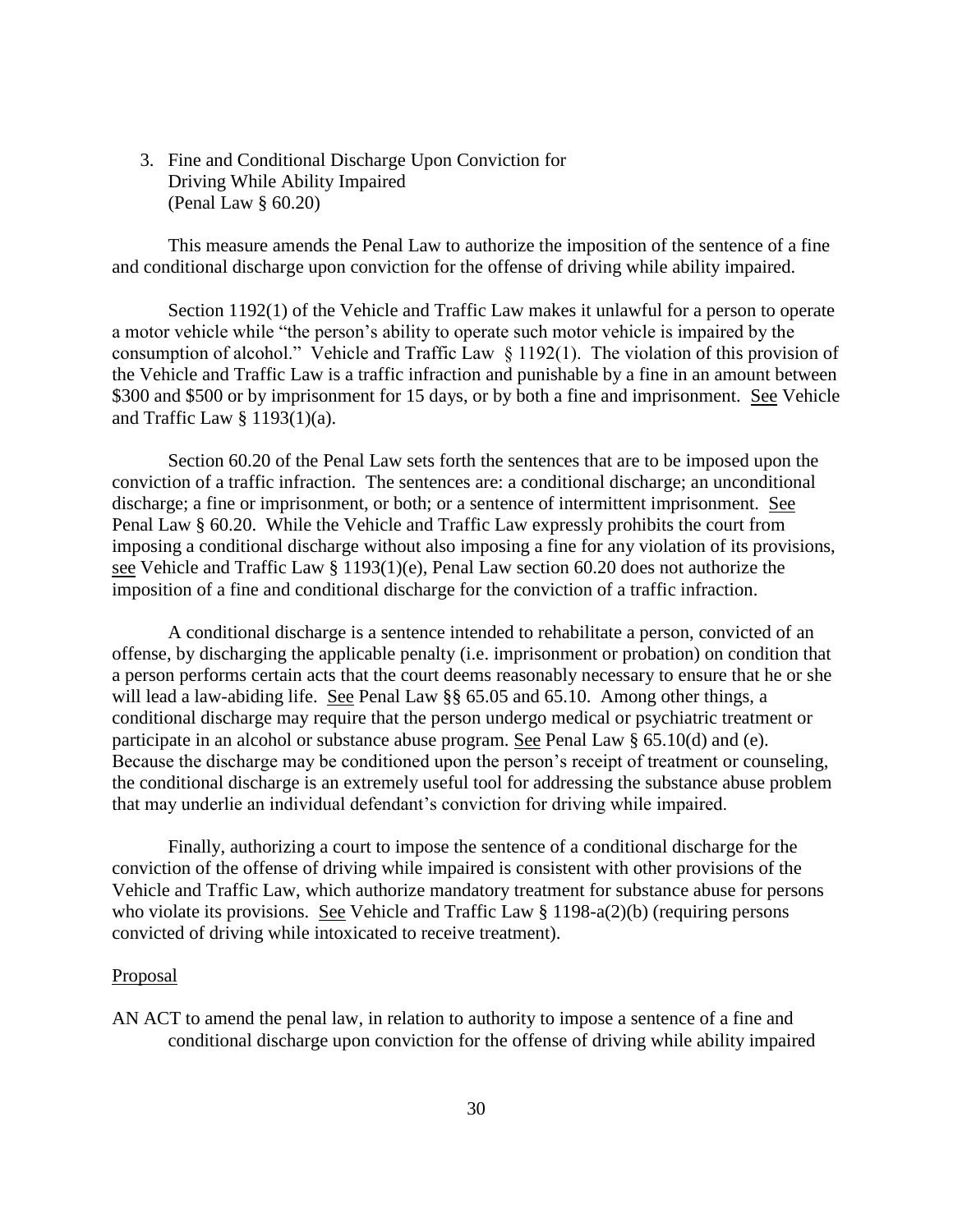The People of the State of New York, represented in Senate and Assembly, do enact as follows:

Section 1. Subdivision 1 of section 60.20 of the penal law is amended by adding a new paragraph (e) to read as follows:

(e) Upon a conviction under subdivision one of section one thousand one hundred ninetytwo of the vehicle and traffic law, a fine or a sentence to a term of imprisonment, or both as prescribed in the vehicle and traffic law, and a period of conditional discharge, as provided in article sixty-five of this chapter.

§ 2. This act shall take effect on the thirtieth day after it shall have become a law.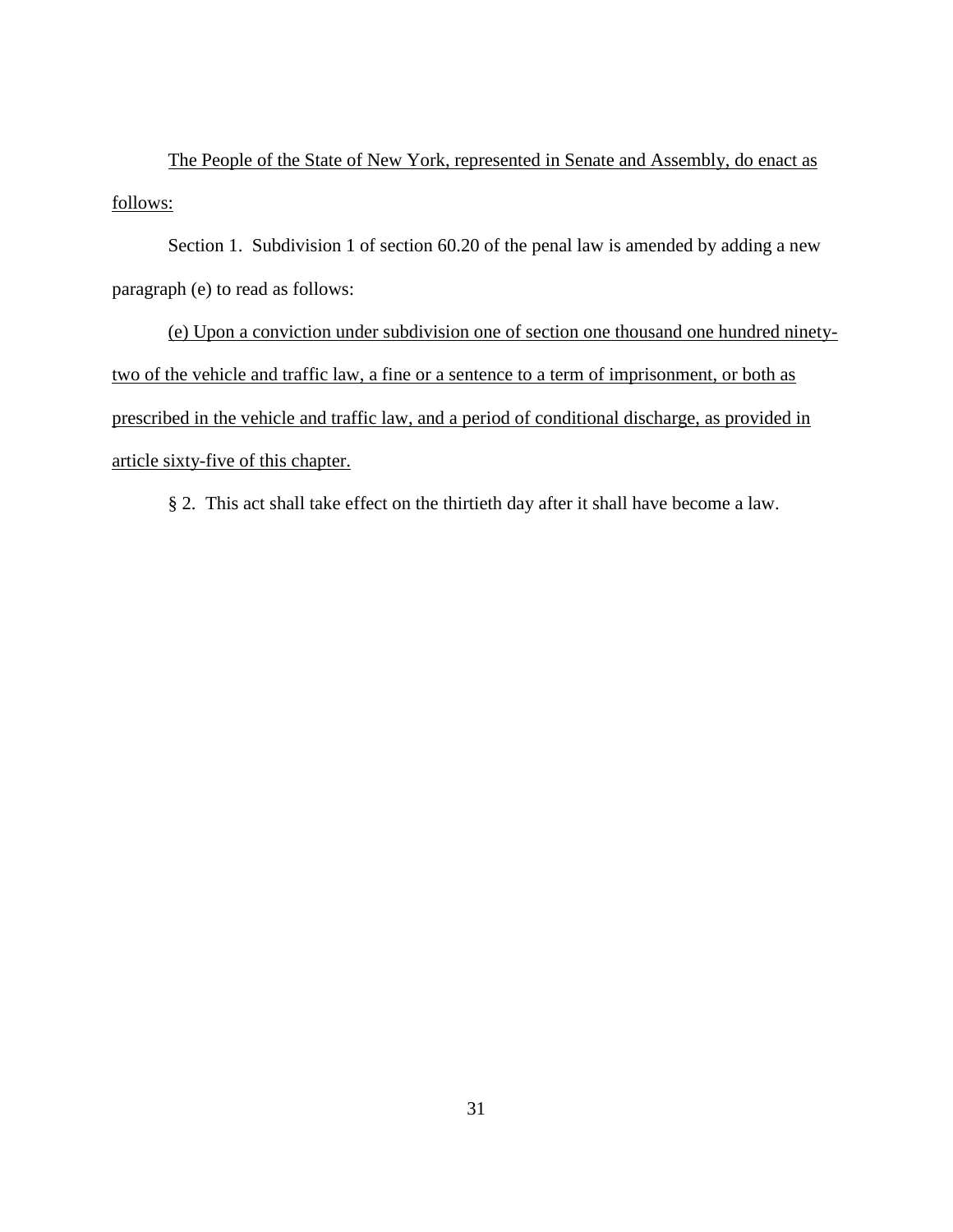4. Authorize New York City Civil Court, District Court and City Court to Issue Judgment in Excess of Monetary Jurisdiction of the Court for Cost of Enforcing State and Local Housing Laws and Codes (NYCCCA§ 203; UDCA § 203; UCCA § 203)

This measure amends the New York City Civil Court Act, the Uniform District Court Act, and the Uniform City Court Act to authorize an exception to the monetary jurisdiction of each court to permit it to issue a judgment for the full cost associated with executing an order to cure a violation of state or local housing maintenance, building, or health laws and codes.

Section 203(l) of the New York City Civil Court Act and section 203(a)(3) of both the Uniform District Court Act and Uniform City Court Act provide that the court has jurisdiction over actions to "recover costs, expenses and disbursements incurred by" a political subdivision of the state in the "elimination or correction of a nuisance or any violation of any law [such as the multiple dwelling law, the multiple residence law, and any applicable local housing maintenance, building, and health codes] including the "demolition of any building pursuant to such law or laws." NYCCCA § 203(l)-(m); UDCA § 203(a)(2)-(3); UCCA § 203(a)(2)-(3). The problem is that a judgment issued by any of these courts to recover the cost incurred by a municipality in a proceeding to enforce state and local housing maintenance, building, and health codes, i.e., such as the cost of demolishing a building, is subject to the monetary jurisdiction of each court, which is \$25,000 for the New York City Civil Court, see NYCCCA § 201, and \$15,000 for both the District Court and the City Court. See UDCA § 201; UCCA § 201.

Exceptions to the monetary jurisdictions of the Civil, District and the City Courts have been authorized in certain proceedings so as to facilitate each court's ability to provide full relief to the parties. For example, in summary proceedings to recover possession of real property, each Court may "render judgment for rent due without regard to amount." NYCCCA § 204; UDCA § 204; UCCA § 204. A similar exception is warranted in proceedings to enforce state and local housing maintenance, building, and health codes. In order to provide the full relief afforded by the law, the New York City Civil, District and City Courts should not be limited in their ability to reimburse a municipality for the full cost associated with executing an order to cure violations of the law.

#### Proposal

AN ACT to amend the New York city civil court act, the uniform district court act, and the uniform city court act, in relation to the authority of the New York City civil court, district court and city court to issue a judgment to recover the cost of enforcing state and local housing maintenance, building, and health codes without regard to amount

The People of the State of New York, represented in Senate and Assembly, do enact as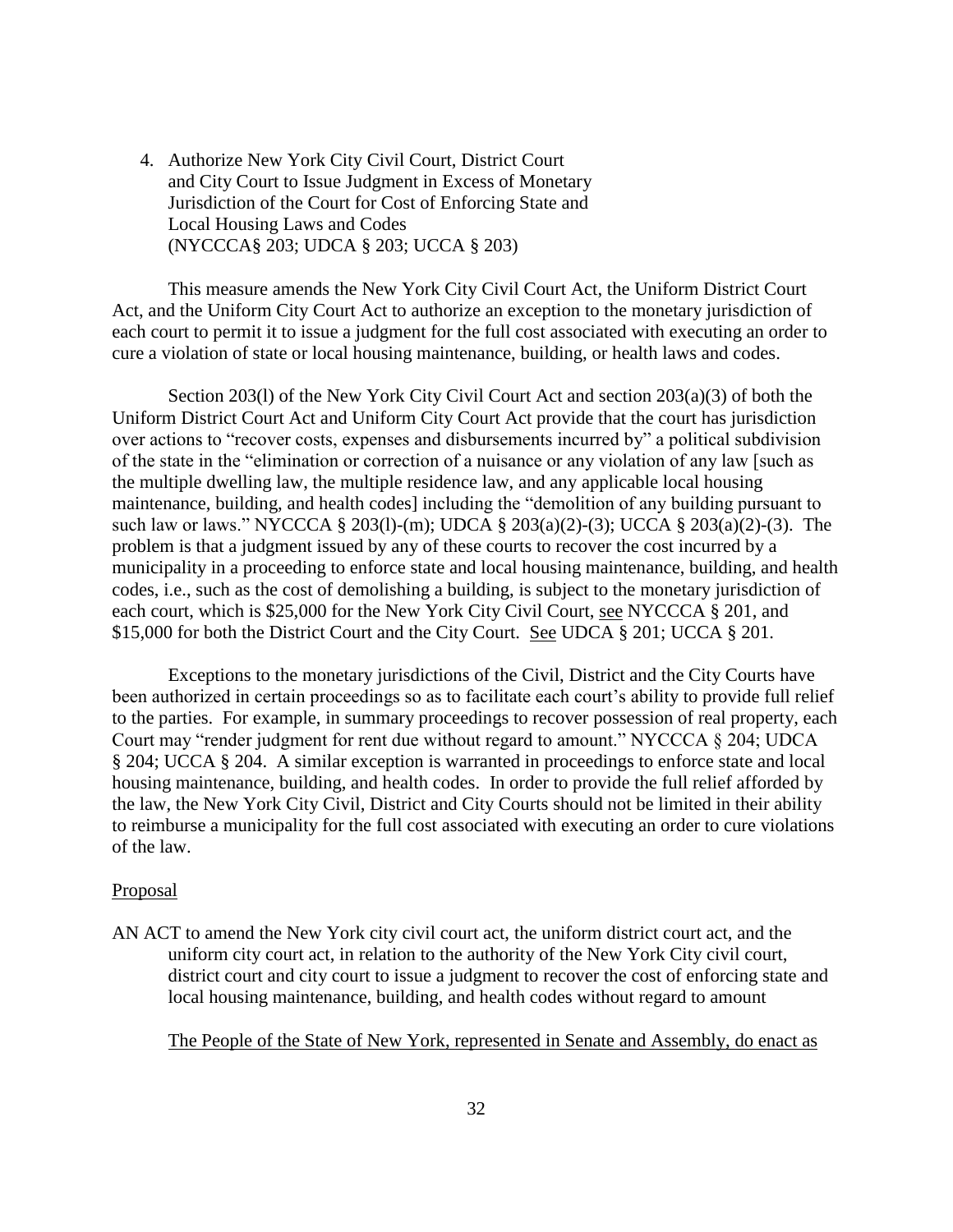#### follows:

Section 1. Subdivision (I) of section 203 of the New York city civil court act, as amended by chapter 849 of the laws of 1977, is amended to read as follows:

(l) An action to recover costs, expenses and disbursements incurred by the city of New York in the elimination or correction of a nuisance or other violation of any law described in subdivision (k) of this section, or in the removal or demolition of any building pursuant to such law or laws. The court shall have jurisdiction to render a judgment for costs, expenses and disbursements incurred by the city of New York in the correction of a nuisance, other violation of law, or removal or demolition of any building without regard to amount.

§ 2. Paragraph 3 of subdivision (a) of section 203 of the uniform district court act, as added by chapter 337 of the laws of 2005, is amended to read as follows:

(3) An action to recover costs, expenses and disbursements incurred by any political subdivision of the state located in whole or in part within a district of the court in the elimination or correction of a nuisance or other violation of any law described in paragraph (2) of this subdivision, or in the removal or demolition of any building pursuant to such law or laws. The court shall have jurisdiction to render a judgment for costs, expenses and disbursements incurred by a political subdivision of the state in the correction of a nuisance, other violation of law, or removal or demolition of any building without regard to amount.

§ 3. Paragraph 3 of subdivision (a) of section 203 of the uniform city court act, as added by chapter 337 of the laws of 2005, is amended to read as follows:

(3) An action to recover costs, expenses and disbursements incurred by any political subdivision of the state in the elimination or correction of a nuisance or other violation of any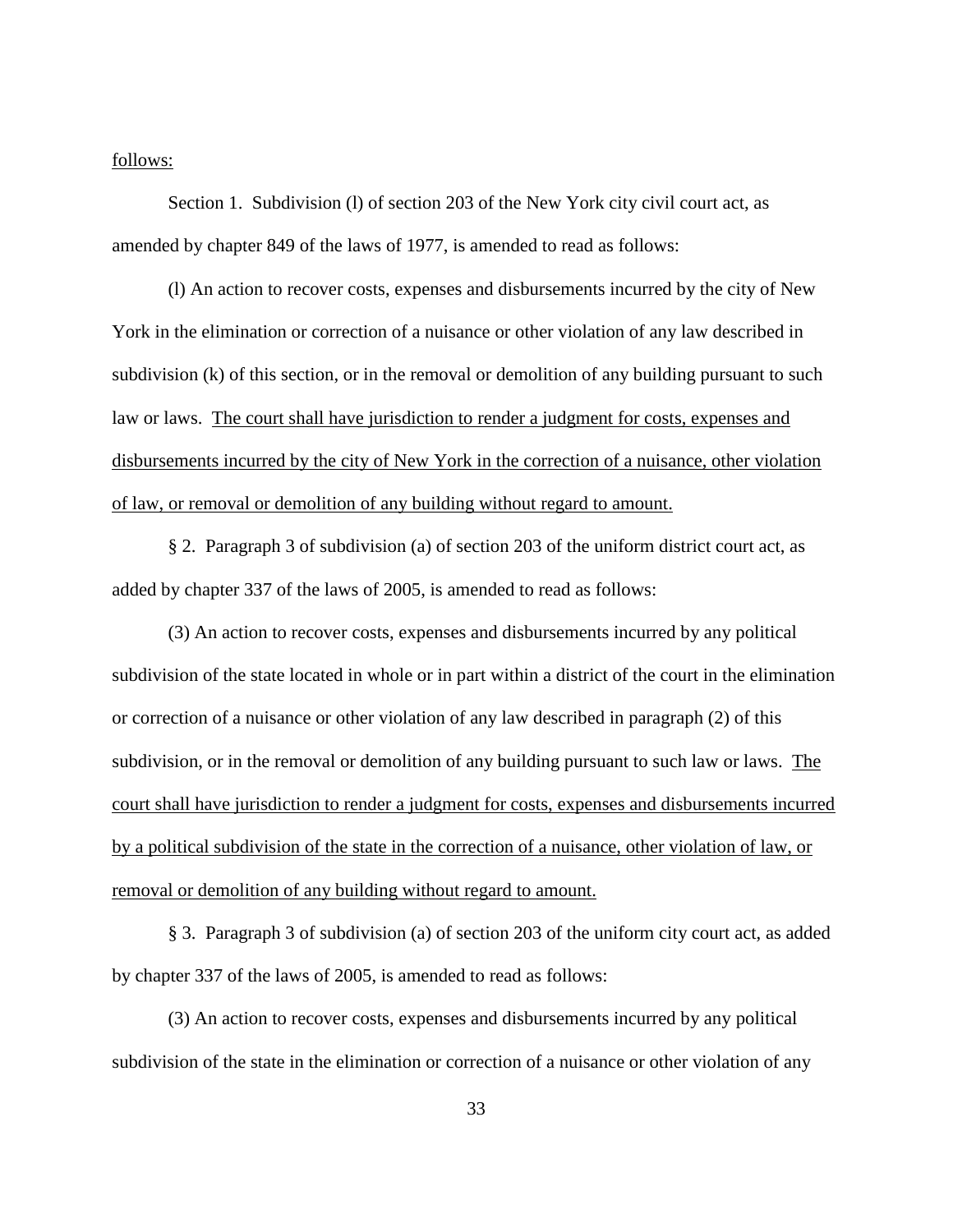law described in paragraph (2) of this subdivision, or in the removal or demolition of any building pursuant to such law or laws. The court shall have jurisdiction to render a judgment for costs, expenses and disbursements incurred by a political subdivision of the state in the correction of a nuisance, other violation of law, or removal or demolition of any building without regard to amount.

§ 4. This act shall take effect on the first day of January next succeeding the date on which it shall have become a law.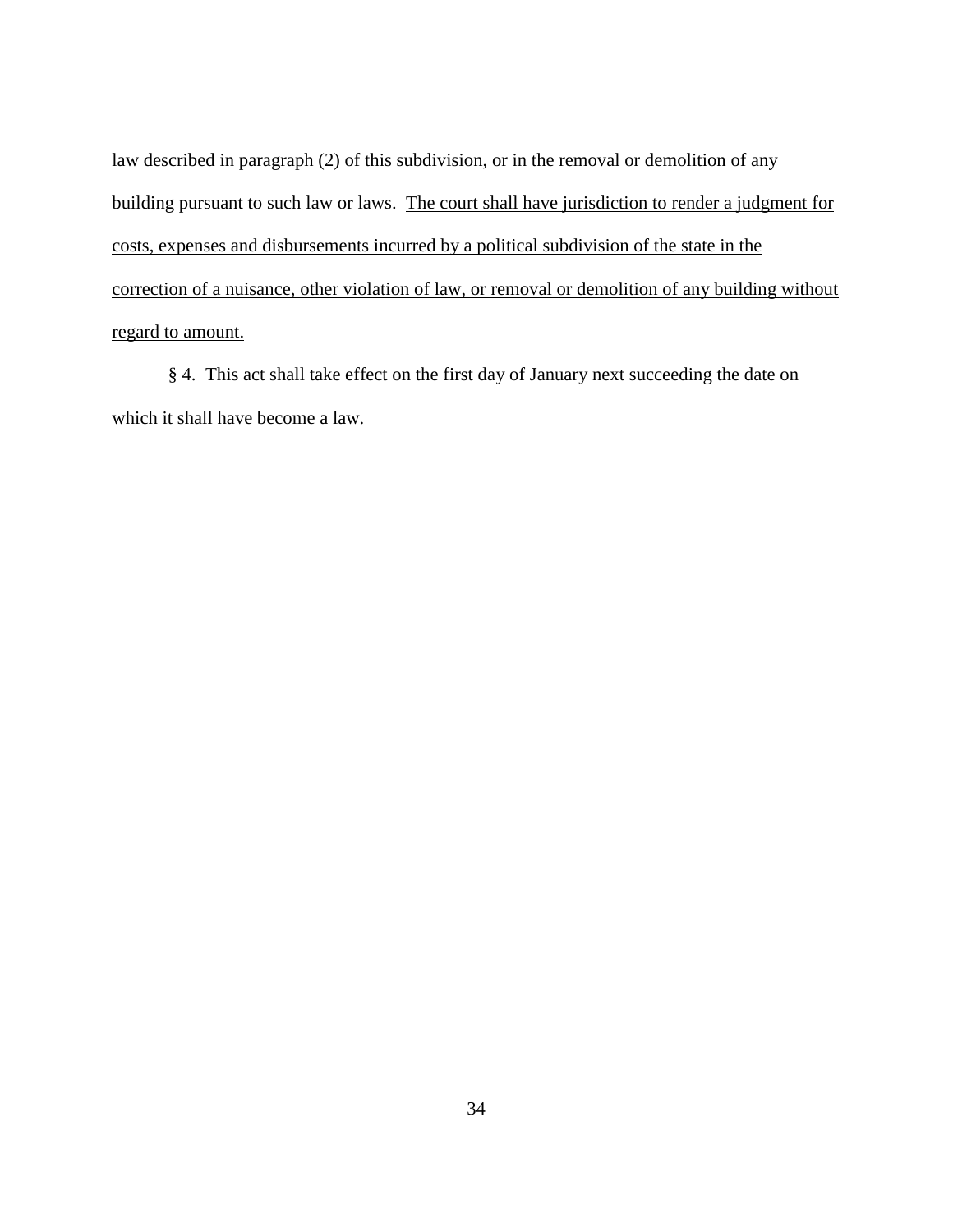5. Authorize Judicial Hearing Officers to Accept Certain Guilty Pleas (CPL 350.20 and 380.10)

This measure amends sections 350.20 and 380.10 of the Criminal Procedure Law to authorize a judicial hearing officer to accept a guilty plea when authorized to hold a trial of a B misdemeanor.

Judicial hearing officers are retired judges appointed to perform certain designated judicial functions in civil and criminal courts pursuant to Article 22 of the Judiciary Law and serve in that capacity for the purpose of freeing judges to conduct more trials. People v. Scalza, 76 N.Y.2d 604, 608 (1990).

Section 350.20 of the Criminal Procedure Law authorizes a local criminal court to assign a judicial hearing officer to conduct a trial of a B misdemeanor upon consent of all parties to the criminal proceeding. When assigned to try the case, the judicial hearing officer has the same powers as a judge of the court in which the proceeding is pending. CPL 350.20(2). With respect to a trial of a B misdemeanor, section 350.20 provides that the judicial hearing officer shall determine all questions of law, act as the exclusive trier of all issues of fact, and render a verdict. CPL 350.20(1).

It is not uncommon that after a case has been assigned to a judicial hearing officer under this provision, the defendant decides to plead guilty in lieu of proceeding to trial. The problem is that because section 350.20 does not expressly authorize a judicial hearing officer to accept a guilty plea, the matter has to be returned to the judge from whom it originated for final disposition. The return of the case to the originating judge defeats the purpose of the original assignment, namely, to free the judge to dispose of matters involving more serious offenses.

This proposal would authorize the judicial hearing officer to accept a guilty plea by amending section 350.20 to provide that a judicial hearing officer shall have jurisdiction over the proceeding as defined in sections 1.20(24) and 10.30(1) of the Criminal Procedure Law. Section 10.30(1) provides that local courts have trial jurisdiction of all offenses other than felonies. Section 1.20(24) provides that a criminal court's trial jurisdiction of an offense includes, among other things, the "authority to accept a plea to" the offense. In addition, this measure would amend section 380.10 of the Criminal Procedure Law to provide that the sentencing procedure set forth that statute applies to all offenses, including those adjudicated by judicial hearing officers.

By authorizing a judicial hearing officer to accept a guilty plea, this measure would enable the judicial hearing officer to fully dispose of the matter assigned to him or her.

Proposal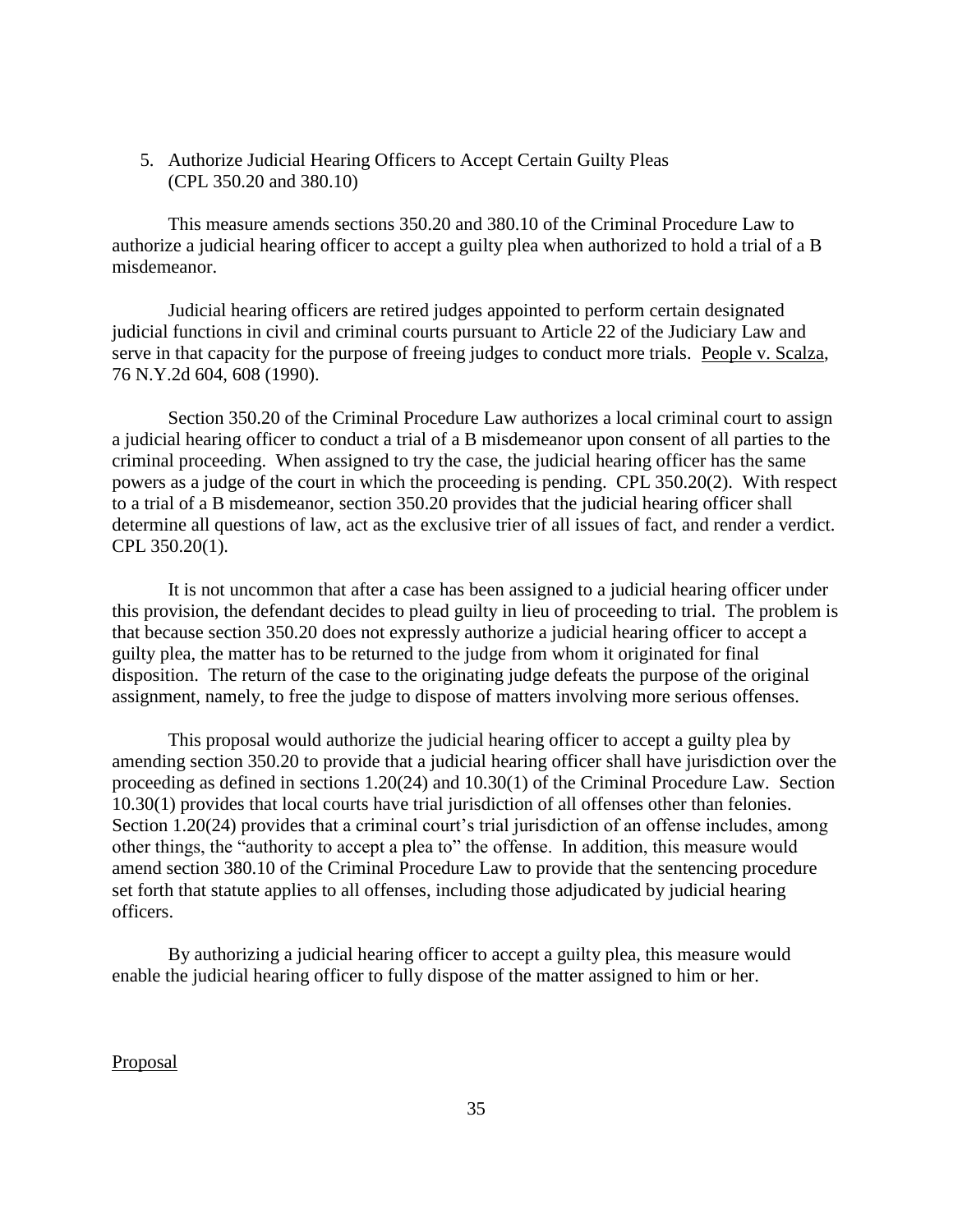AN ACT to amend the criminal procedure law, in relation to authorizing a judicial hearing officer to accept a guilty plea when assigned to conduct a trial

The People of the State of New York, represented in Senate and Assembly, do enact as follows:

Section 1. Subdivision 2 of section 350.20 of the criminal procedure law, as added by chapter 840 of the laws of 1983, is amended to read as follows:

2. In the discharge of this responsibility, the judicial hearing officer shall have the same powers as a judge of the court in which the proceeding is pending, which includes authority to accept a plea to or in satisfaction of the accusatory instrument. The rules of evidence shall be applicable at a trial conducted by a judicial hearing officer.

§ 2. Subdivision 1 of section 380.10 of the criminal procedure law, as amended by chapter 840 of the laws of 1983, is amended to read as follows:

1. In general. The procedure prescribed by this title applies to sentencing for every offense, whether defined within or outside of the penal law; provided, however, where a judicial hearing officer has conducted the trial pursuant to section 350.20 of this chapter, or accepted a plea to or in satisfaction of an accusatory instrument, all references to a court herein shall be deemed references to such judicial hearing officer.

§ 3. This act shall take effect on the first day of November next succeeding the date on which it shall have become a law.

## 6. Expand Statewide the Current Authority for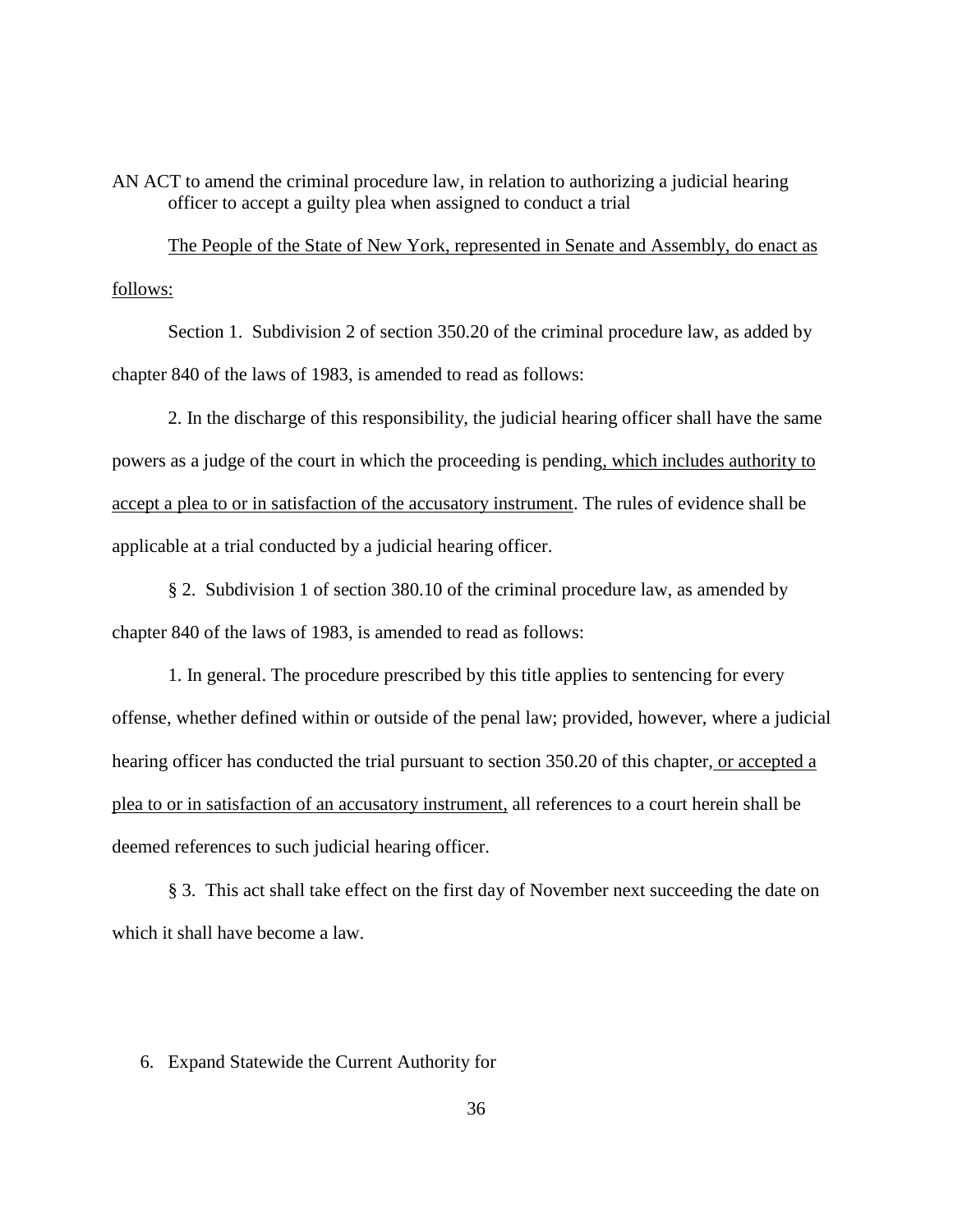Single-Judge Trials in B Misdemeanor Cases (CPL 340.40(2))

This measure amends section 340.40 of the Criminal Procedure Law to expand statewide the current authority of a local criminal court to hold a single judge trial where the potential term of imprisonment for the offense is not more than six months.

Section 340.40(2) of the Criminal Procedure Law now provides that a defendant charged by information with a misdemeanor must be accorded a jury trial, except that, in the New York City Criminal Court, a defendant must be accorded a single judge trial where the authorized term of imprisonment for the charged misdemeanor is not more than six months.

This measure would extend the exception now applicable only in the New York City Criminal Court to all local criminal courts. Thus, in local criminal courts located outside of New York City, trials of class B misdemeanors would be nonjury trials only. This measure does not infringe on a defendant's right to a jury trial because, under the Constitution, the right to a jury trial attaches only when the defendant is charged with a crime for which the maximum penalty is more than six months' incarceration. See Baldwin v. New York, 399 U.S. 66 (1970).

This measure would save substantial time and money in a number of ways. By freeing up limited jury resources, this measure would enlarge the misdemeanor trial capacity of the State's local criminal courts. By authorizing single-judge trials for offenses less than six months, this measure would shorten the time from arraignment to trial, reduce costs associated with impaneling juries, and ensure an adequate supply of jurors for the trial of more serious misdemeanors and felony charges. These fiscal and administrative advantages would especially benefit District Courts on Long Island, upstate City Courts and busy suburban Justice Courts.

### Proposal

AN ACT to amend the criminal procedure law, in relation to trial in certain local criminal courts

#### The People of the State of New York, represented in Senate and Assembly, do enact as

## follows:

Section 1. Subdivision 2 of section 340.40 of the criminal procedure law, as amended

by chapter 673 of the laws of 1984, is amended to read as follows:

2. In any local criminal court a defendant who has entered a plea of not guilty to an

information which charges a misdemeanor must be accorded a jury trial, conducted pursuant to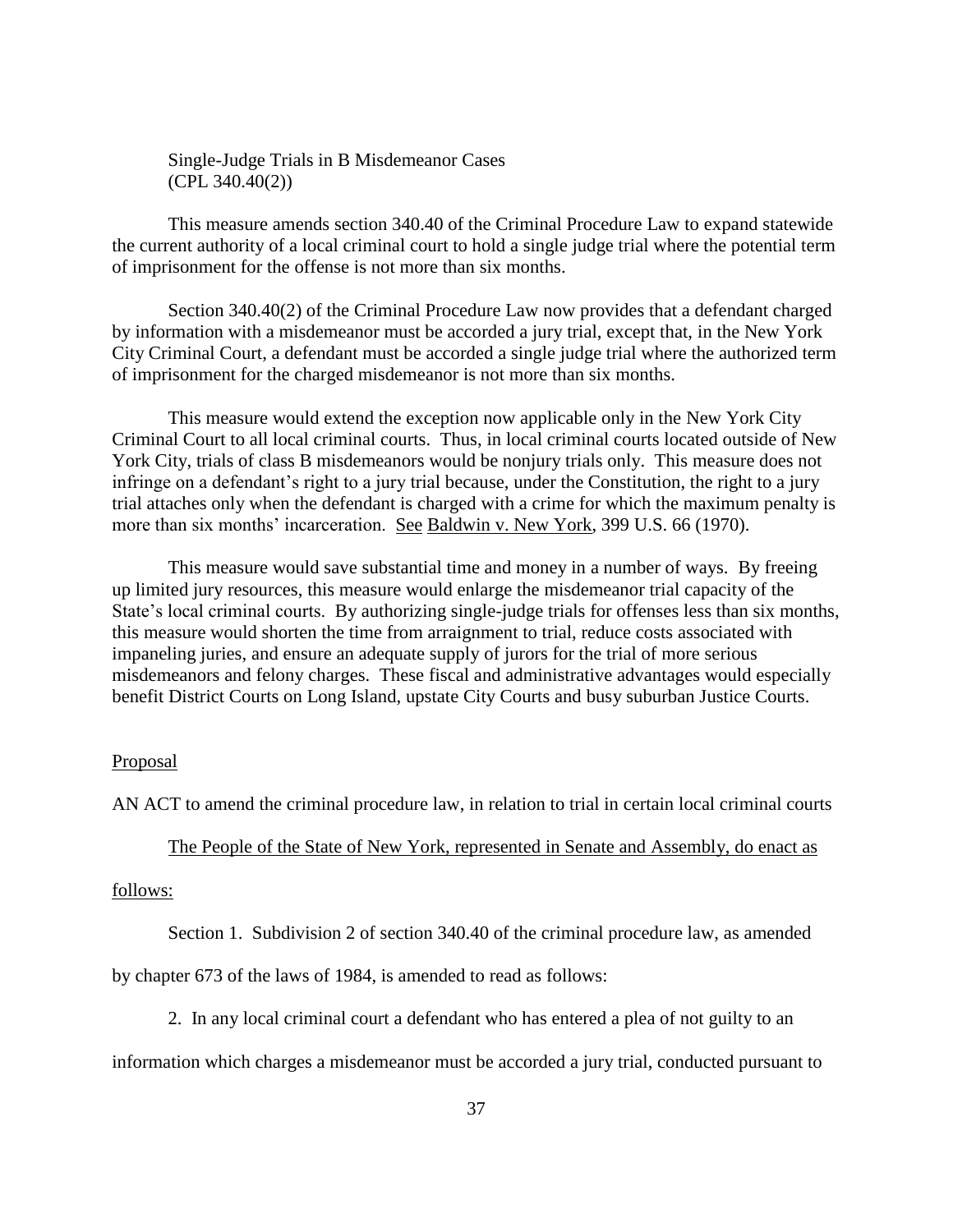article three hundred sixty, except that [in the New York city criminal court,] the trial of an information which charges a misdemeanor for which the authorized term of imprisonment is not more than six months must be a single judge trial. The defendant may at any time before trial waive a jury trial in the manner prescribed in subdivision two of section 320.10, and consent to a single judge trial.

§ 2. This act shall take effect on the first day of November next succeeding the date on which it shall have become a law.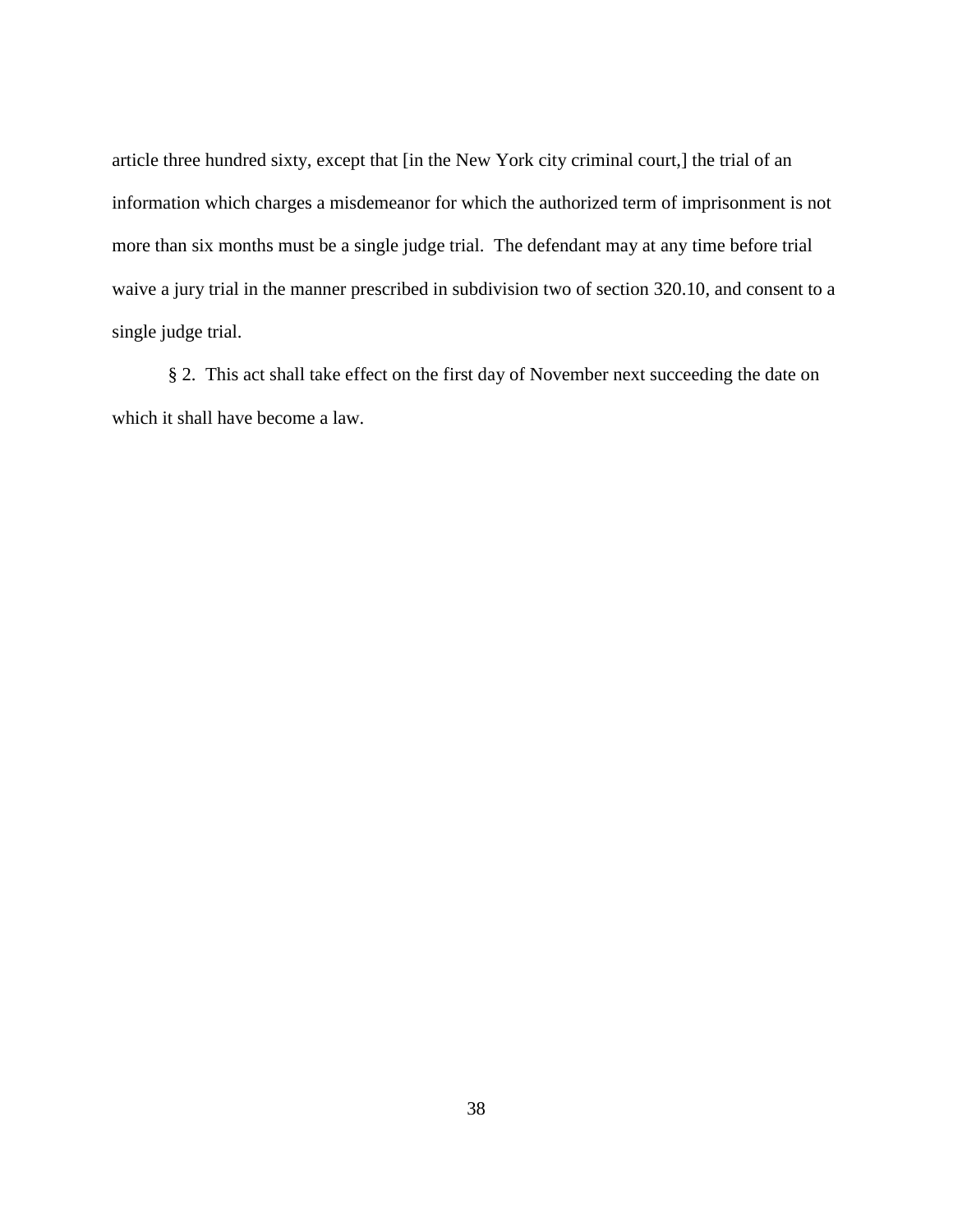7. Authorize the Legislature to Permit Statewide Service of Criminal Summons (N.Y. Const., art. VI, § 1(c); CPL 130.40; UCCA § 2005; UJCA § 2005)

These measures propose amendments to the Constitution, and effectuating amendments to the Criminal Procedure Law, the Uniform City Court Act and the Uniform Justice Court Act to authorize the service of a criminal summons issued by a City, Town and Village Court anywhere in the state. The constitutional amendment would not itself require statewide service of process for these local courts but, rather, would vest discretion in the Legislature akin to its discretion to provide statewide service of process for the District Courts.

A criminal summons is a process directing a defendant to appear in a local criminal court for arraignment on a charge alleged in an accusatory instrument filed with that court. CPL 130.10(1). Unlike an arrest warrant, which ensures a defendant's appearance by authorizing a police officer to physically take the defendant into custody and deliver him or her to the court, see CPL 120.10(1), the criminal summons merely notifies the defendant of the criminal proceeding. CPL 130.10(1). Moreover, since a criminal summons can be served by either a police officer, the complainant, or any person over the age 18 years who is designated by the court to the serve the summons, see CPL 130.40(1), it constitutes a method of compelling the appearance of a defendant that saves valuable law enforcement resources.

The problem is that for certain local criminal courts, the Constitution does not require that a criminal summons be servable statewide. See N.Y. Const., art. VI, § 1(c) ("The legislature may provide . . . that processes, warrants and other mandates of town, village and city courts outside the city of New York may be served and executed in any part of the county in which the courts are located or any part of any adjoining county"). Existing statute mirrors this restriction: a criminal summons returnable in a City Court outside New York City, or a town and village court, can be served only in that court's county or an adjoining county. See CPL 130.40(2). Conversely, however, an arrest warrant for these same courts can be executed anywhere in the state, so long as a local criminal court in the county where the arrest is to be made endorses the arrest warrant of the issuing court. See CPL 120.70(2)(b).

Whatever merits this fractured system may once have had, it is long outdated, inefficient and disruptive of the administration of justice. Since the establishment of the Unified Court Budget Act in 1977, City Courts have become fully integrated into the state-paid courts of the Unified Court System. Their judges routinely serve in superior criminal courts and there is no reason to treat their criminal process any different than other state-paid local criminal courts with the exact same criminal jurisdiction. Continuing to limit service of a City Court criminal summons to the court's county or adjoining county, and requiring an arrest warrant executed elsewhere in the State to be counter-signed by a second local criminal court, squanders limited judicial resources and law-enforcement resources for no corresponding benefit.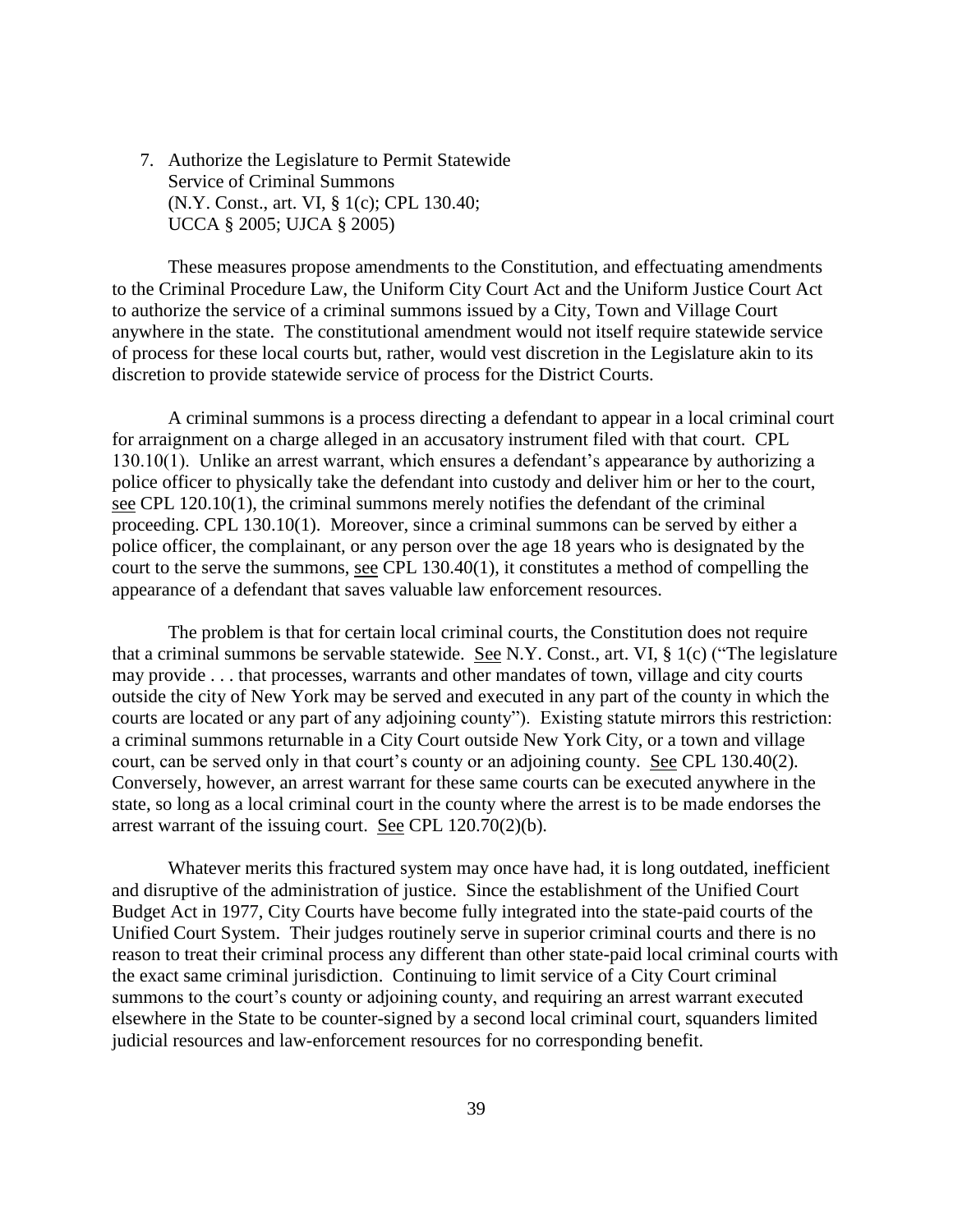Likewise for town and village Justice Courts, there is no policy reason to frustrate their criminal processes merely because a defendant happens to be served elsewhere than in the county where the Justice Court sits or an adjoining county. Society has become far more mobile than when these anachronistic provisions of Article VI first were promulgated. As the Special Commission on the Future of the Courts determined in 2007, defendants appearing in Justice Courts routinely live in different counties from the courts in which defendants may be called to answer charges. This changed dynamic may arise from increasing social mobility due to changing employment in which New Yorkers travel further for work, changing community cohesion in which New Yorkers may relocate and spread their geographic connections to family and friends across larger territory, and the proliferation of highways. Whatever the causes, New York society unquestionably is far more mobile than when the current Article VI and its limits on service of process were enacted in 1962. In that light, preserving a 50-year-old restriction on service of process invites defendants to evade jurisdiction and flaunt the law, and requires cumbersome government procedures to achieve what should be a simple objective.

Moreover, Justice Courts themselves are coming into the modern age. Justice Court proceedings now are recorded, see 22 NYCRR [Rules of the Chief Judge] § 30.1, all Justice Courts are computerized, and Justice Court software systems allow seamless reporting of case information to the Division of Criminal Justice Services and the Office of the State Comptroller. For these reasons, gone are the days when reasonable concern might arise about the potential opacity of Justice Court proceedings. Because Justice Court proceedings now are trackable, transparent and accountable, there is no policy reason to limit Justice Court service of process.

Accordingly, this measure would amend Article VI to remove the geographical restriction on service of process for these local criminal courts, allowing their service of process to be served anywhere in the State. Critically, it would continue to allow the Legislature to regulate service of process for these local courts and would vest discretion in the Legislature to allow statewide service of process, in like fashion as for the District Courts. It would not itself require statewide service of process: rather, a further statutory change would be required to give effect to that authorization. Thus, corresponding amendments to the Criminal Procedure Law, Uniform City Court Act and Uniform Justice Court Act also are proposed.

## Proposal (Constitutional)

## CONCURRENT RESOLUTION OF THE SENATE AND ASSEMBLY proposing an amendment to section 1 of article 6 of the constitution, in relation to the process of the village, town and city courts

Section 1. Resolved (if the \_\_\_\_\_\_\_\_\_\_\_\_\_\_\_\_\_\_\_ concur), That subdivision c of section 1 of

article 6 of the constitution be amended to read as follows: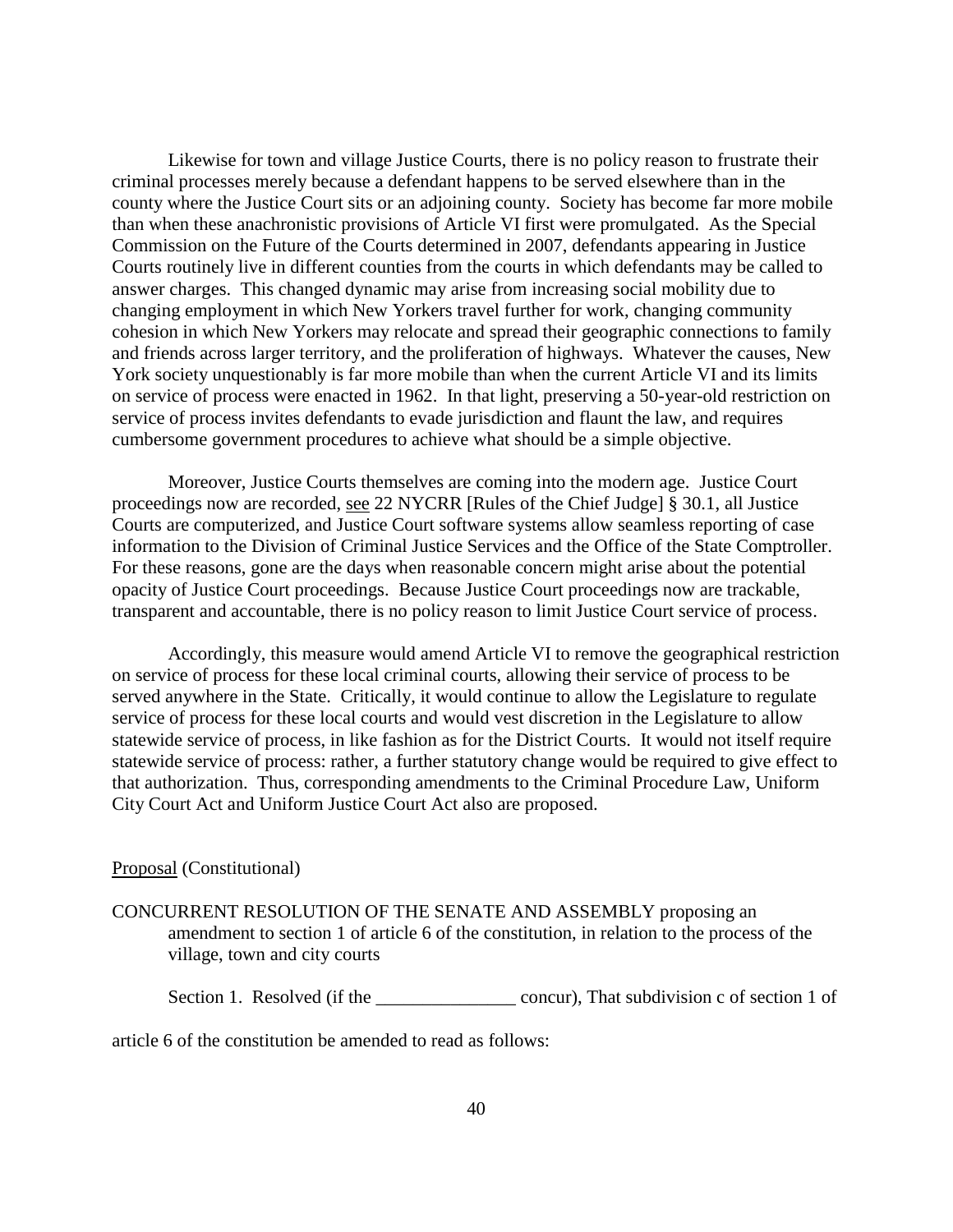c. All processes, warrants and other mandates of the court of appeals, the supreme court including the appellate divisions thereof, the court of claims, the county court, the surrogate's court and the family court may be served and executed in any part of the state. All processes, warrants and other mandates of the courts or court of civil and criminal jurisdiction of the city of New York may, subject to such limitation as may be prescribed by the legislature, be served and executed in any part of the state. The legislature may provide that processes, warrants and other mandates of the district [court], town, village and city courts outside the city of New York may be served and executed in any part of the state [and that processes, warrants and other mandates of town, village and city courts outside the city of New York may be served and executed in any part of the county in which such courts are located or in any part of any adjoining county].

§ 2. Resolved (if the \_\_\_\_\_\_\_\_\_\_\_\_\_\_\_ concur), That the foregoing amendment be referred to the first regular legislative session convening after the next succeeding general election of members of the assembly, and, in conformity with section 1 of article 19 of the constitution, be published for 3 months previous to the time of such election.

## Proposal (Statutory)

AN ACT to amend the criminal procedure law, the uniform city court act, and the uniform justice court act, in relation to the criminal summons issued by town, village and city courts

The People of the State of New York, represented in Senate and Assembly, do enact as follows:

Section 1. Subdivision 2 of section 130.40 of the criminal procedure law is amended to read as follows: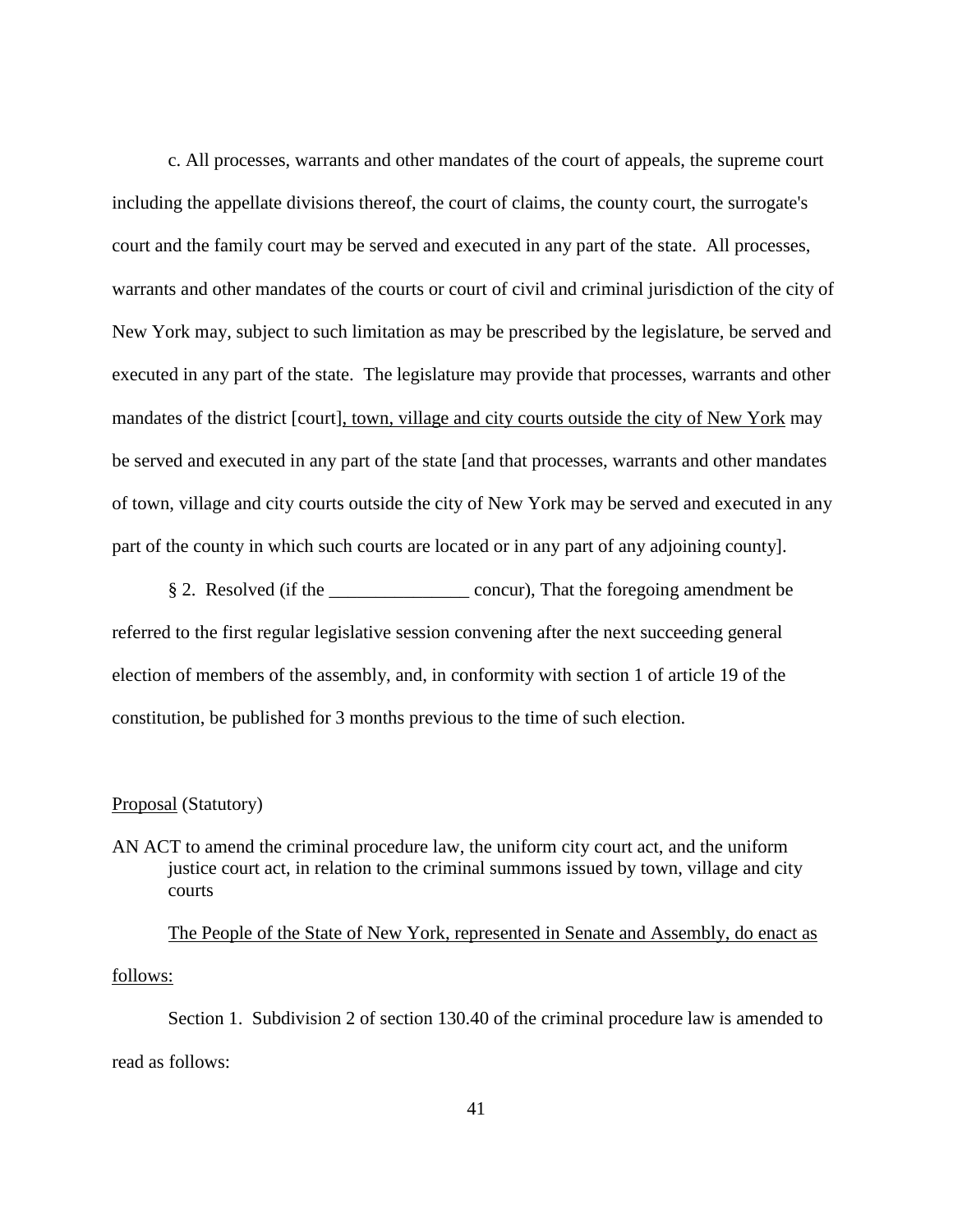2. A summons may be served anywhere in [the county of issuance or anywhere in an adjoining county] the state.

§ 2. Section 2005 of the uniform city court act, as amended by chapter 1097 of the laws of 1971, is amended to read as follows:

§ 2005. Further powers of judges; process and mandates. The judges of the court shall have the power and jurisdiction to send processes and other mandates in any matter of which they have jurisdiction into any part of the [county or any adjoining county] state, for service or execution, as provided by the criminal procedure law; and particularly to compel the attendance of witnesses, to order the conditional examination of witnesses, to issue commissions for the examination of witnesses within or without the state, to inquire into the sanity of a defendant and to dismiss the prosecution of an action conformably to the provisions of the criminal procedure law, and to punish for criminal contempt a person guilty thereof in the manner and subject to the limitations prescribed for courts of record by the judiciary law.

§ 3. Section 2005 of the uniform justice court act, as amended by chapter 1097 of the laws of 1971, is amended to read as follows:

§ 2005. Further powers of judges; process and mandates. The court shall have the power and jurisdiction to send processes and other mandates in any matter of which it has jurisdiction into any part of the [county or any adjoining county] state, for service or execution, as provided by the criminal procedure law; and particularly to compel the attendance of witnesses, to order the conditional examination of witnesses within or without the state, to inquire into the sanity of a defendant and to dismiss the prosecution of an action conformably to the provisions of the criminal procedure law, and to punish for criminal contempt a person guilty thereof in the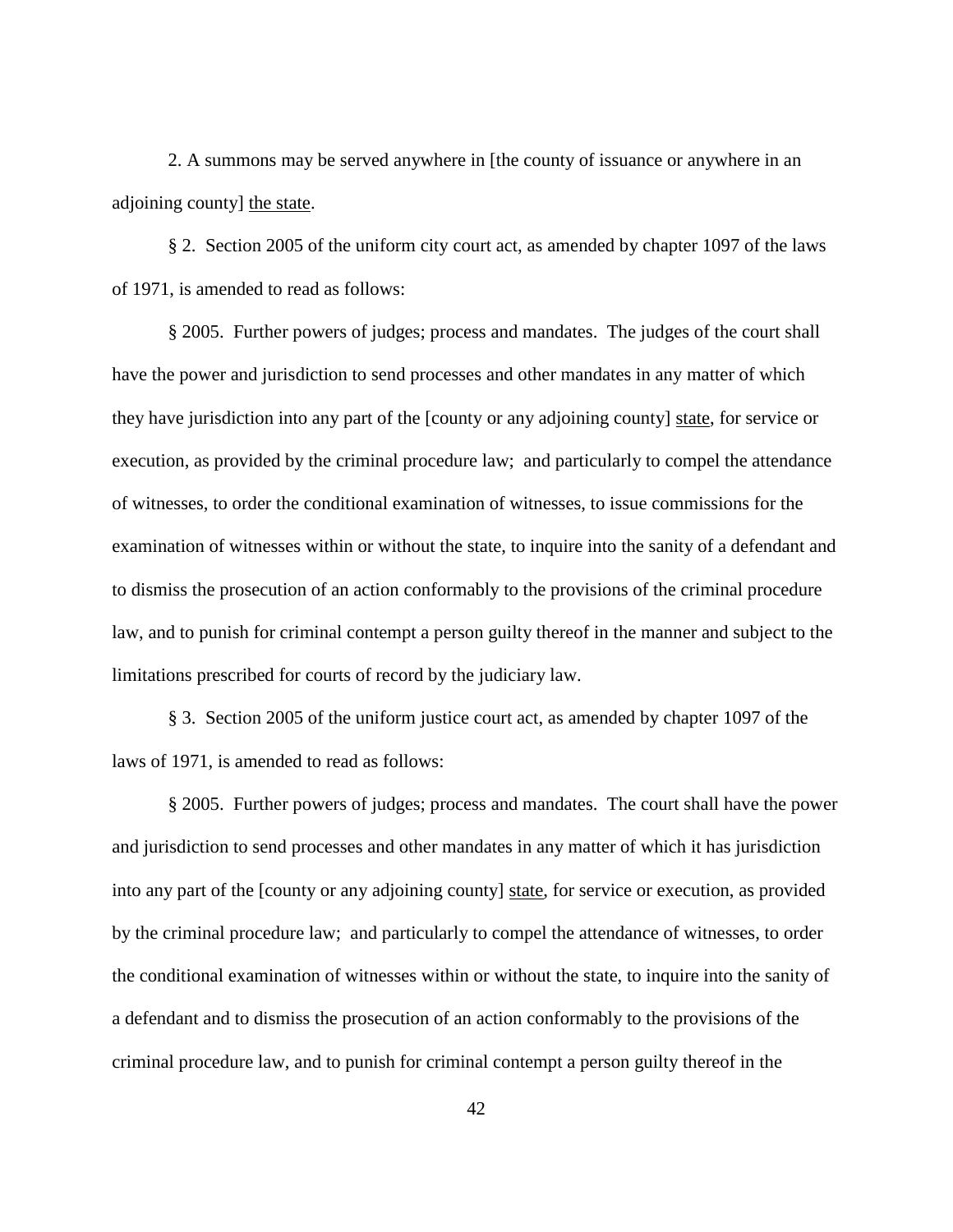manner and subject to the limitations prescribed for courts of record by the judiciary law.

§ 4. This act shall take effect on the same day that a concurrent resolution proposing an amendment to section 1 of article 6 of the constitution, in relation to the process of the city, town and village courts, first proposed in the year 2013, shall take effect.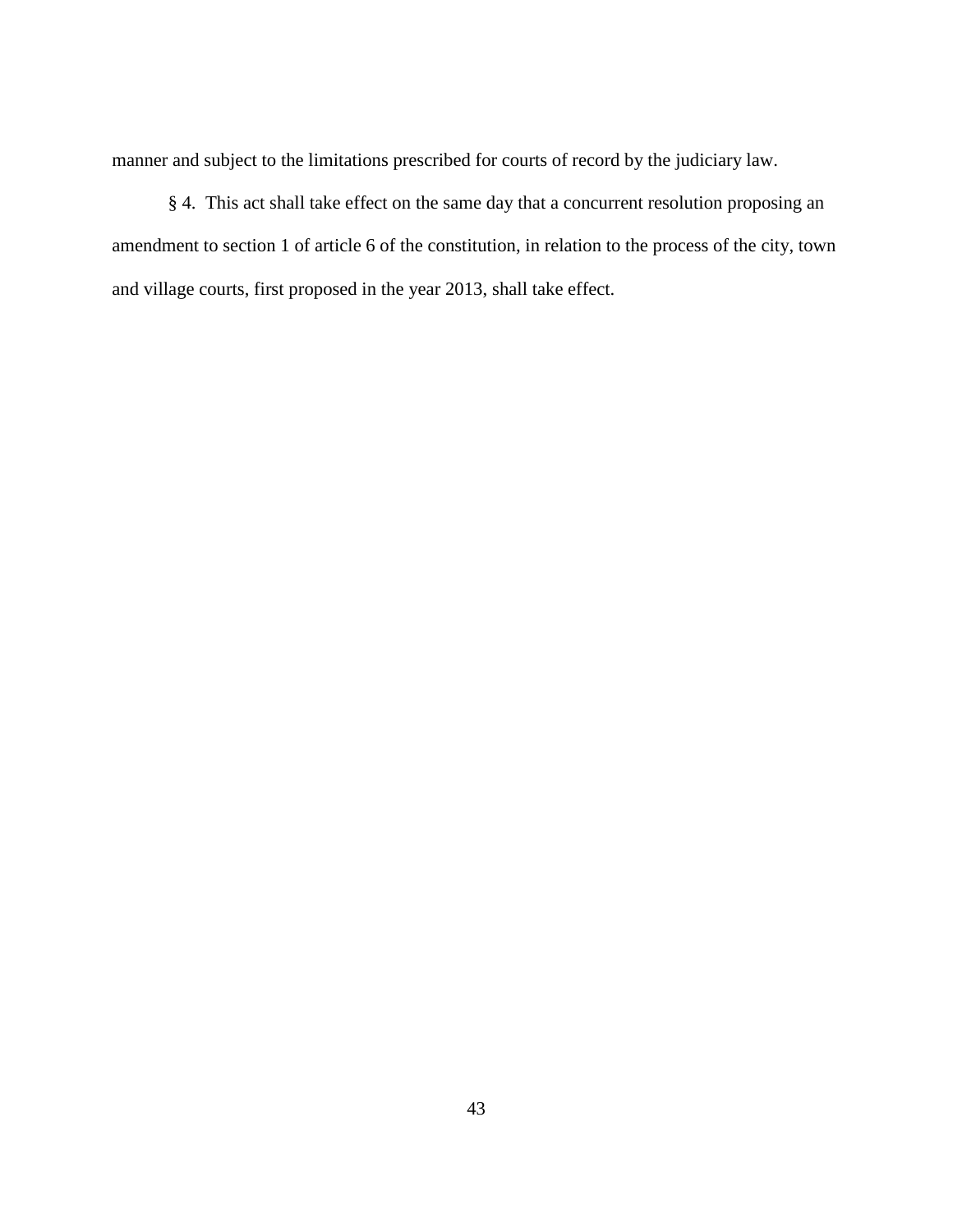8. Fingerprinting of Defendant Charged with Aggravated Unlicensed Operation of a Motor Vehicle in the Second Degree (CPL 160.10)

This measure would amend section 160.10 of the Criminal Procedure Law to authorize the taking of the fingerprints of a defendant charged with aggravated unlicensed operation of a motor vehicle in the second degree.

Fingerprinting is the means by which the criminal justice system identifies persons who have been charged with or previously convicted of a criminal offense. Information concerning a defendant's prior criminal convictions is extremely useful to a court seeking to determine the appropriate order for securing the return of the defendant to answer a criminal charge. In addition, information concerning a defendant's prior criminal convictions may become relevant when determining a defendant's sentence. Section 160.10 of the Criminal Procedure Law lists the offenses for which the fingerprints of the person who is arrested and charged with any one of those offenses must be taken. Aggravated unlicensed operation of a motor vehicle in the second degree is not listed in section 160.10

Aggravated unlicensed operation of a motor vehicle is a frequently charged offense involving persons who are driving a motor vehicle after their authority to do so has been revoked or suspended. Section 511 of the Vehicle and Traffic Law sets forth the degrees of guilt and the corresponding penalties for this category of offenses. A person is guilty of aggravated unlicensed operation of a motor vehicle in the second degree when that person operates a motor vehicle upon a public highway while knowing or having reason to know that his or her license is suspended, revoked or otherwise withdrawn by the Commissioner of Motor Vehicles, and where one of the following predicates is also established: (i) the defendant has been previously convicted for operating a motor vehicle with knowledge that his or her license was suspended or revoked; or (ii) the suspension or revocation of the license is based upon the defendant's refusal to submit to a test to determine if the defendant was driving under the influence of alcohol or drugs or is based on a conviction for driving while under the influence of alcohol or drugs; or (iii) the suspension was a mandatory suspension that was imposed for being charged with driving while intoxicated or impaired by drugs; or (iv) the defendant's license has been suspended three or more times for either failing to answer or appear in response to a charge of violating the traffic or tax laws or for failing to pay any fine imposed by a court. See VTL § 511(2).

This measure seeks to make aggravated unlicensed operation of a motor vehicle in the second degree a fingerprintable offense. In the absence of fingerprint information concerning a person who has been convicted of this offense -- an offense which demonstrates a propensity for engaging in conduct that not only undermines road safety but the authority of a court -- the court is without access to information vital to determining the appropriate securing order for that person when he or she is before the court on another charge of criminal conduct. The absence of this fingerprint information also undermines the court's ability to impose the appropriate penalty particularly where the law authorizes the imposition of a higher penalty because a prior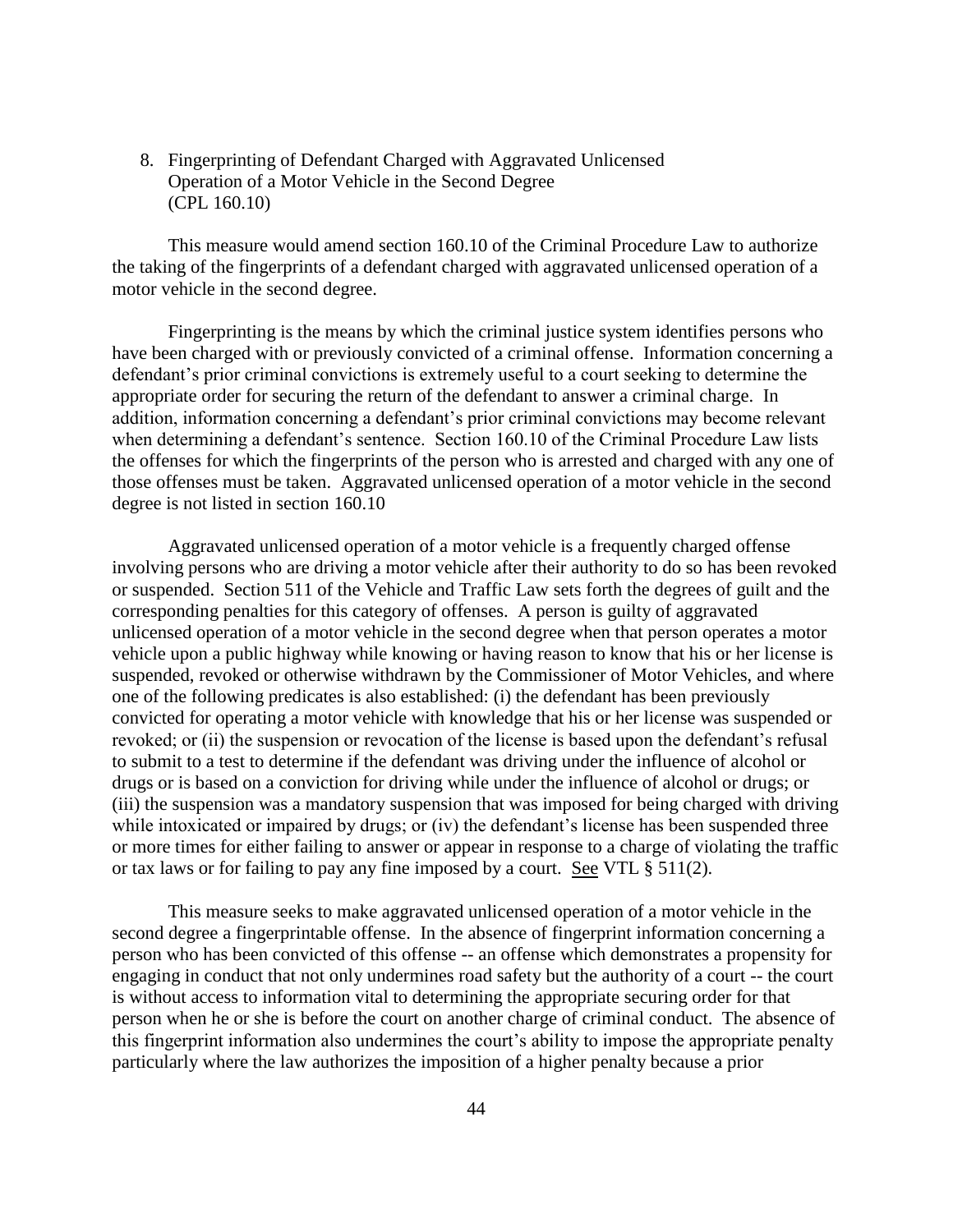conviction for the fingerprintable offense is a predicate for the violation of another provision of the law. Here, a conviction for aggravate unlicensed operation of a motor vehicle in the second degree is the predicate for aggravated unlicensed operation of a motor vehicle in the first degree. Vehicle and Traffic Law § 511(3).

## **Proposal**

AN ACT to amend the criminal procedure law, in relation to the fingerprinting of a defendant charged with aggravated unlicensed operation of a motor vehicle in the second degree

## The People of the State of New York, represented in Senate and Assembly, do enact as

### follows:

Section 1. Subdivision 1 of section 160.10 of the criminal procedure law is amended by

adding a new paragraph (f) to read as follows:

(f) Aggravated unlicensed operation of a motor vehicle in the second degree as defined

by subdivision two of section five hundred eleven of the vehicle and traffic law.

§ 2. This act shall take effect on the first day of November next succeeding the date on

which it shall have become a law.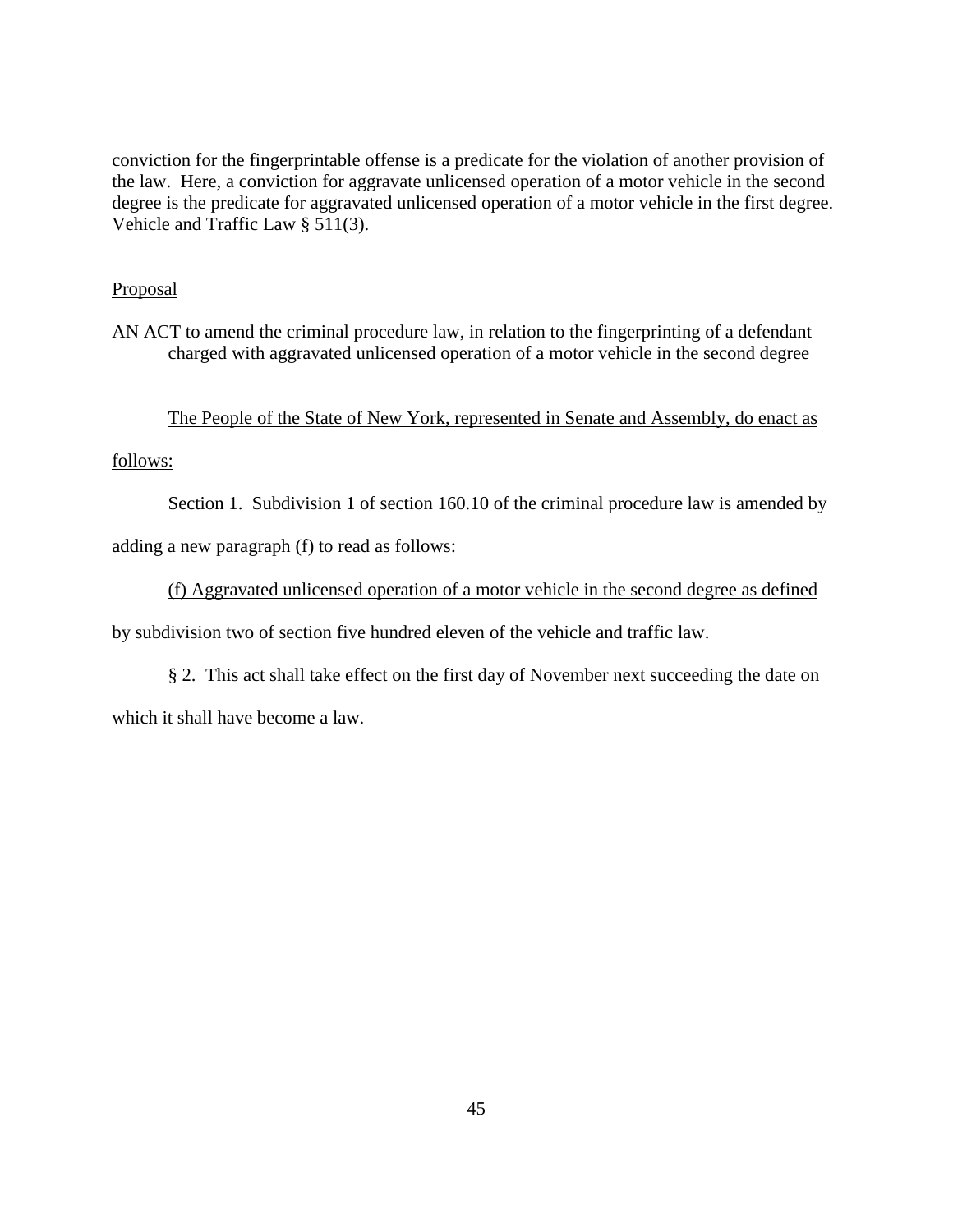9. Issuance of an Arrest Warrant Based on Simplified Traffic Information Charging a Traffic Misdemeanor (CPL 120.20)

This measure amends section 120.20 of the Criminal Procedure Law to authorize the issuance of an arrest warrant based on a simplified traffic information charging a traffic misdemeanor.

The simplified traffic information sometimes is used to charge misdemeanors. See generally Prieser, Practice Commentary, McKinney's Cons Laws of NY, Book 11A, CPL 100.25, at 366. Due to advances in technology, it is becoming increasingly common for police officers when issuing traffic tickets to issue to a motorist both the simplified traffic information and the supporting deposition, and then file both instruments on the court date designated on the simplified traffic information. Taken together, both the simplified traffic information and the supporting deposition will furnish sufficient allegations to establish reasonable cause for the charges that are the subject of the simplified information and thereby for issuing the arrest warrant. See CPL 140.40; People v. Boback, 23 N.Y.2d 189, 195 (1969) (while a simplified traffic information alone will not support the issuance of an arrest warrant, a court may issue an arrest warrant upon an affidavit which proffers facts establishing reasonable cause that the respondent committed the charged offense).

Where a motorist who receives a simplified traffic information fails to appear in court on the designated court date to answer a misdemeanor charge, such as driving while intoxicated ("DWI"), the court may wish to issue an arrest warrant to compel appearance. The problem is that CPL 120.20(1) expressly disallows arrest warrants where the accusatory instrument is a simplified traffic information. Given technological changes and the practice of charging DWI and other misdemeanors by simplified traffic information, this statutory restriction impedes the administration of justice and should be lifted. At the same time, however, any statutory modification should recognize that a simplified traffic information charging only an infraction should not be the basis for an arrest.

Accordingly, this proposal offers a balanced approach by which section 120.20(1) would be amended to authorize arrest warrants for nonappearance on misdemeanors charged by simplified traffic information, but not for traffic infractions. This approach would provide local criminal courts with a means for effectively address criminal conduct without potential for an overbroad remedy.

#### Proposal

AN ACT to amend the criminal procedure law, in relation to the issuance of an arrest warrant for a person charged with a traffic misdemeanor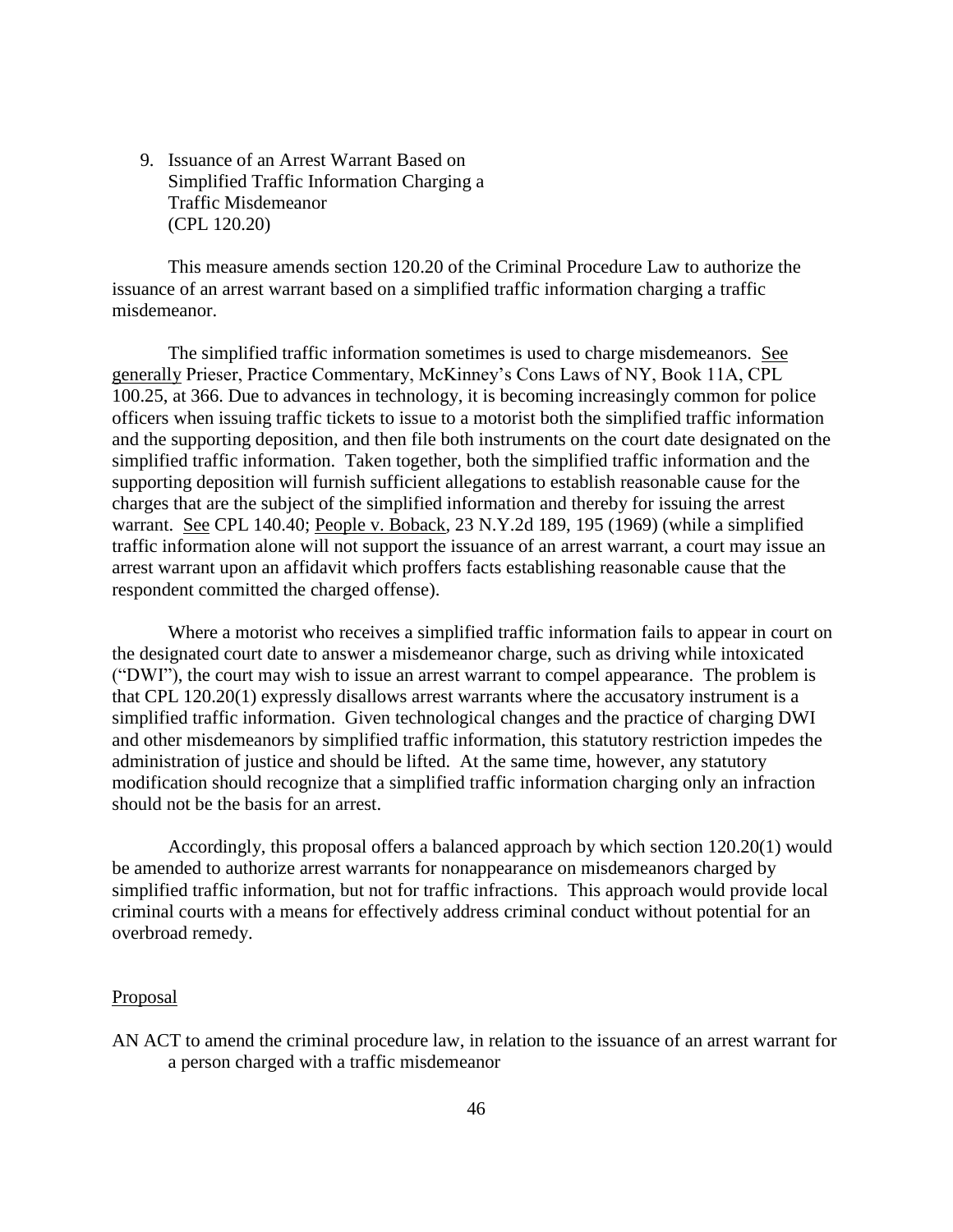The People of the State of New York, represented in Senate and Assembly, do enact as follows:

Section 1. Subdivision 1 of section 120.20 of the criminal procedure law, as amended by chapter 506 of the laws of 2000, is amended to read as follows:

1. When a criminal action has been commenced in a local criminal court by the filing therewith of an accusatory instrument, other than a simplified traffic information alleging only a traffic infraction, against a defendant who has not been arraigned upon such accusatory instrument and has not come under the control of the court with respect thereto:

(a) such court may, if such accusatory instrument is sufficient on its face, issue a warrant for such defendant's arrest; or

(b) if such accusatory instrument is not sufficient on its face as prescribed in section 100.40, and if the court is satisfied that on the basis of the available facts or evidence it would be impossible to draw and file an accusatory instrument that is sufficient on its face, the court must dismiss the accusatory instrument.

§ 2. This act shall take effect on the first day of November next succeeding the date on which it shall have become a law.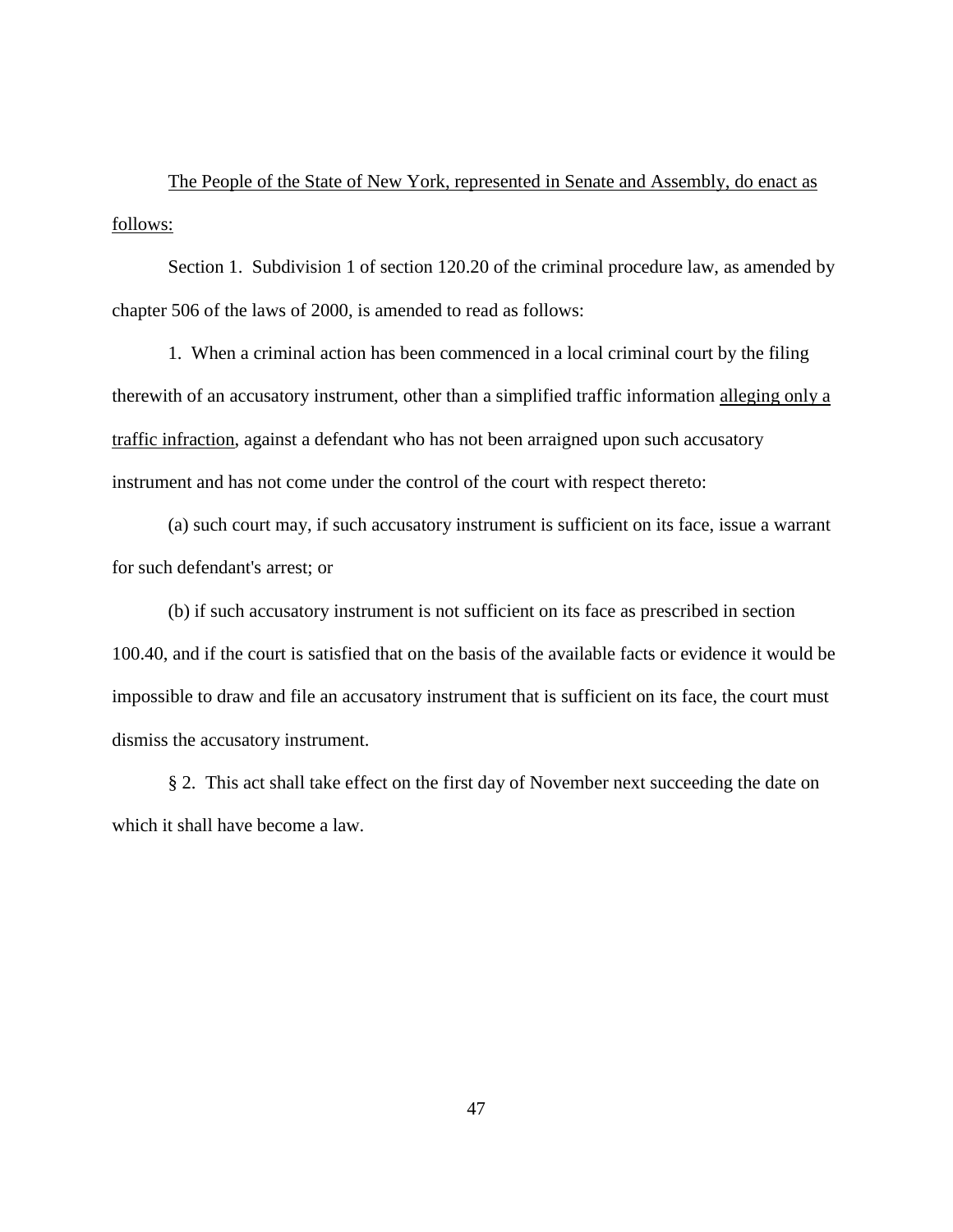10. Seal Court Records of Convictions for Certain Petty Offenses (CPL 160.57, 160.60)

This measure adds a new section 160.57 of the Criminal Procedure Law, to authorize the sealing of court records relating to convictions for petty offenses, to help avert the collateral consequences associated with such convictions whose other records already are sealed.

Currently, section 160.55 of the Criminal Procedure Law authorizes the sealing of records relating to the conviction for a non-criminal petty offense such as a traffic infraction or violation, except for the petty offenses of loitering (Penal Law § 240.35(3)), loitering for the purpose of engaging in prostitution (Penal Law § 240.37(2)), and driving while ability impaired (Vehicle and Traffic Law § 1192(1)) which are expressly exempted from the scope of this provision. Under CPL 160.55, the official records and papers relating to the arrest and prosecution of the non-criminal petty offense maintained by the police department, the District Attorney's Office, and the fingerprints on file with the Division of Criminal Justice Services all are sealed. Under current law, however, the official records and papers of such cases on file with the court are not sealed.

The availability to the public of the court records of a conviction for a petty offense can have adverse collateral consequences for the defendant. Having pleaded guilty to a petty offense as part of a plea bargain that avoids a conviction for a crime, the defendant who otherwise lives a law-abiding life can finds that he or she cannot secure employment or purchase a home because of a conviction for a petty offense. Such consequences make little sense given that, under CPL 160.55, it already is the public policy of this state that all other law enforcement records of such convictions be sealed.

This measure would authorize the following sealing procedure: A person convicted of a petty offense must wait one year from the date of sentence before he or she can apply to the court, with notice to the District Attorney, for an order sealing his or her court record for such offense. In connection with the application, the District Attorney may consent to the sealing or oppose it, whereupon the court must hold a summary hearing to determine whether to grant the application. The District Attorney does not have to wait for the defendant's application and can apply for an order keeping the court record unsealed. In the absence of an application by the defendant or the District Attorney, the court records are automatically sealed 36 months from the date of sentence, but only as to those defendants who are sentenced after the effective date of this measure. Persons convicted of a petty offense prior to the effective date must apply to the court in order to obtain an order sealing the record of their conviction.

The procedure authorized by this measure seeks to address the public safety concern of the prosecutor that a particular defendant should not have the benefit of a sealing and the operational concerns of the courts facing the prospect of having to process numerous sealing applications. First, unlike the automatic sealing requirements currently in place under the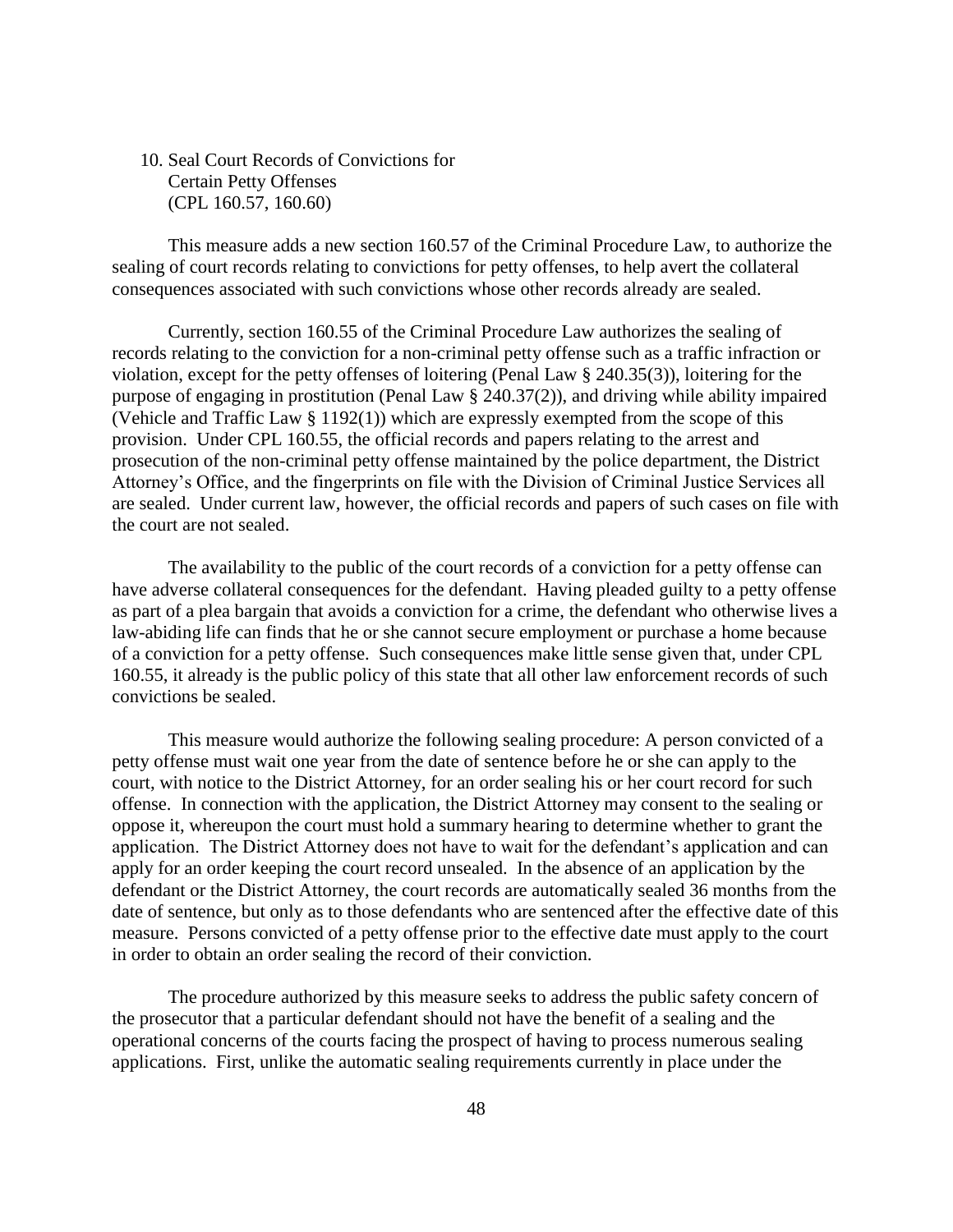Criminal Procedure Law, this measure would allow the sealing procedure to proceed unless the District Attorney's Office objects and has an opportunity to be heard. Second, the 12- and 36 month deadlines are intended to create cooling-off periods that would prevent a deluge of sealing applications to the local criminal court that would otherwise be made were applications to seal permitted at the time of sentence. The 12- and 36- month periods also would provide adequate time for the District Attorney to determine whether the defendant has fully complied with the terms of his or her sentence.

Like section 160.55, this measure would permit the sealed records to be unsealed and made available to a defined class of persons, specifically, the accused or his or her agent; the prosecutor in a proceeding involving the sale or possession of marijuana wherein the accused has moved to seal court records in connection with an application for adjournment in contemplation of a dismissal of the proceeding; a law enforcement agency upon a showing that justice requires the disclosure of the records; the licensing agency where the accused has applied for a license to possess a gun; a state parole or probation agency if the records concern an arrest while the accused was on parole or serving probation; a prospective employer of a police or peace officer; and police, prosecution, probation and correction agencies upon the arrest of the accused if the sealed records were for a conviction for harassment in the second degree committed against a member of the same family or household as defendant.

Section 160.60 of the Criminal Procedure Law provides that where a record of a criminal action or proceeding has been sealed the "arrest or prosecution shall not operate as a disqualification of any person so accused to pursue or engage in any lawful activity" and further authorizes the person whose record of conviction has been sealed to withhold information "pertaining to the arrest or prosecution." The operation of that provision, however, is limited to court records sealed under CPL 160.50, which applies to a criminal action or proceeding terminated in favor of the defendant. In order to effectuate the purpose of this measure and make the privileges afforded by CPL 160.60 available to persons whose record of conviction for a petty offense has been sealed, this measure also amends CPL 160.60 so as to make that provision expressly applicable to these convictions.

## Proposal

AN ACT to amend the criminal procedure law, in relation to sealing court records involving convictions for certain petty offenses

The People of the State of New York, represented in Senate and Assembly, do enact as

#### follows:

Section 1. The criminal procedure law is amended by adding a new section 160.57 to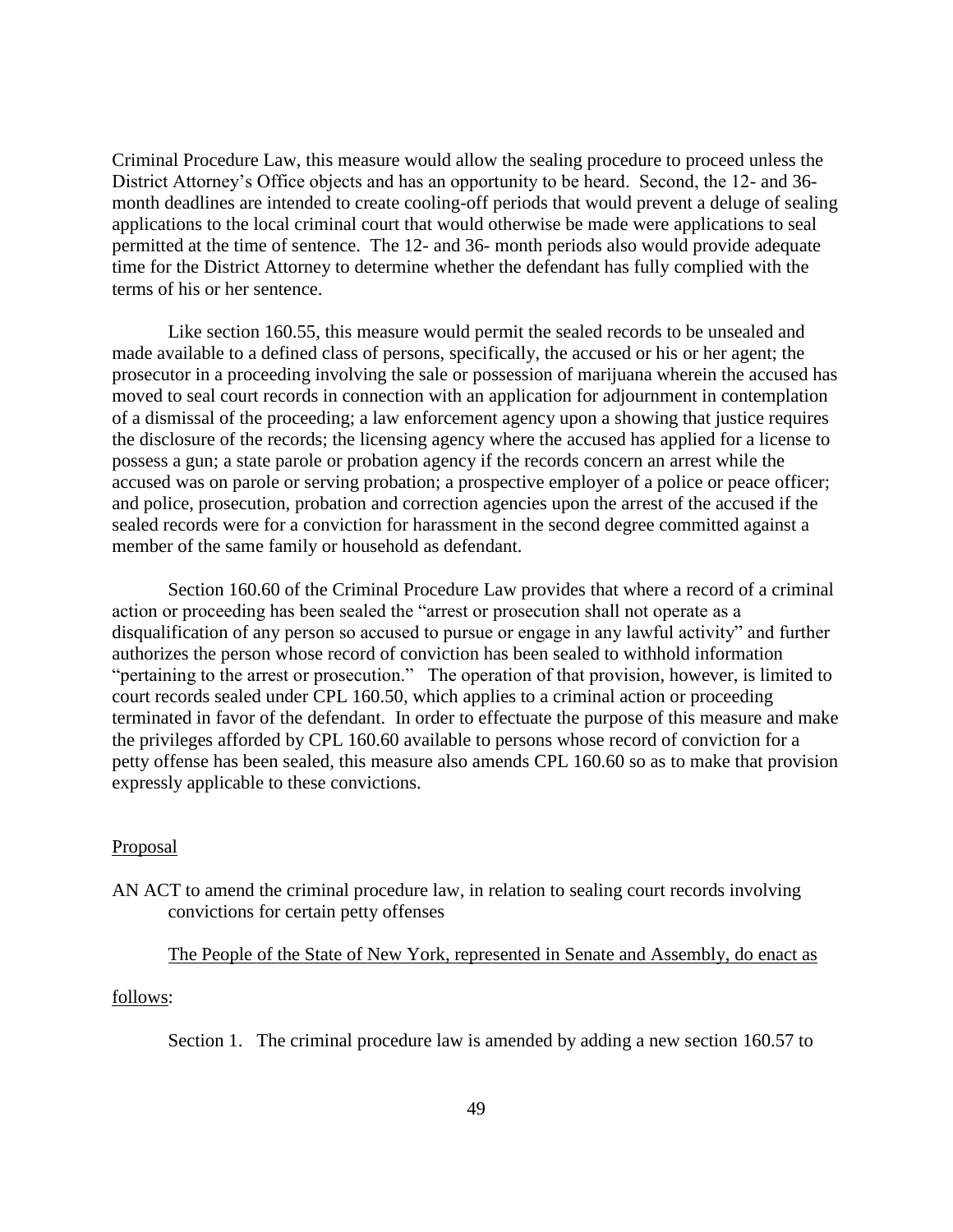read as follows:

§ 160.57. Application for sealing of court records following termination of criminal action or proceeding by conviction for noncriminal offense. 1. A person convicted of a traffic infraction or a violation, other than loitering as described in paragraph (d) of subdivision one of section 160.10 of this chapter or operating a motor vehicle while ability impaired as described in subdivision one of section eleven hundred ninety-two of the vehicle and traffic law, and whose case was sealed pursuant to section 160.55 of this article, may move in accordance with the provisions of this section for an order sealing the court record of such action or proceeding. In the absence of an earlier application for an order to seal, the record of a conviction of a traffic infraction or a violation pursuant to this subdivision shall be automatically sealed by operation of law thirty-six months from the date of sentence, unless the people file a notice of opposition upon notice to the defendant, no earlier than ninety days and no later than twenty days prior to the expiration of thirty-six months.

2. A motion to seal may be filed in writing with the local criminal court or superior court in which the conviction and sentence occurred not earlier than twelve months following the date of sentence. Such motion must be made upon not less than twenty days' notice to the district attorney.

3. Upon motion to seal the court record pursuant to this section, where both parties consent to such sealing, the court shall enter an order sealing the court record unless the court determines that sealing pursuant to this section in not in the interests of justice. For purposes of this subdivision, a party who is given written notice of a motion to seal pursuant to this section shall be deemed to consent to such application unless, prior to the return date of such motion,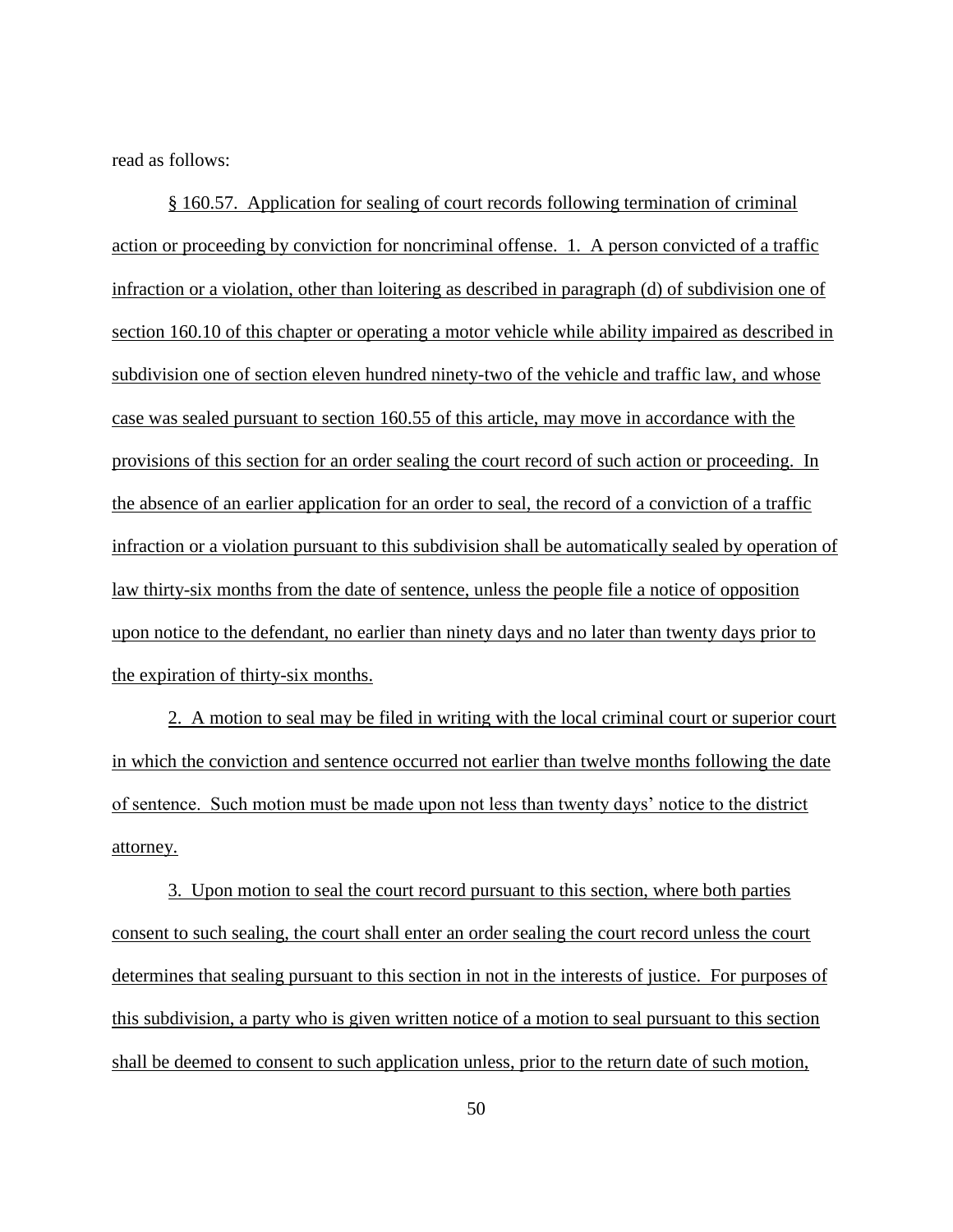such party files a notice of opposition thereto with the court.

4. Where the people file a notice of opposition prior to the return date of a motion to seal or the expiration of the thirty-six month period referred to in subdivision one, the court shall conduct a hearing on the return date of the motion in which it may receive any relevant evidence. Upon request, the court must grant a reasonable adjournment to either party to enable such party to prepare for the hearing. Following such hearing, an order to seal pursuant to this section shall be granted unless the district attorney demonstrates to the satisfaction of the court that the interests of justice require otherwise. Where the court has determined that sealing pursuant to this section is not in the interests of justice, the court shall put forth its reasons on the record.

5. Upon the entry of an order to seal or the expiration of thirty-six months from the date of sentence without opposition by the people, all official records and papers, including judgments and orders of a court but not including published court decisions or opinions or records and briefs on appeal, relating to the arrest or prosecution, including all duplicates and copies thereof, on file with any court shall be sealed and not made available to any person or public or private agency.

6. Upon the granting of a motion to seal pursuant to this section, or upon the expiration of thirty-six months from the date of sentence without opposition, such records shall be made available to the person accused or to such person's designated agent, and shall be made available to:

(i) a prosecutor in any proceeding in which the accused has moved for an order pursuant to section 170.56 or 210.46 of this chapter, or

(ii) a law enforcement agency upon ex parte motion in any superior court, if such agency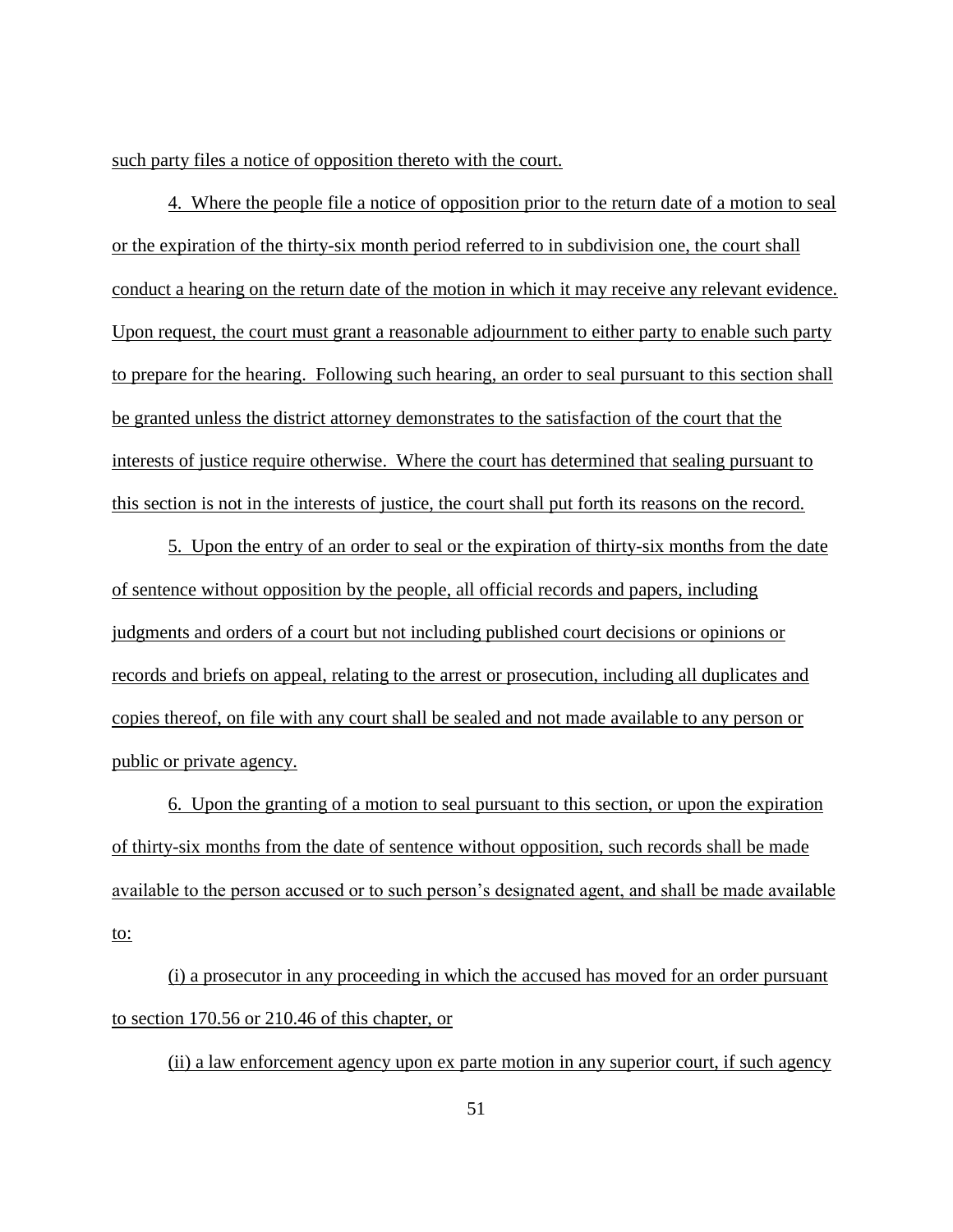demonstrates to the satisfaction of the court that justice requires that such records be made available to it, or

(iii) any state or local officer or agency with responsibility for the issuance of licenses to possess guns, when the accused has made application for such a license, or

(iv) the New York state division of parole when the accused is on parole supervision as a result of conditional release or a parole release granted by the New York state board of parole, and the arrest which is the subject of the inquiry is one which occurred while the accused was under supervision, or

(v) any prospective employer of a police officer or peace officer as those terms are defined in subdivisions thirty-three and thirty-four of section 1.20 of this chapter, in relation to an application for employment as a police officer or peace officer; provided, however, that every person who is an applicant for the position of police officer or peace officer shall be furnished with a copy of all records obtained under this paragraph and afforded an opportunity to make an explanation thereof, or

(vi) the probation department responsible for supervision of the accused when the arrest which is the subject of the inquiry is one which occurred while the accused was under such supervision, or

(vii) a police agency, probation department, sheriff's office, district attorney's office, department of correction of any municipality and parole department or the court, upon arrest of the individual and where the sealed records are for conviction of harassment in the second degree, as defined in section 240.26 of the penal law, committed against a member of the same family or household as the defendant, as defined in section 530.11 of this chapter, and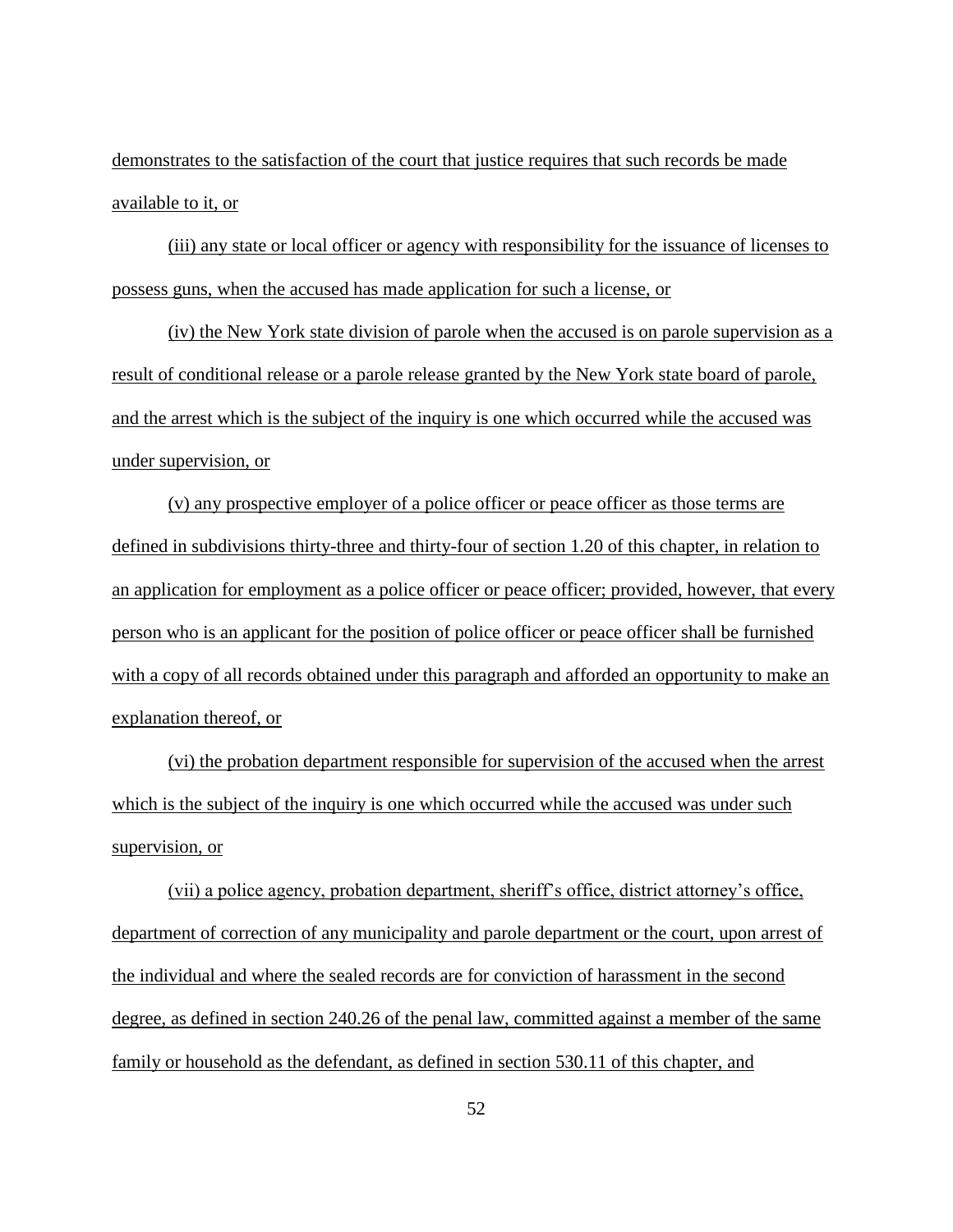determined pursuant to subdivision eight-a of section 170.10 of this chapter.

7. The record of a conviction that occurred prior to the effective date of this section shall not be automatically sealed pursuant to subdivision one of this section. However, a person convicted of a traffic infraction or a violation prior to the effective date of this section may upon written motion apply to the local criminal court or superior court in which the conviction and sentence occurred not earlier than twelve months following the date of the sentence, and upon not less than twenty days' notice to the district attorney, for an order granting to such person the relief set forth in subdivision one of this section, and such order shall be granted unless the district attorney demonstrates to the satisfaction of the court that the interests of justice require otherwise.

8. The chief administrator of the courts, in consultation with the director of the division of criminal justice services and representatives of appropriate prosecutorial and criminal defense organizations in the state, shall adopt forms for the motion to seal, the notice of opposition to sealing, and the order granting sealing pursuant to this section.

§ 2. Section 160.60 of the criminal procedure law, as added by chapter 877 of the laws of 1976, is amended to read as follows:

§ 160.60. Effect of termination of criminal actions in favor of the accused or sealing of a court record of conviction for a noncriminal offense. Upon the termination of a criminal action or proceeding against a person in favor of such person, as defined in subdivision [two] three of section 160.50 of this chapter, or the sealing of court records by order of court or operation of law pursuant to section 160.57 of this chapter, the arrest and prosecution shall be deemed a nullity and the accused shall be restored, in contemplation of law, to the status he or she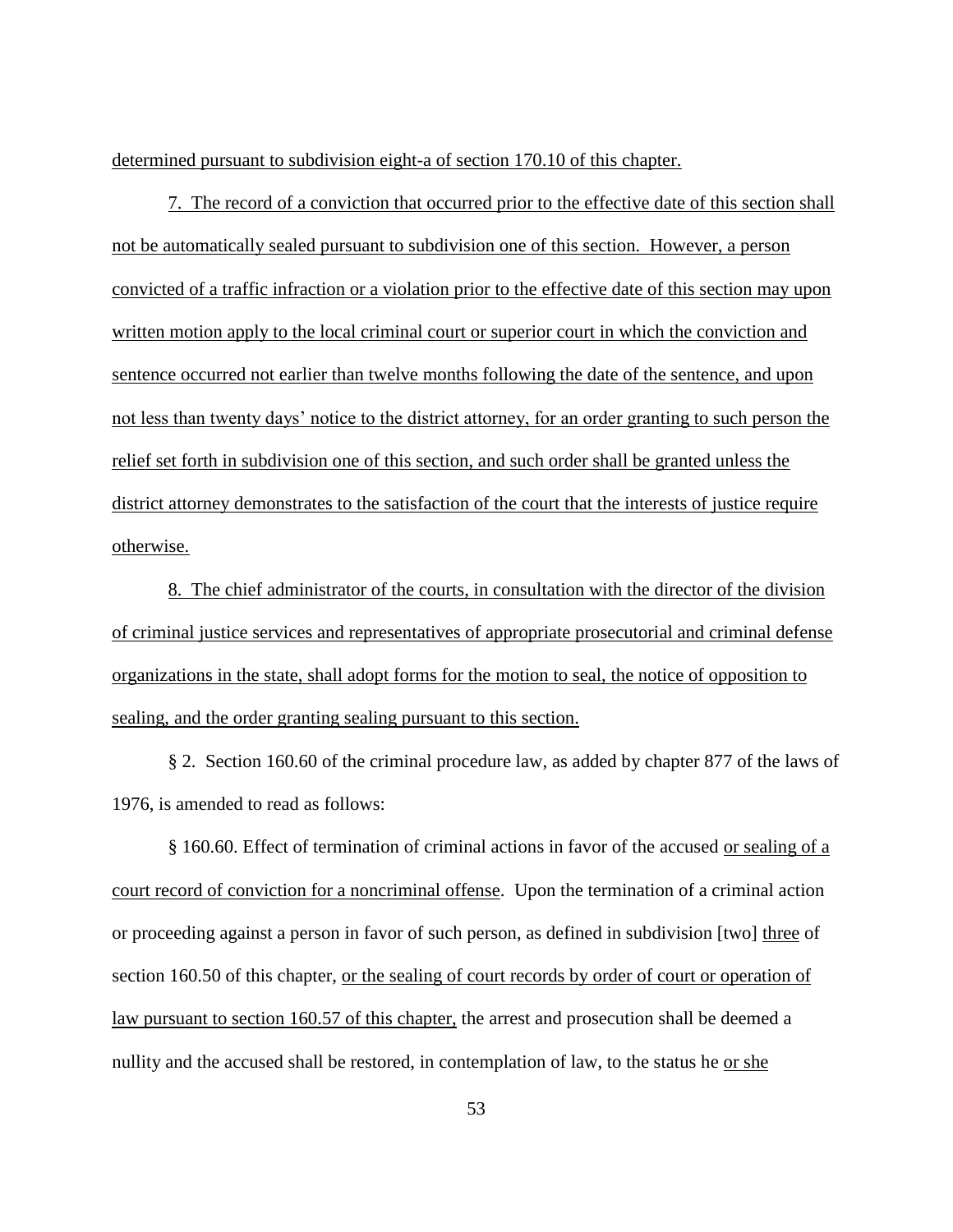occupied before the arrest and prosecution. The arrest or prosecution shall not operate as a disqualification of any person so accused to pursue or engage in any lawful activity, occupation, profession, or calling. Except where specifically required or permitted by statute or upon specific authorization of a superior court, no such person shall be required to divulge information pertaining to the arrest or prosecution.

§ 3. This act shall take effect on the first day of November next succeeding the date on which it shall have become a law.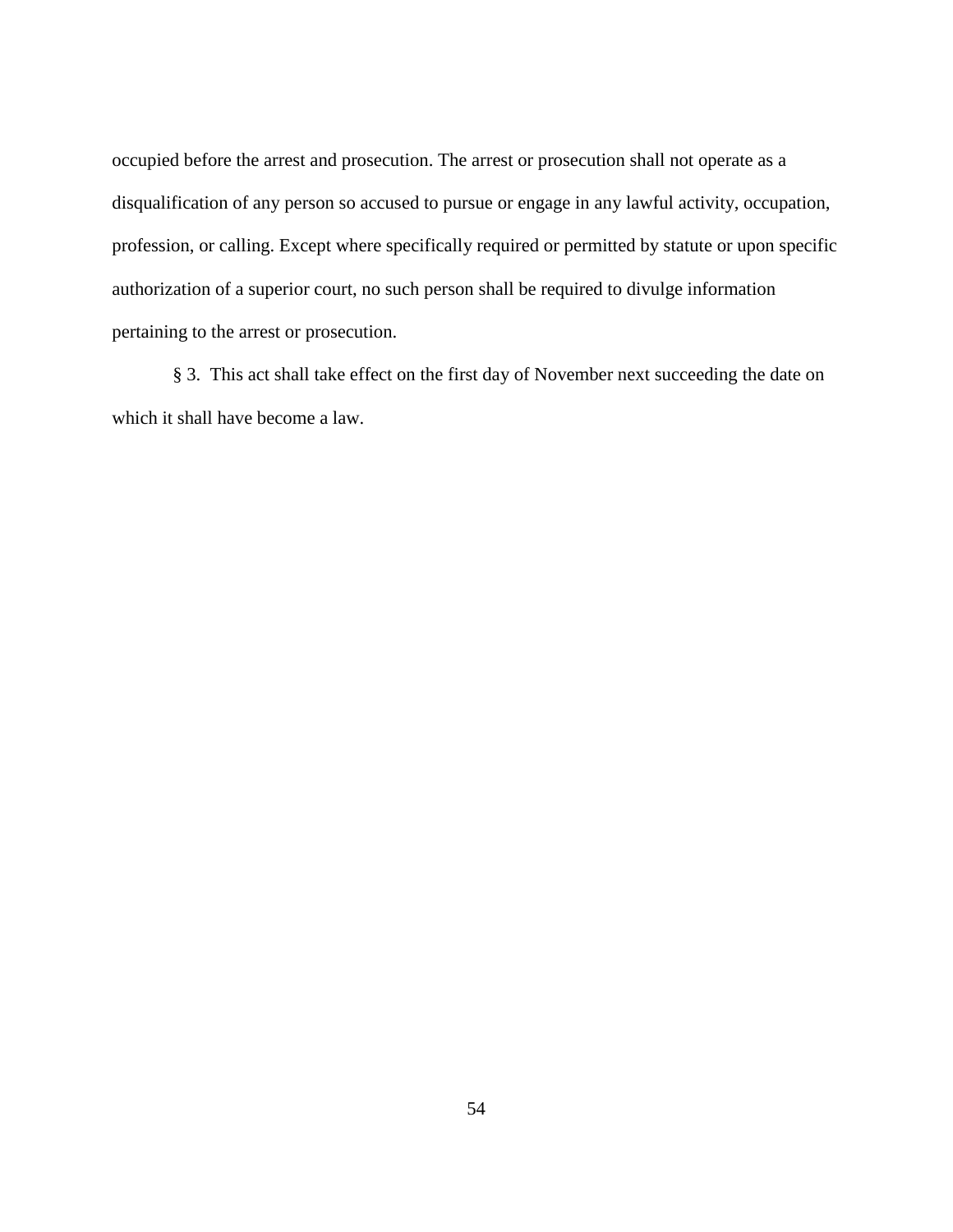## 11. Authorize City Courts to Set Bail for all Felonies (CPL 530.20)

This measure amends section 530.20 of the Criminal Procedure Law to authorize the City Courts outside New York City to set bail when a defendant is charged with any felony.

Under CPL 530.20(2), when a defendant is charged by a felony complaint with a felony, a local criminal court may order recognizance or bail, subject to the restriction that a city, town and village court may not order recognizance or bail when the defendant is either charged with a class A felony or if the defendant has two previous felony convictions. By contrast, the New York City Criminal Court and the District Courts have authority to order recognizance or set bail without these limitations.

There is no policy reason to exclude City Courts from exercising this same authority. Like the New York City Criminal Court and the District Courts, City Courts have access to the same information as the New York City Criminal Court and the District Court, such as the state criminal history database, that enable them to make informed and reasoned decisions about the propriety of releasing a defendant on his or her own recognizance or on bail after reviewing the defendant's criminal history or prior arrest record.

Accordingly, this measure would remove City Court from the prohibition of CPL 530.20(2). By so doing, this measure would ensure that a City Court arraignment is totally dispositive on the issue of bail on the pending felony charge and would eliminate the need for further bail proceedings in the County Court. As such, this measure would promote judicial economy and streamline bail proceedings for prosecutors and defense counsel alike.

#### **Proposal**

AN ACT to amend the criminal procedure law, in relation to authority of the city courts to order recognizance or bail for all felonies

#### The People of the State of New York, represented in Senate and Assembly, do enact as

## follows:

Section 1. Paragraph (a) of subdivision 2 of section 530.20 of the criminal procedure law

is amended to read as follows:

(a) A [city court, a] town court or a village court may not order recognizance or bail when

(i) the defendant is charged with a class A felony, or (ii) it appears that the defendant has two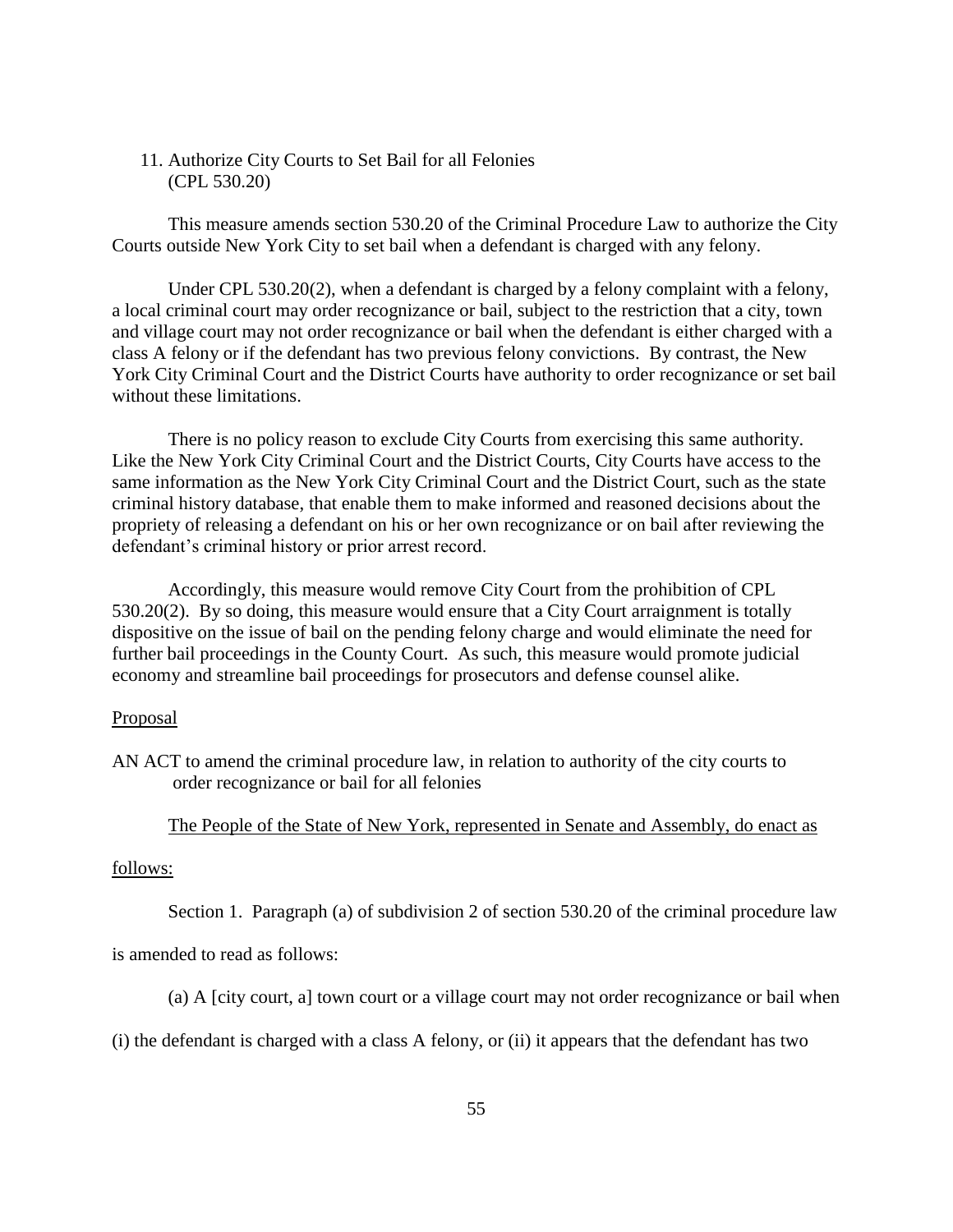previous felony convictions;

§ 2. This act shall take effect immediately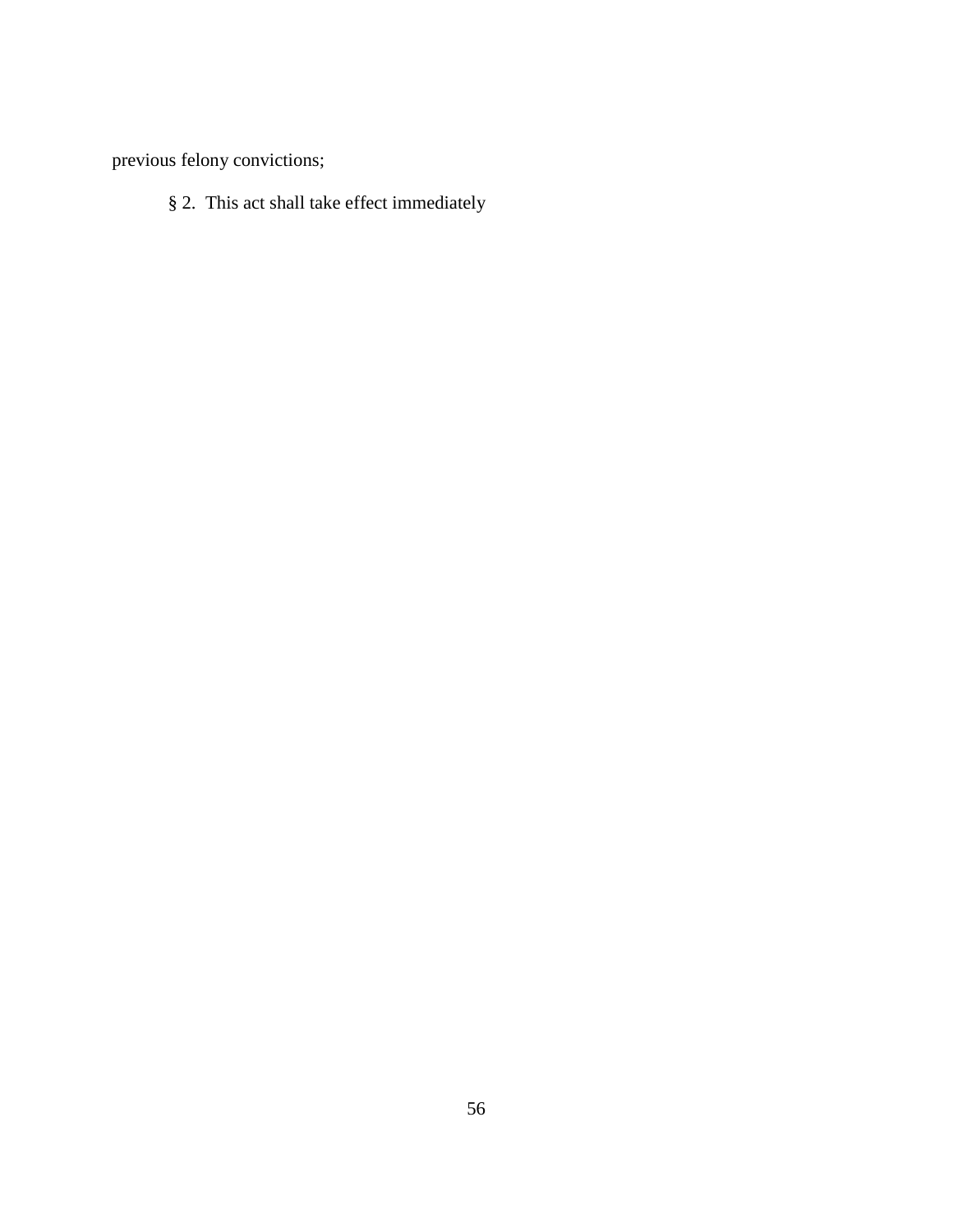## 12. Authorize Remission of Bail in City Court (CPL 540.30)

This measure amends section 540.30 of the Criminal Procedure Law to authorize the City Courts outside New York City to remit bail forfeitures.

CPL 540.10 provides that a criminal court may forfeit the bail posted by a defendant where the defendant fails to appear in court without sufficient cause. CPL 540.10(1) and (2). Currently, once forfeiture has occurred in a local criminal court, the only way to retrieve the bail is to make an application to a superior court, except that, when bail is forfeited by a District Court, an application for remission may be made to that court. See CPL 540.30(1)(b).

There is no reason to limit that exception to the District Court and require a City Court defendant to go the Supreme Court to obtain an order directing the remission of the bail. Since the information necessary to decide a remission application is usually contained in the City Court records, that Court is generally best suited to determine such an application. This measure would also relieve the superior courts of the burden of deciding applications involving generally small amounts of forfeited bail. As such, this measure would promote judicial economy and streamline bail proceedings for prosecutors and defense counsel alike.

### Proposal

AN ACT to amend the criminal procedure law, in relation to the remission of bail by city courts

The People of the State of New York, represented in Senate and Assembly, do enact as

#### follows:

Section 1. Paragraph (b) of subdivision 1 of section 540.30 of the criminal procedure

law, as amended by chapter 248 of the laws of 1980, is amended to read as follows:

(b) If the forfeiture has been ordered by a local criminal court, the application must be

made to a superior court in the county, except that if the local criminal court which ordered the

forfeiture was a district or city court, the application may alternatively be made to that district or

city court.

- § 2. This act shall take effect immediately.
- 13. Sealing of Court Record of Action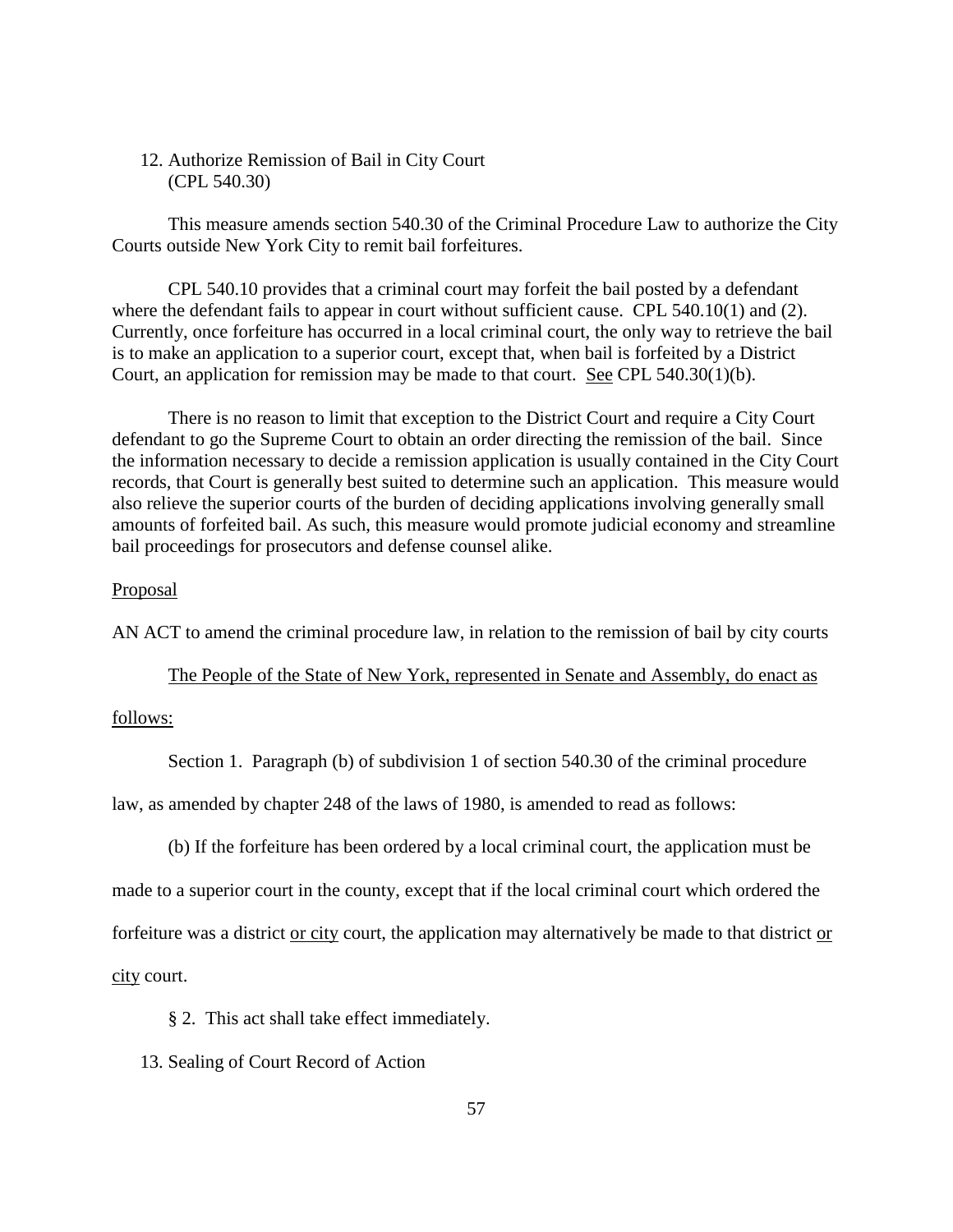Dismissed upon Motion of Prosecutor (CPL 160.50)

This measure would amend section 160.50 of the Criminal Procedure Law to authorize the sealing of the court records in a criminal action or proceeding in the event that the charges are dismissed upon motion by the prosecutor.

Currently, section 160.50 of the Criminal Procedure Law authorizes the court to seal the records of a criminal action or proceeding that has terminated in favor of the defendant. The purpose of the sealing rule is to ensure that the person charged with, but not convicted of, a criminal offense is free of the stigma of having been the subject of the charge. The records subject to this provision, which consist of all official records and papers, including judgments and orders of a court, but not including published court decisions or opinions or records and briefs on appeal, relating to the arrest or prosecution, including all duplicates and copies thereof, on file with the Division of Criminal Justice Services, any court, police agency, or prosecutor's office must be sealed. See CPL 160.50(1). Subdivision three of this provision sets forth the specific circumstances under which an action or proceeding will be considered terminated in favor of the defendant. See CPL 160.50(3). The class of dispositions qualifying for such treatment includes acquittal and various specified dismissals and vacaturs. Id.

Prosecutors have the discretion not to proceed with a criminal action or proceeding. See People v. Thomas, 4 Misc.3d 57, 59 (Sup. Ct., App. Term 2004), aff'd 4 N.Y.3d 143 (2005). Despite the broad class of dispositions covered by section 160.50, however, it does not expressly authorize the sealing of court records when the prosecutor moves to dismiss the entire accusatory instrument or when the prosecutor elects not to prosecute after the accusatory instrument has been filed but prior to the arraignment. There is no reason to exclude the records associated with this class of dispositions from the sealing rule established by section 160.50 and this measure would provide that express authorization for inclusion.

By authorizing the sealing of court records upon the prosecutor's motion to dismiss or election not to proceed, this measure would extend the protections of section 160.50 to a person whose criminal case is terminated in his or her favor under these circumstances.

#### Proposal

AN ACT to amend the criminal procedure law, in relation to sealing of a court record upon dismissal of a criminal action upon motion of the prosecutor

## The People of the State of New York, represented in Senate and Assembly, do enact as

## follows:

Section 1. Paragraph (b) of subdivision 3 of section 160.50 of the criminal procedure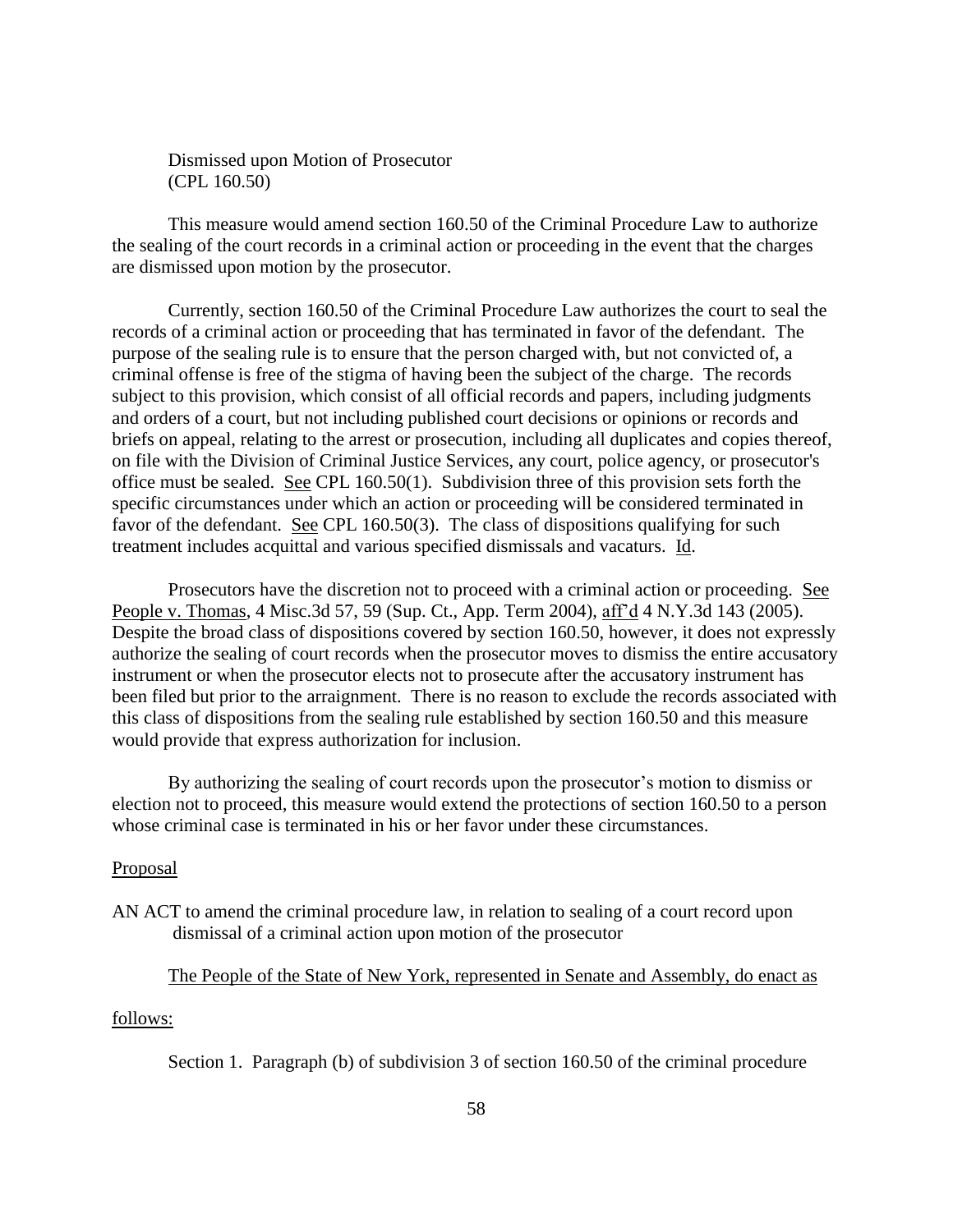law, as amended by chapter 518 of the laws of 2004, is amended to read as follows:

(b) an order to dismiss the entire accusatory instrument against such person pursuant to section 170.30, 170.50, 170.55, 170.56, 180.70, 210.20, 210.46 or 210.47 of this chapter <u>or on</u> the motion of the appropriate prosecutor was entered or deemed entered, or an order terminating the prosecution against such person was entered pursuant to section 180.85 of this chapter, and the people have not appealed from such order or the determination of an appeal or appeals by the people from such order has been against the people; or

§ 2. Paragraph (i) of subdivision 3 of section 160.50 of the criminal procedure law is amended to read as follows:

(i) prior to the filing of an accusatory instrument in a local criminal court against such person or after the filing of the accusatory instrument but prior to an arraignment, the prosecutor elects not to prosecute such person. In such event, the prosecutor shall serve a certification of such disposition upon the division of criminal justice services and upon the appropriate police department or law enforcement agency which, upon receipt thereof, shall comply with the provisions of paragraphs (a), (b), (c) and (d) of subdivision one of this section in the same manner as is required thereunder with respect to an order of a court entered pursuant to said subdivision one.

§ 3. This act shall take effect immediately.

## **V. FUTURE MATTERS**